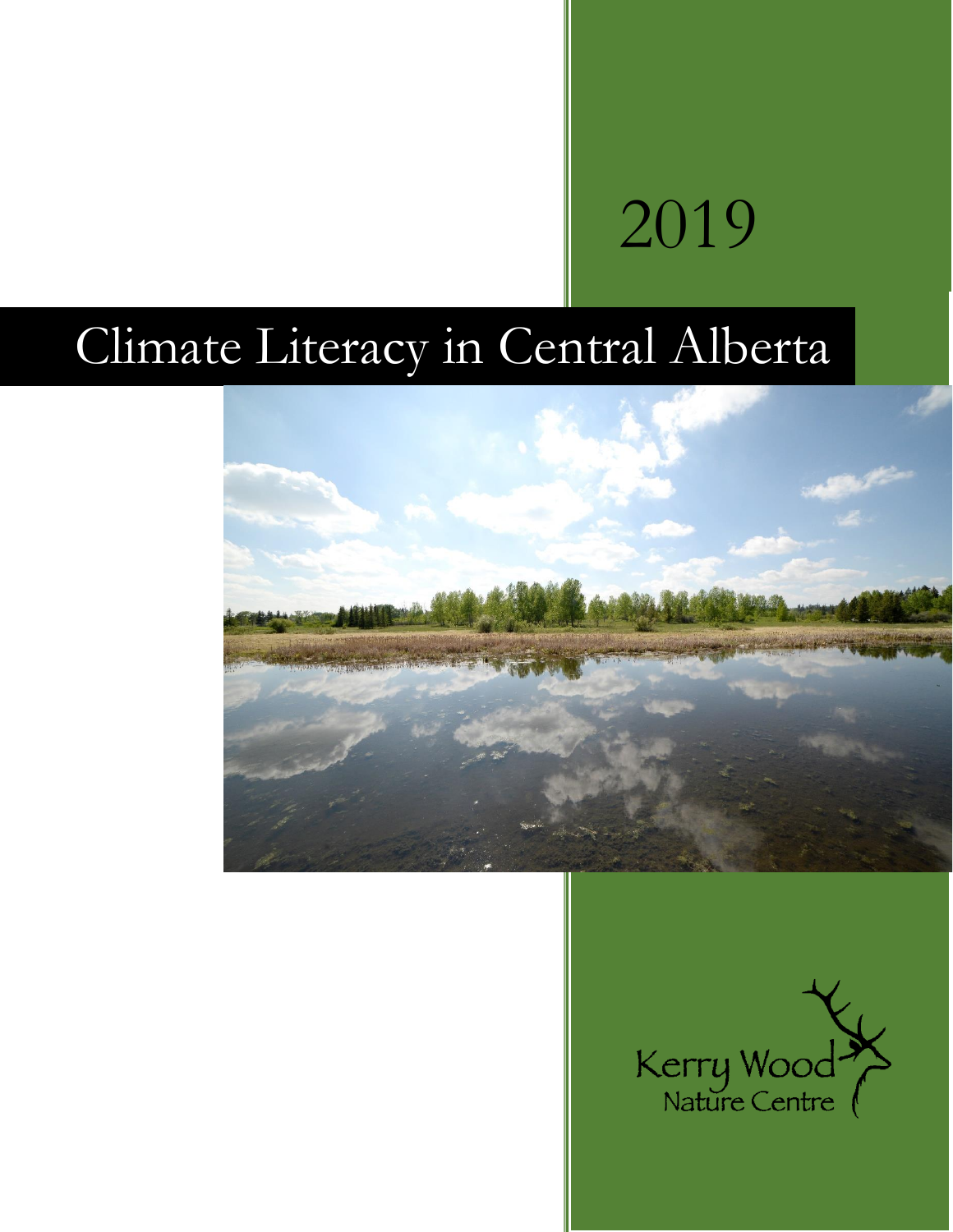# Table of Contents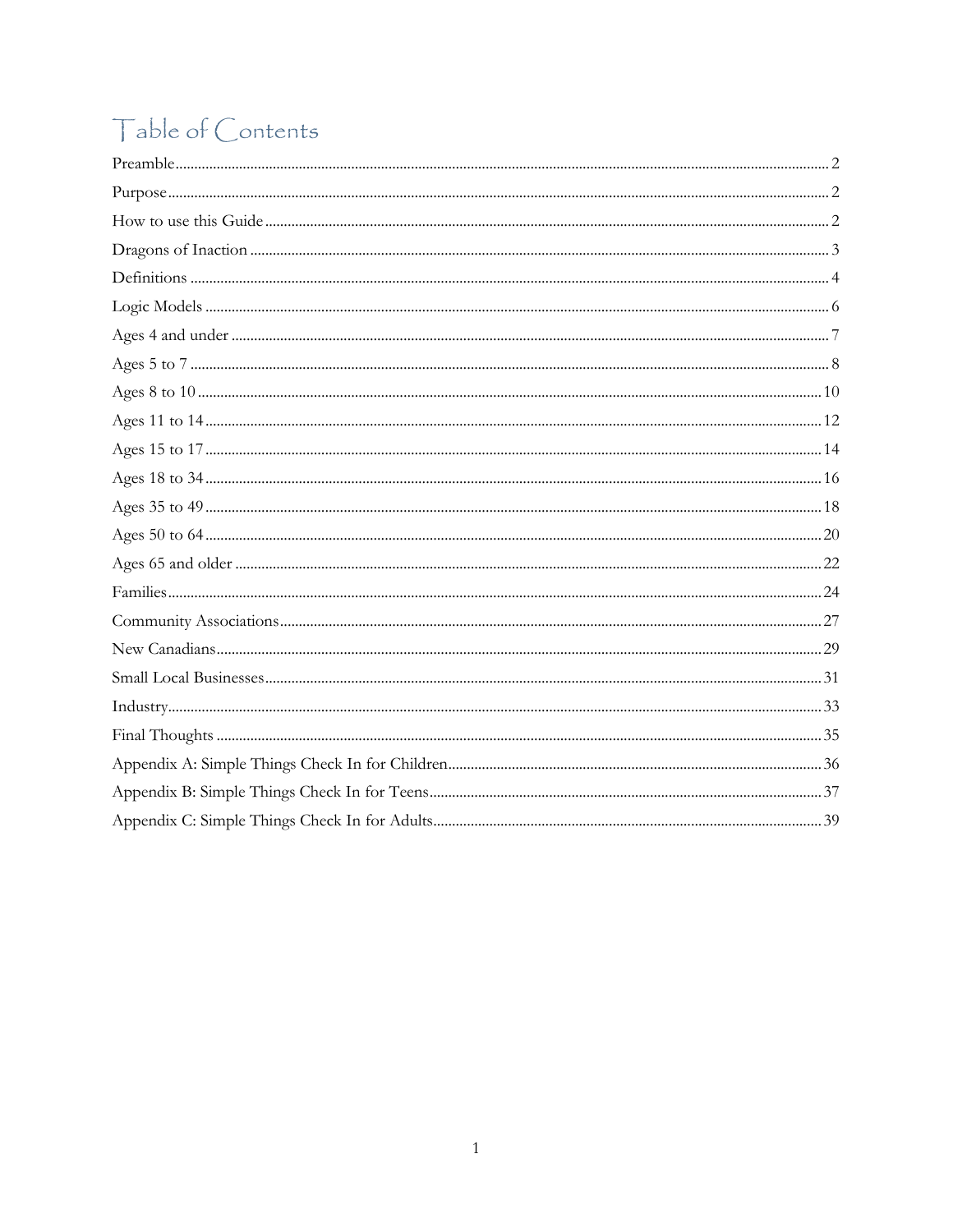# <span id="page-2-0"></span>Preamble

Addressing climate change is the most pressing global challenge faced by humanity. Failure to act on climate change will have negative consequences for every single living organism on the planet. Warming seas lead to coral reef bleaching. This in turn leads to a decrease in reef biodiversity and to a degradation of the earth's ability to generate oxygen. Desertification leads to the decrease in diverse plant-based habitats and the aquatic sources that feed them. Increasing global temperatures combined with human action have led to monocultured forest environments populated by specialist plants, in place of a thriving vibrant ecosystem.

Today's headlines of increasing numbers of forest fires, more frequent and more damaging cyclonic storms, rising sea levels, and mass insect population declines, are a manifestation of warnings climate scientists have been issuing for two decades. It is easy for people to look at places far away and decide that "it does not affect me." The intensity of the fires of Paradise California and Fort MacMurray, the brutal hurricane of Puerto Rico, the die off of a keystone species like purple seastars (*pisaster ochreceous)* on the Pacific coast, all show us that climate change does affect us *here.* Shorter farming seasons created by increasingly-regular drought conditions have put Central Alberta farmers and food production in peril. A smaller snowpack in the mountains and longer, hotter summers have directly led to lower water levels in the Red Deer River. Even though we are currently rich in resources, those resources are increasingly being shared amongst people fleeing climate-altered homelands –the climate refugees. Some of these people are your fellow Canadians escaping rising seas on the coasts, and melting permafrost in the North.

These macro-events are the publicly-visible symptoms of a climate in crisis; a crisis that has been created entirely by human action. It is our responsibility, as the one species with the ability to affect not only our own local habitats, but also places far away, to amend our own behaviours and educate and model sustainable behaviours to others. The climate will not fix itself and the problem will simply not "just go away." Direct, personal actions combined with supports from business and industry, educators, and all levels of government are going to have to be brought to bear to solve this unprecedented crisis.

We know that we cannot do this ourselves. But, we can help add to your toolkit. Every road to success needs a map. This framework is one of your maps. You will find sections for all ages, for small business, for industry, for new Canadians. You will find not only simple actions you can take but you will see how your actions build positive behaviours and ultimately, see the route to shared behaviour change.

# <span id="page-2-1"></span>Purpose

Create a climate literacy framework to be delivered to a variety of users by nature centres, advocacy groups, or other interested parties throughout Central Alberta to promote climate literacy.

# <span id="page-2-2"></span>How to use this Guide

The following pages include logic models for a variety of potential user groups to help with climate literacy programming for people of all ages and backgrounds.

The columns in a logic model can be read left to right to answer the question "Why?" or right to left to answer the question "How?". In other words, the left-most column showcases the activities that can be done as an individual or a group, while the right-most column answers the big picture motivation.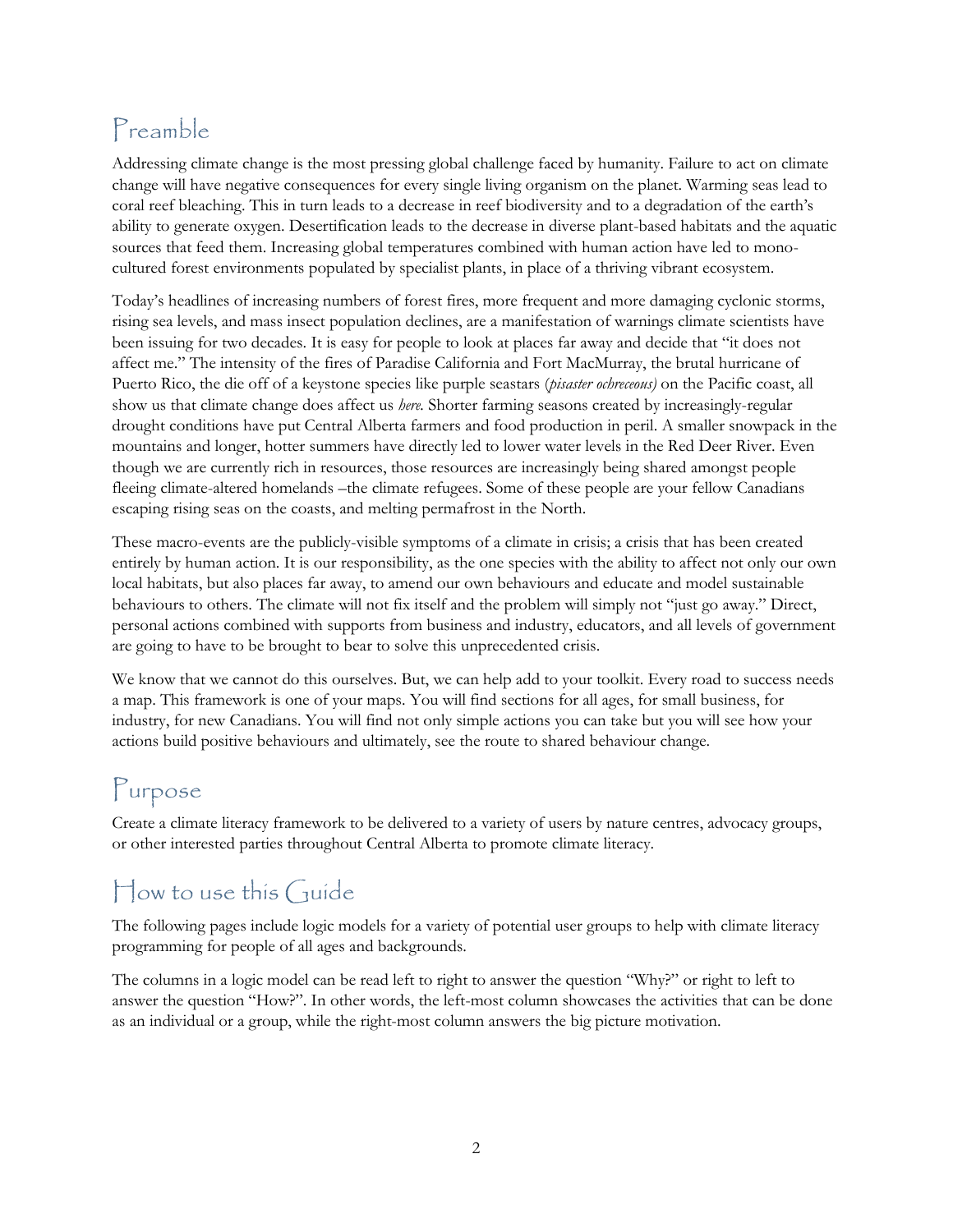# <span id="page-3-0"></span>Dragons of Inaction

As described by Professor Robert Gifford of the University of Victoria<sup>1</sup>, the Dragons of Inaction are the psychological barriers preventing people, and society as a whole, from taking action on climate change. Informing ourselves and each other of these Dragons, is the first step towards getting past them and transitioning to a sustainable future for us all.

### Spatial disregard

The idea that climate change only affects people in other countries, or polar bears in the Arctic. No matter where an individual lives in the world, they think climate change affects people somewhere else. In other words, the grass is always greener on our side. We need to accept that climate change is happening in our own countries, in our own cities, and in our own backyards.

### Optimism about impacts

Most people systematically underestimate the risks associated with climate change and the environmental hazards that will (or already are) prevalent in their lives.

### Pessimism about self-efficacy

A feeling of helplessness permeates some people's mindset, along with the belief that personal actions will not make a difference. It is imperative that we all remember small actions by many individuals cause big changes. Furthermore, social change is difficult to enact from the top down (governments telling people this is the new way to do things, so you better do it). Instead, let us aim to effect social change from the bottom up. That is, if citizens are asking for more recycling plants and solar power, it is easy for the government from *any political party* to spend tax money establishing those resources.

### Social norming

"If my friends and family aren't changing, why should I?" The behaviour of those around us is has a surprisingly large effect on our own behaviour. Be the leader among your peers and in your social circle when it comes to climate-positive changes, and actively support others in your community that embrace a climatepositive lifestyle.

### Token behaviour

Many activities suggested in the following pages of this document can easily become "token behaviours". Although each change we make towards becoming more climate-literate is a step in the right direction, it is important to remember that just changing a couple lightbulbs to LEDs will not solve this problem overnight.

### Consensus gap

The most dangerous of all the dragons. 97% of climate scientists agree climate change is real, it is happening now, and it is mainly caused by human activity<sup>2</sup> . However, the myth that there is still a debate among scientists is prevalent among the public. This myth is propagated primarily by political and big business leaders who purposefully seek to confuse and disinform the public for their own personal gains.

 $\overline{a}$ <sup>1</sup> Gifford, Robert (2011). The Dragons of Inaction: Psychological Barriers That Limit Climate Change Mitigation and Adaptation. *American Psychologist,* 6(4):290-302.

<sup>2</sup> Cook, John, et al (2016). [Consensus on consensus: a synthesis of consensus estimates on human-caused global](http://iopscience.iop.org/article/10.1088/1748-9326/11/4/048002)  [warming.](http://iopscience.iop.org/article/10.1088/1748-9326/11/4/048002) *Environmental Research Letters,* 11(4).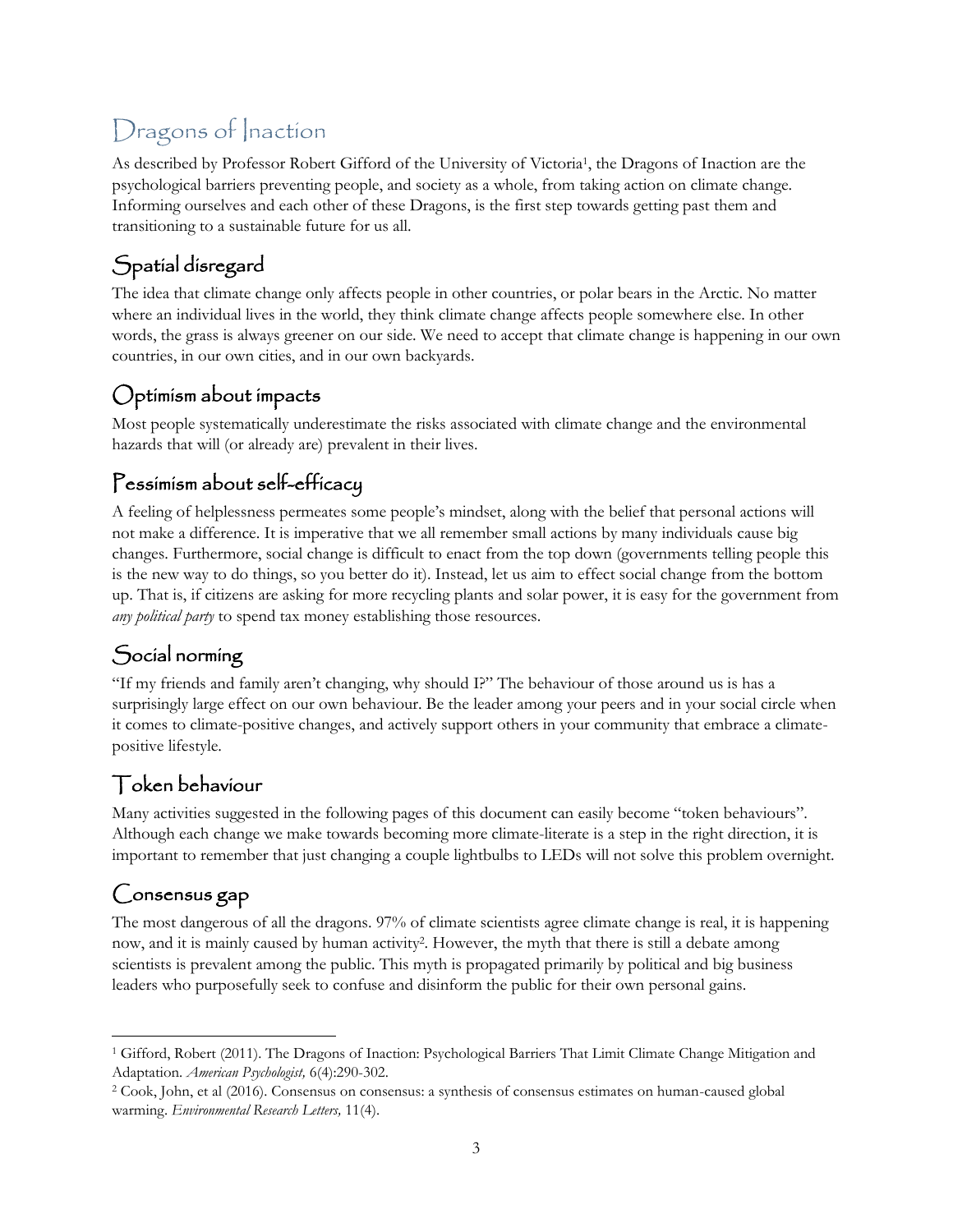## <span id="page-4-0"></span>Definitions

#### **Biodiversity**

The variability of living organisms in our wold or in a particular habitat.

#### **Climate**

The long-term average of conditions in the atmosphere, ocean, and ice sheets described by statistics, such as means and extremes. Climate varies by region.

#### **Climate Change**

Long-term changes in the Earth's weather patterns, as seen by a significant and persistent change in the mean state of the global or regional climate or its variability. Climate change occurs in response to changes in some aspect of Earth's environment. These environmental changes can be either naturally occurring or anthropogenic. Climate change is a global phenomenon; the actions of a few affect the many.

#### **Climate Literacy**

An understanding of your influence on climate and climate's influence on you and society. The ability, confidence, and willingness to engage with conversations on climate in daily life.

A climate-literate person:

- Understands the essential principles of Earth's climate system
- Knows how to assess scientifically credible information about climate
- Communicates about climate and climate change in a meaningful way
- Is able to make informed and responsible decisions with regard to actions that may affect climate

#### **Community**

A group of people living in the same place or that share a feeling of fellowship because of a common attitude, interest, goal, or characteristic.

#### **Conservation**

The prevention of wasteful use of a resource.

#### **Consumerism**

The theory that an increasing consumption of goods is economically desirable. Can lead to a society in which the buying and owning of physical objects is overvalued.

#### **Ecological Footprint**

A measure of how many resources from the environment are needed to support the lifestyle and/or activities of a person or group of people.

#### **Ecosystem**

A biological network or community of interacting organisms and their physical environment.

#### **Ecosystem Services**

The benefits people obtain from ecosystems, including: food and fiber, water, flood control, erosion protection nutrient cycling, production of oxygen, and spiritual, recreational or cultural benefits.

#### **Energy**

In the context of climate literacy, energy is the power derived from the utilization of physical or chemical resources, especially to provide light and heat or to work machines.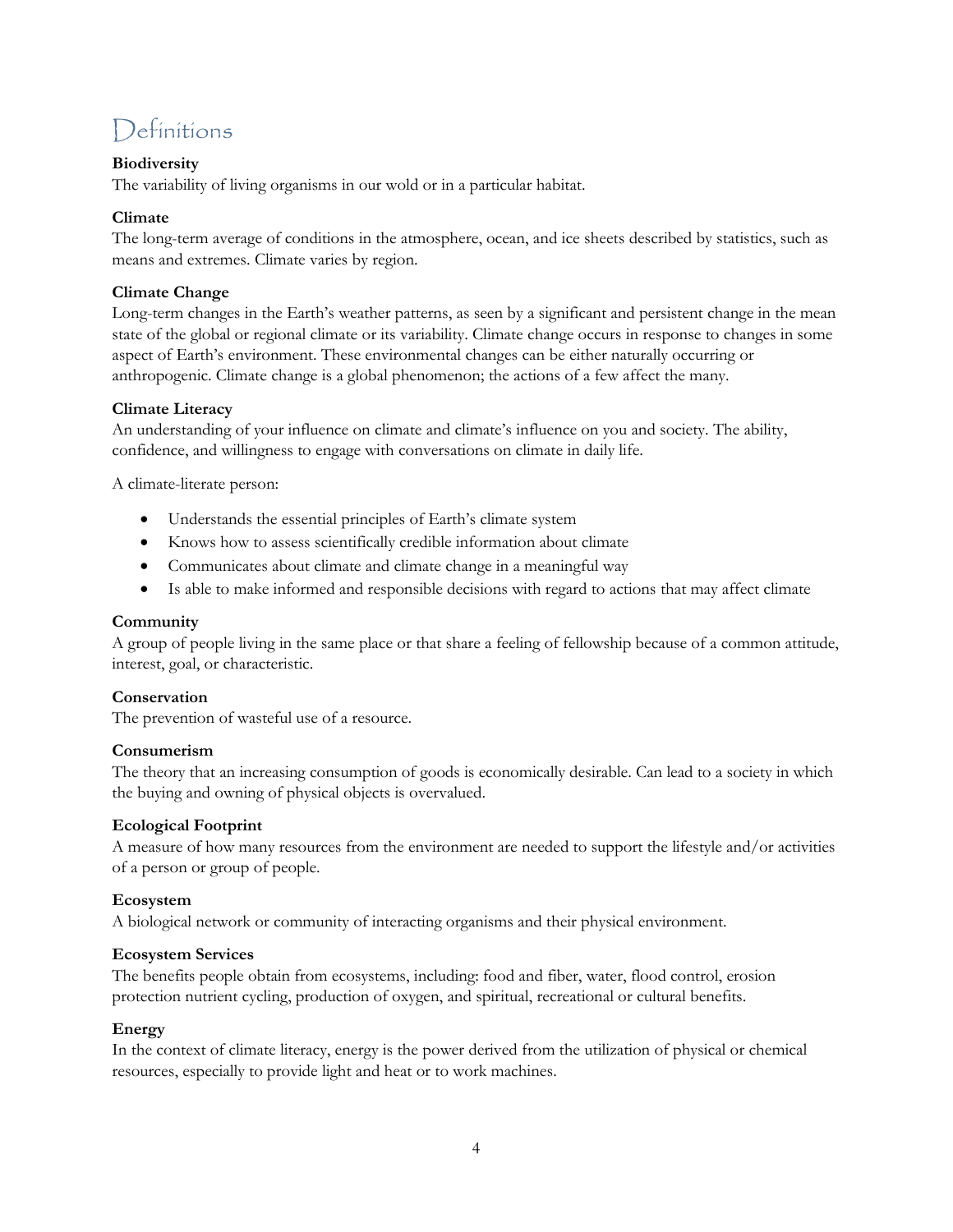#### **Environment**

The natural surroundings in which a person, animal, or plant lives.

#### **Extinct**

The death of all remaining living members of any organism. Opposite term is extant, which means still in existence.

#### **Greenhouse Effect**

When gases that compose the atmosphere of a planet allow more visible sunlight to enter the system than heat to escape, the atmosphere warms. Imagine a car with closed windows on a sunny summer day.

#### **Greenhouse Gas**

A gas that contributes to the greenhouse effect. Common greenhouse gases in Earth's atmosphere include: water vapour (H<sub>2</sub>O), carbon dioxide (CO<sub>2</sub>), methane (CH<sub>4</sub>), nitrous oxide (N<sub>2</sub>O), ozone (O<sub>3</sub>), chlorofluorocarbons (CFCs), and hydrofluorocarbons (HFCs). Without any greenhouse gases, the average temperature of Earth's surface would be about 30°C cooler than it is at present. A simple analogy would be to imagine Earth's greenhouse gases as a blanket covering the entire planet, and as more greenhouse gases are put into the atmosphere, that blanket gets thicker and warmer.

#### **Habitat**

The natural home or environment of an animal, plant, or other organism.

#### **Pollution**

The presence or introduction into the environment of a substance or thing that has harmful or poisonous effects. Different forms of pollution include: air, soil, water, light, noise, and heat.

#### **Stewardship**

The responsible use, protection, and conservation of the natural environment in a way that takes into account the interests of society, future generations, other species, and sustainability.

#### **Sustainability**

The ability to meet one's own needs without compromising the ability of future generations to meet their needs. Includes both environmental and economic sustainability. Environmental sustainability requires maintaining an ecological balance through responsible use and protection of natural resources. Economic sustainability implies long-term success and security of jobs and standard of living.

#### **Weather**

The specific conditions of the atmosphere at a particular place and time (or over short periods of time), measured in terms of variables that include temperature, precipitation, cloudiness, humidity, air pressure, air quality, and wind.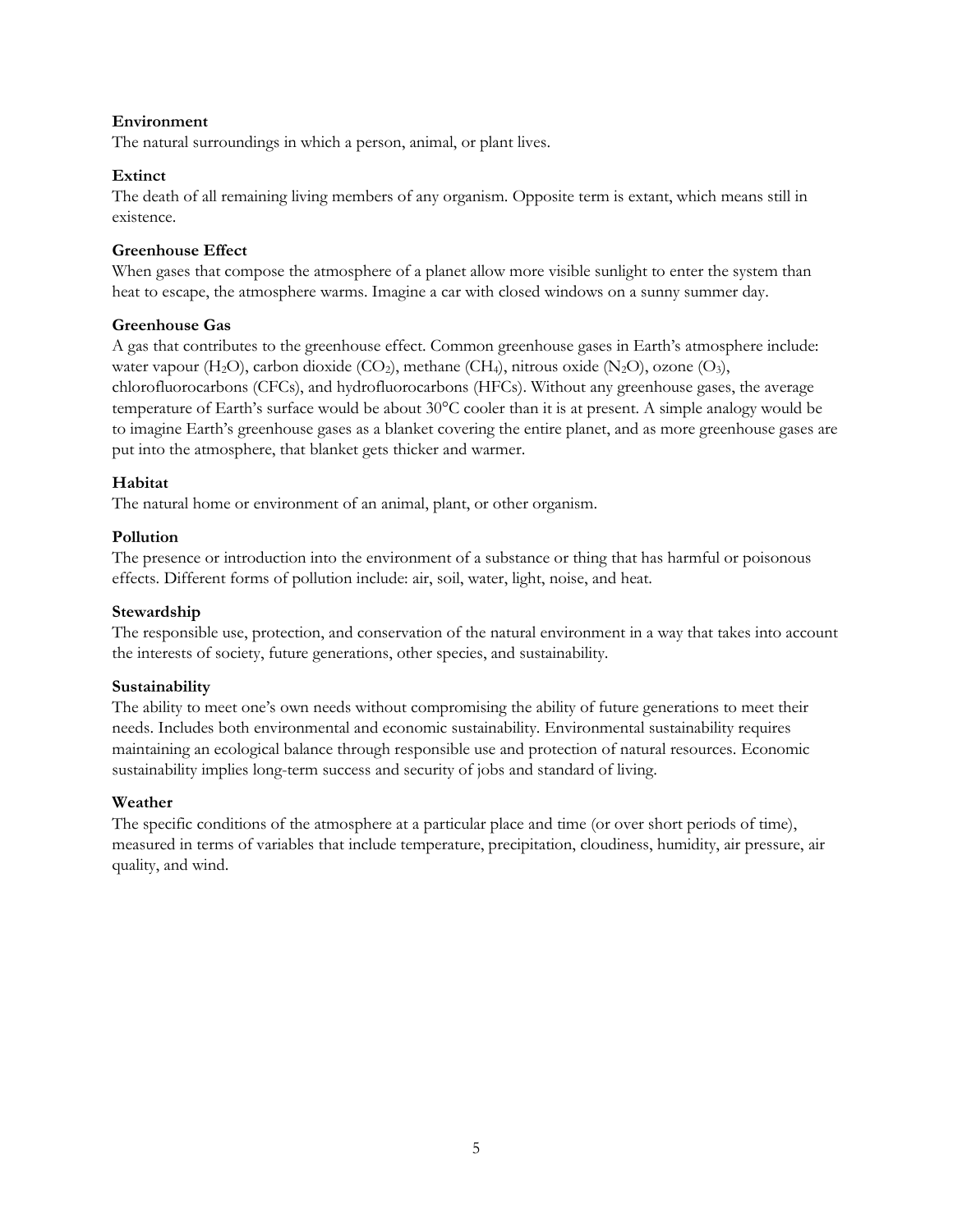Logic Models

<span id="page-6-0"></span>The following pages contain a sample of activities and ideas to promote climate literacy and sustainable practices across a large demographic.

Please feel free to expand on these examples and explore your own sustainability practices!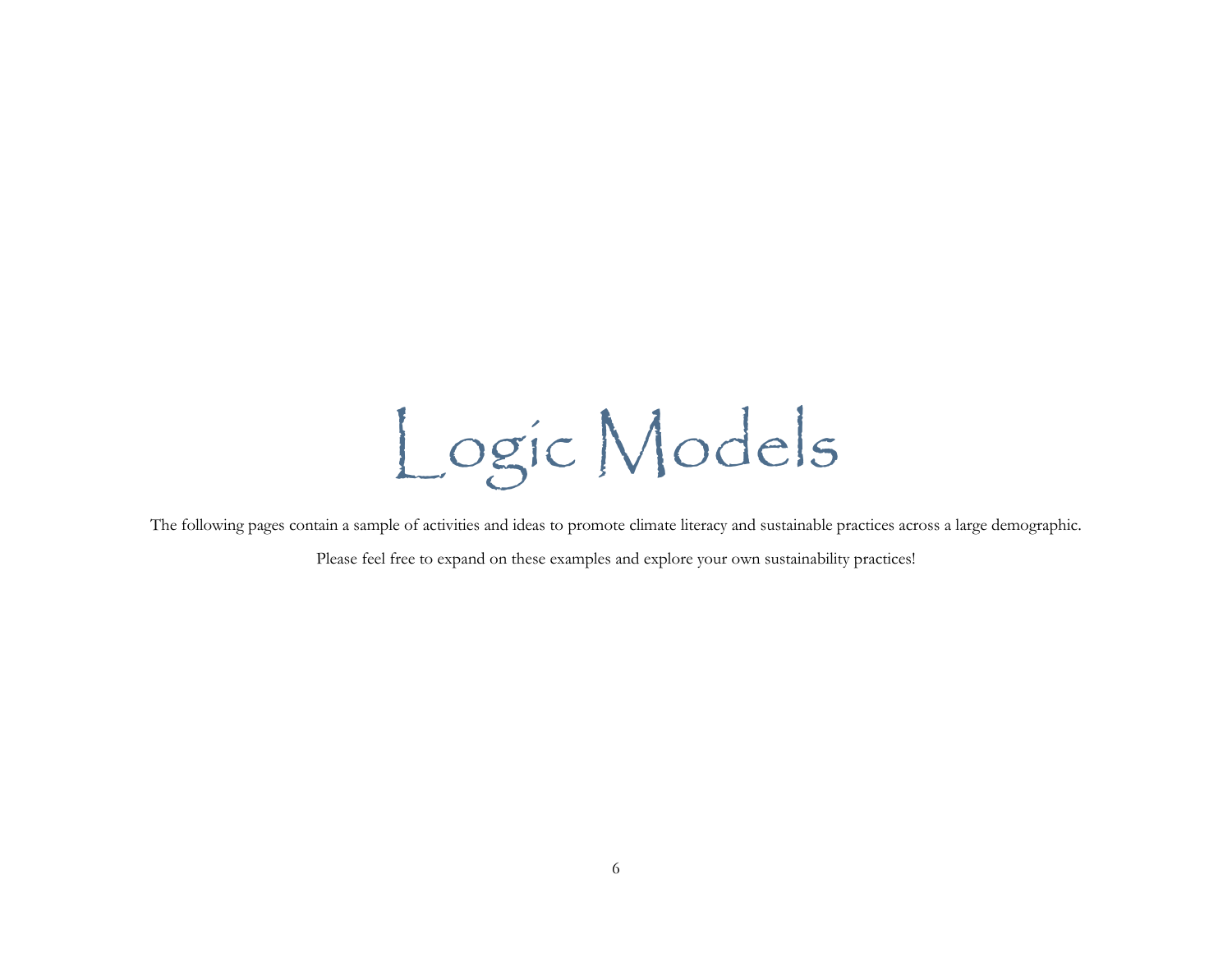# Ages 4 and under

#### PURPOSE

Parents help young children foster a life-long love of nature and being outdoors.

#### KEY CONCEPTS

nature; wildlife; enjoy spending time outside

<span id="page-7-0"></span>

| How?                                                                                                      |                                                                                   | What do we want?                                              |                                                     | Why?                                                                         |
|-----------------------------------------------------------------------------------------------------------|-----------------------------------------------------------------------------------|---------------------------------------------------------------|-----------------------------------------------------|------------------------------------------------------------------------------|
| Activity                                                                                                  | Output                                                                            | Immediate outcome                                             | Intermediate outcome                                | Ultimate outcome                                                             |
| Safe exposure to local<br>wildlife and wild spaces.                                                       | Children learn they can be<br>comfortable and happy<br>outdoors. Learn plants and | Sense of connection to                                        |                                                     |                                                                              |
| Get outside every day.                                                                                    | animals have same basic<br>needs as humans.                                       | nature.                                                       | Fosters an attitude that<br>encourages stewardship. | Children develop a love of<br>nature and being outdoors<br>from a young age. |
| Learn positive behaviours<br>such as do not litter, do not<br>feed wildlife, stay on paths<br>and trails. | Observe effects of these<br>behaviours on their natural<br>surroundings.          | Share knowledge of newly<br>learned behaviours with<br>peers. |                                                     |                                                                              |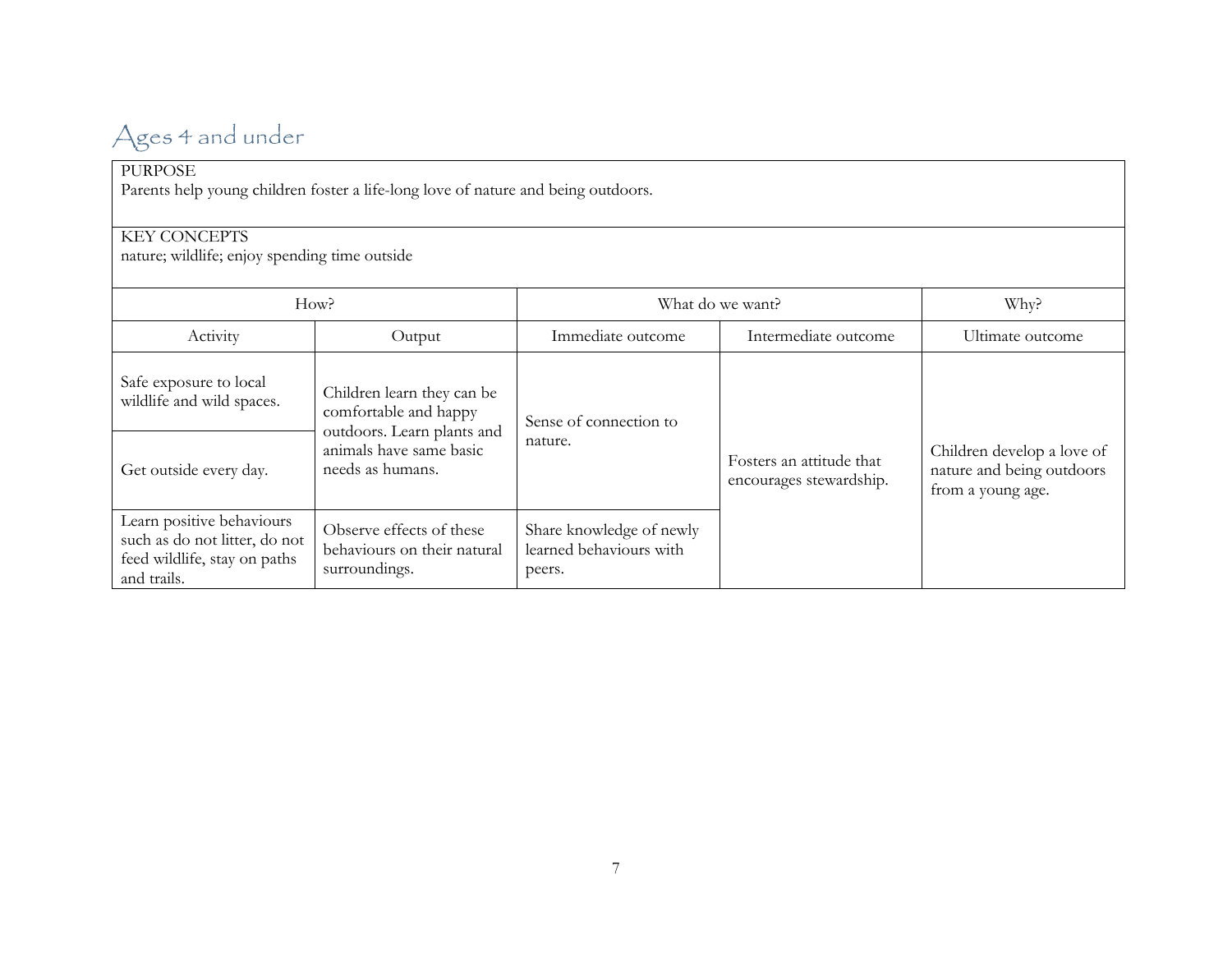# Ages 5 to 7

#### PURPOSE

As young children start to venture out on their own, they need safe ways to interact with nature so that their relationship with the environment around them continues to grow. These children should begin to foster an awareness of and respect for nature, and begin to learn that we should not use more than we need.

#### KEY CONCEPTS

the Sun is our planet's main source of energy; plants and animals are living things; living and non-living things share the environment; seasonal changes affect living things including humans; weather; survival needs; habitat; life cycles; freshwater and saltwater; the water cycle; recycling and composting; not being wasteful

<span id="page-8-0"></span>

| How?<br>What do we want?                                                                                                                                                                 |                                                                                                                                  |                                                                                                                                   | Why?                                                                       |                                                                                                                                                                                                      |
|------------------------------------------------------------------------------------------------------------------------------------------------------------------------------------------|----------------------------------------------------------------------------------------------------------------------------------|-----------------------------------------------------------------------------------------------------------------------------------|----------------------------------------------------------------------------|------------------------------------------------------------------------------------------------------------------------------------------------------------------------------------------------------|
| Activity                                                                                                                                                                                 | Output                                                                                                                           | Immediate outcome                                                                                                                 | Intermediate outcome                                                       | Ultimate outcome                                                                                                                                                                                     |
| Fill out the Simple Things<br>Check In for Children<br>(Appendix A).                                                                                                                     | Children find out what they<br>are already doing that is<br>good for the Earth, and<br>what more can be done.                    | Children explore additional<br>positive behaviours to<br>decrease their ecological<br>footprint.                                  | Long-term behaviour<br>changes towards more<br>sustainable practices.      | Young children feel                                                                                                                                                                                  |
| Ask children to draw a map<br>of their neighbourhood.<br>Compare and contrast with<br>the maps of other children<br>(if doing as a family or<br>classroom activity with<br>other people) | Children identify the areas<br>near their homes with<br>which they are familiar.                                                 | Children develop an<br>awareness of the<br>connection they have with<br>their neighbourhood, and<br>the natural spaces within it. | Children come to<br>appreciate and desire to<br>protect the natural spaces | comfortable and safe while<br>interacting with nature.<br>Awareness of the child's<br>surrounding environment<br>begins to take shape, along<br>with an understanding of<br>wastefulness and respect |
| Get outside every day to<br>explore and play in natural<br>surroundings.                                                                                                                 | Children learn they can be<br>comfortable and happy<br>outdoors. Learn plants and<br>animals have same basic<br>needs as humans. | Children build a sense of<br>connection to nature.                                                                                | they know.                                                                 | for nature.                                                                                                                                                                                          |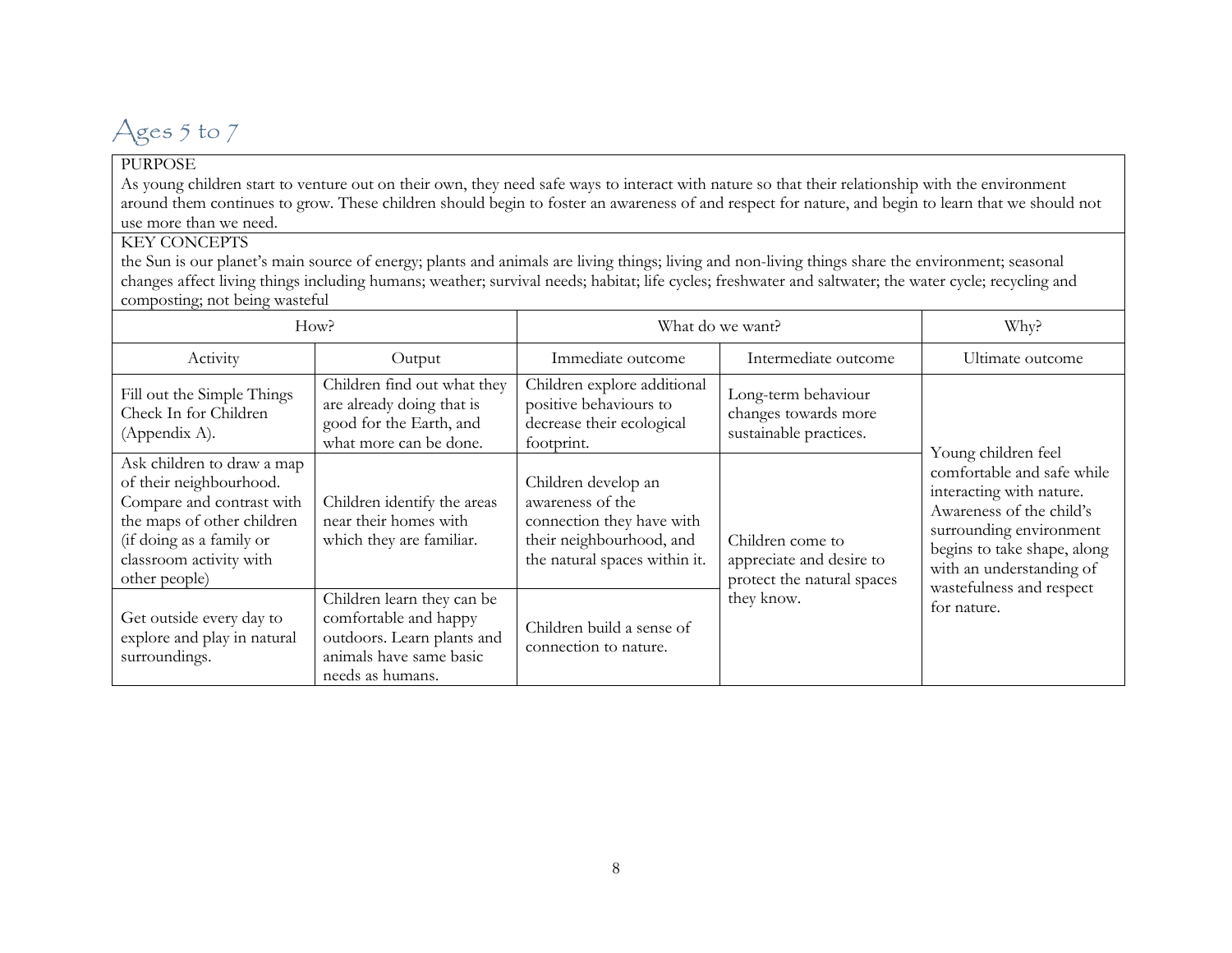| Have your next birthday<br>party make as little garbage<br>as possible. Use reusable or<br>compostable plates and<br>forks for cake. Ask friends<br>to bring gifts wrapped in<br>items that need to be<br>recycled anyways, like old<br>cardboard boxes or<br>newspapers. Send guests<br>home with goodie bags that<br>you made yourself. | Children learn to lose the<br>garbage, keep the fun!                                             | Message of sustainability<br>stays with all guests.                                                                  | Children develop an<br>attitude of stewardship in<br>their own lives and in the | Young children feel<br>comfortable and safe while<br>interacting with nature.<br>Awareness of the child's<br>surrounding environment<br>begins to take shape, along |
|-------------------------------------------------------------------------------------------------------------------------------------------------------------------------------------------------------------------------------------------------------------------------------------------------------------------------------------------|--------------------------------------------------------------------------------------------------|----------------------------------------------------------------------------------------------------------------------|---------------------------------------------------------------------------------|---------------------------------------------------------------------------------------------------------------------------------------------------------------------|
| Learn the four R's and<br>what they mean for you:<br>Reduce, Reuse, Repurpose,<br>and Recycle. Follow them<br>in that order!                                                                                                                                                                                                              | Children realize there is not<br>an unlimited supply of<br>material and resources on<br>Earth.   | Reduce cost and ecological<br>footprint of maintaining a<br>certain standard of living.                              | greater community.                                                              | with an understanding of<br>wastefulness and respect<br>for nature.                                                                                                 |
| With an adult, clean up<br>litter in your yard, along<br>your street, or at your<br>favourite green space.                                                                                                                                                                                                                                | Children see first-hand the<br>extent and number of<br>littered items in their own<br>community. | Creates personal<br>responsibility for and an<br>awareness of small actions<br>children can do to make an<br>impact. |                                                                                 |                                                                                                                                                                     |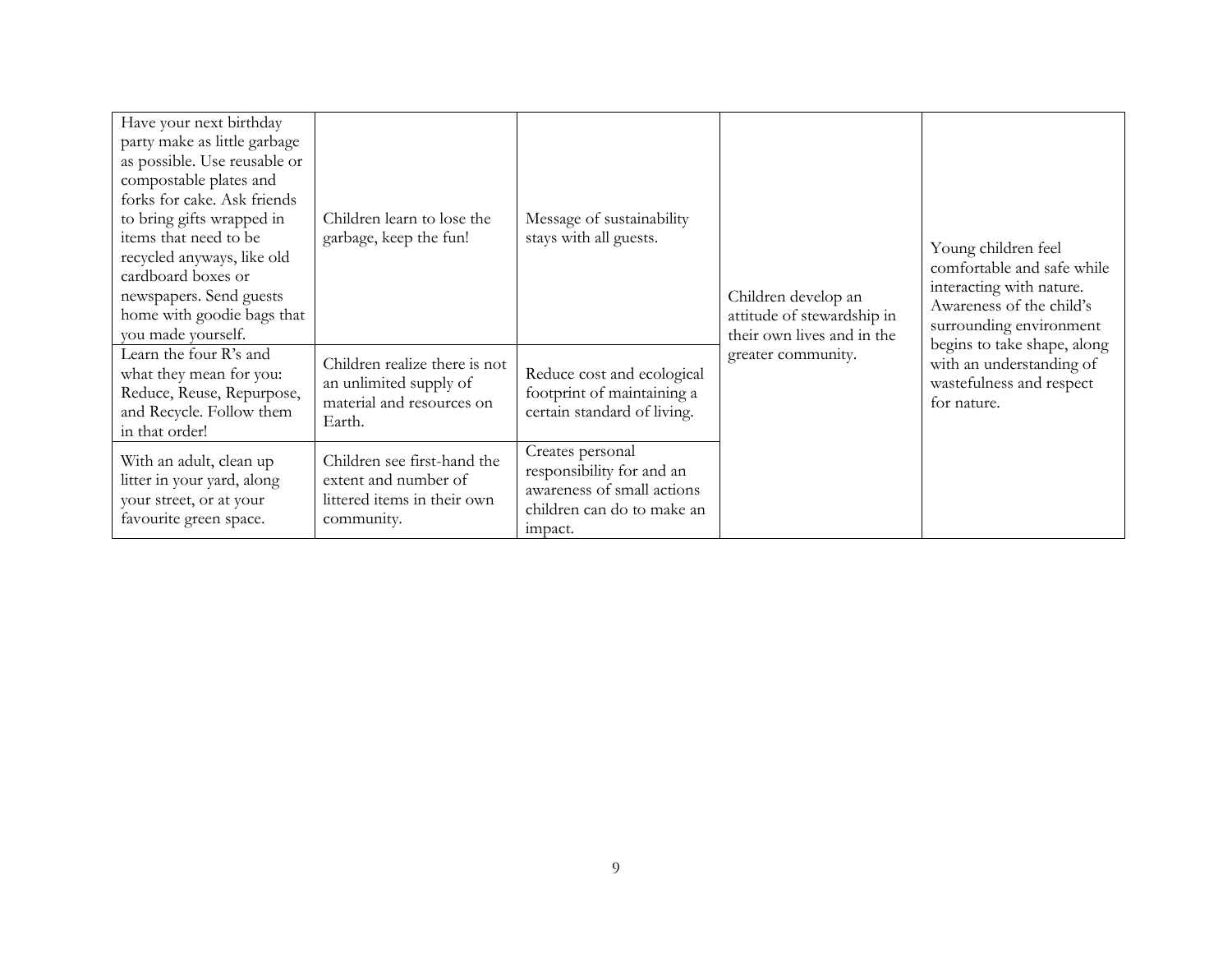# Ages 8 to 10

#### PURPOSE

Children need opportunities to safely interact with and investigate their natural surroundings, and given the tools to understand the evidence of relationships that exist between humans, animals, plants, and their environment.

#### KEY CONCEPTS

water conservation; biomimicry; pollution; survival; extinction; fossil evidence; scientific investigation and variables; weathering; erosion; soil uses and conservation; food chains and food webs; stewardship; energy and the Sun; weather and climate; wetlands

<span id="page-10-0"></span>

|                                                                          | How?                                                                                                          |                                                                                                                                              | What do we want?                                                                                | Why?                                                                              |
|--------------------------------------------------------------------------|---------------------------------------------------------------------------------------------------------------|----------------------------------------------------------------------------------------------------------------------------------------------|-------------------------------------------------------------------------------------------------|-----------------------------------------------------------------------------------|
| Activity                                                                 | Output                                                                                                        | Immediate outcome                                                                                                                            | Intermediate outcome                                                                            | Ultimate outcome                                                                  |
| Fill out the Simple Things<br>Check In for Children<br>(Appendix A).     | Children find out what they<br>are already doing that is<br>good for the Earth, and<br>what more can be done. | Children explore additional<br>positive behaviours to<br>decrease their ecological<br>footprint.                                             | Long-term behaviour<br>changes towards more<br>sustainable practices.                           |                                                                                   |
| Get outside every day to<br>explore and play in natural<br>surroundings. | Children learn they can be<br>comfortable and happy<br>outdoors.                                              | Children build a sense of<br>connection to nature,<br>understanding local natural                                                            | Families have an<br>understanding of the plants,<br>animals and natural                         | Children recognize both<br>the beneficial and harmful<br>relationships that exist |
| Local nature-hikes                                                       | Children have safe, fun,<br>educational nature<br>experiences.                                                | habitats as being inherently<br>safe, and can share that<br>understanding with others.                                                       | processes of the local<br>environment.                                                          | between humans, animals,<br>plants, and the<br>environment.                       |
| Plant trees native to Central<br>Alberta.                                | Children get hands on<br>experience participating in a<br>climate-friendly activity.                          | Children learn about water<br>and soil conservation, trees'<br>role in eliminating CO2<br>from the atmosphere,<br>environmental stewardship. | Generate interest in caring<br>for other plants or tending<br>a garden at home or at<br>school. |                                                                                   |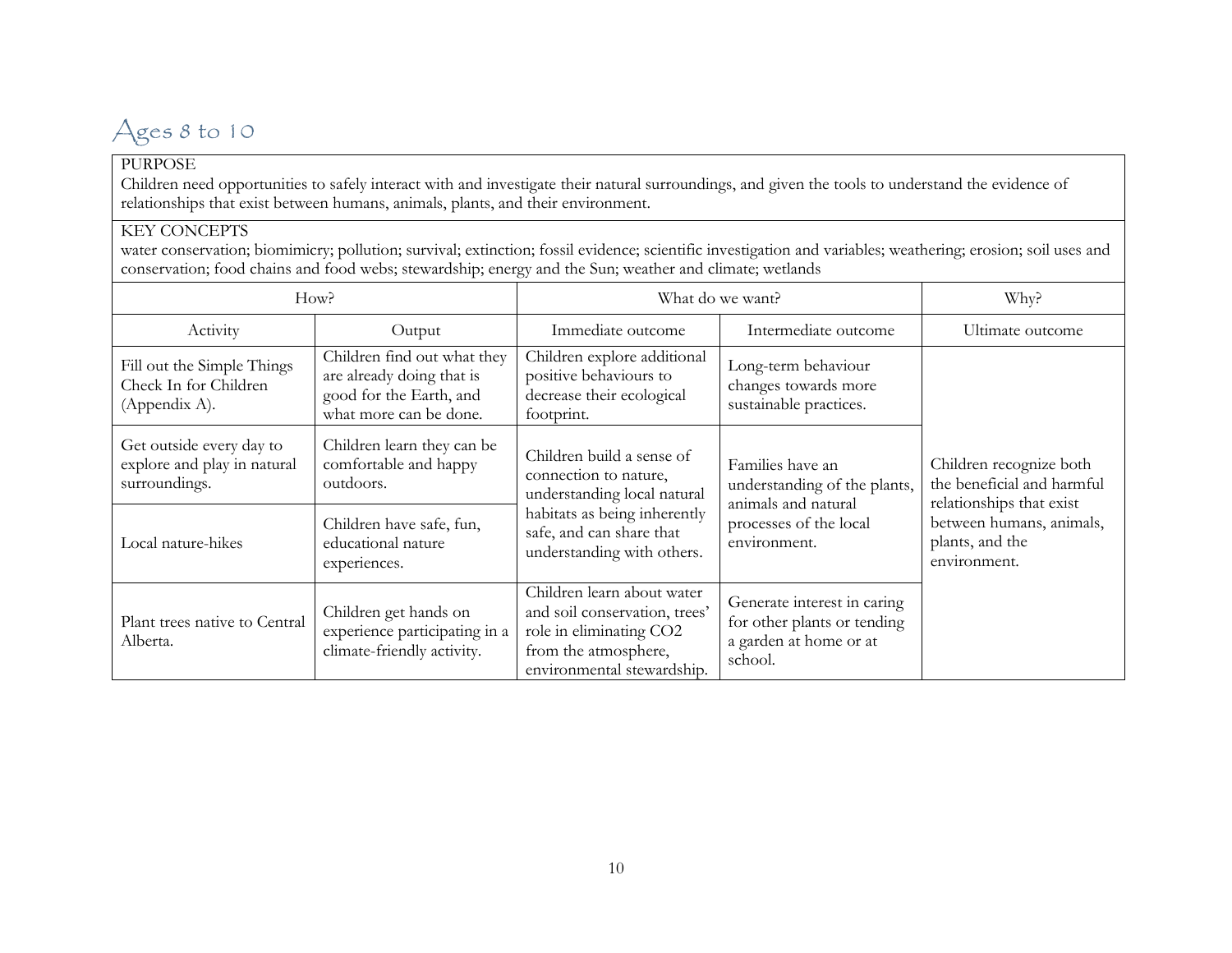| Eat garbage-free snacks<br>and/or lunches                                                                                                                                                                                                                                                                                                                                                                                                                      | Parents save money while<br>providing healthier<br>foodstuffs for their<br>children. Children learn<br>that homemade snacks are<br>tastier than pre-packaged.                                   | Recognize the role single-<br>use plastics and disposable<br>wrappers have in our<br>society and experience<br>sustainable alternatives. | Actively seek sustainable<br>choices in the foods they<br>eat and ask parents to help<br>by considering the<br>packaging items come in<br>when at the grocery store. |                                                                                                                                                  |
|----------------------------------------------------------------------------------------------------------------------------------------------------------------------------------------------------------------------------------------------------------------------------------------------------------------------------------------------------------------------------------------------------------------------------------------------------------------|-------------------------------------------------------------------------------------------------------------------------------------------------------------------------------------------------|------------------------------------------------------------------------------------------------------------------------------------------|----------------------------------------------------------------------------------------------------------------------------------------------------------------------|--------------------------------------------------------------------------------------------------------------------------------------------------|
| Visit the local landfill or<br>recycling plant with your<br>family or as a school field<br>trip. Learn what happens to<br>the items that you throw<br>out or recycle.<br>Print off the recyclables list<br>for the facility in your area.<br>Post it on your fridge and<br>refer to it when you are<br>unsure. It may be better to<br>throw out an item rather<br>than risk having it<br>contaminate a large amount<br>of good recyclables at the<br>facility. | Children realize there is not<br>an unlimited supply of<br>material and resources on<br>Earth, and knowledge of<br>systems that are already in<br>place to conserve resources<br>through reuse. | Creates personal<br>responsibility for and an<br>awareness of small actions<br>children can do to make an<br>impact.                     | Children develop an<br>attitude of stewardship in<br>their own lives and in the<br>greater community.                                                                | Children recognize both<br>the beneficial and harmful<br>relationships that exist<br>between humans, animals,<br>plants, and the<br>environment. |
| With an adult, clean up<br>litter in your yard, along<br>your street, or at your<br>favourite green space.<br>Consider joining an<br>organized cleanup such as<br>Green Deer, the Red Deer<br>River Cleanup, or the Great<br>Canadian Shoreline<br>Cleanup.                                                                                                                                                                                                    | Children see first-hand the<br>extent and number of<br>littered items in their own<br>community.                                                                                                |                                                                                                                                          |                                                                                                                                                                      |                                                                                                                                                  |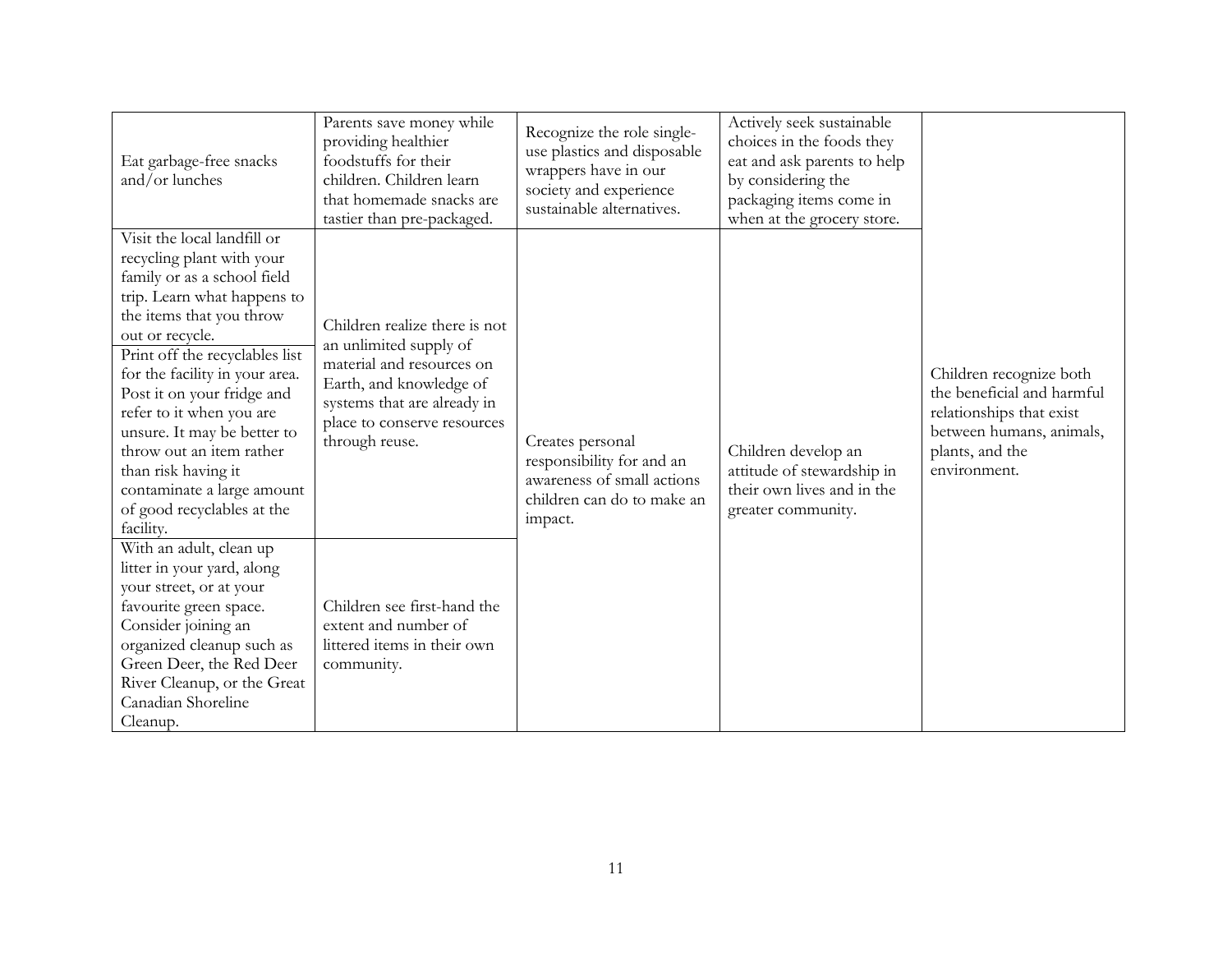# Ages 11 to 14

#### **PURPOSE**

As pre-teens and teens gain more independence, opportunities to foster an individual and meaningful relationship with nature become ever more important. Youth become more aware of the problems that face our planet, and may start to actively search for ways they can personally take control of their future.

#### KEY CONCEPTS

recognize the Earth is a sphere in motion in a larger universe; the atmosphere is composed of different gases; role of trees and forests in ecosystems and human needs; interactions and interdependency within an ecosystem; matter recycling in nature via decomposers; carbon cycle; pollutants; biomagnification in food chains; intended and unintended consequences of human activity; ecological succession; sustainability; heat energy and resource usage

<span id="page-12-0"></span>

| How?                                                                                                                                                                                                                                          |                                                                                                                                                            | What do we want?                                                                                                                             |                                                                                                                                                               | Why?                                                                                                                                                                    |
|-----------------------------------------------------------------------------------------------------------------------------------------------------------------------------------------------------------------------------------------------|------------------------------------------------------------------------------------------------------------------------------------------------------------|----------------------------------------------------------------------------------------------------------------------------------------------|---------------------------------------------------------------------------------------------------------------------------------------------------------------|-------------------------------------------------------------------------------------------------------------------------------------------------------------------------|
| Activity                                                                                                                                                                                                                                      | Output                                                                                                                                                     | Immediate outcome                                                                                                                            | Intermediate outcome                                                                                                                                          | Ultimate outcome                                                                                                                                                        |
| Fill out the Simple Things<br>Check In for Teens<br>(Appendix B).                                                                                                                                                                             | Teens find out what they<br>are already doing that is<br>good for the Earth, and<br>what more can be done.                                                 | Teens explore additional<br>positive behaviours to<br>decrease their ecological<br>footprint.                                                | Long-term behaviour<br>changes towards more<br>sustainable practices.                                                                                         | Individual, meaningful<br>relationships with nature                                                                                                                     |
| Do a case study of one<br>historical case where<br>humans interfered in an<br>ecosystem and there were<br>unintended negative<br>consequences, and a second<br>case study where there were<br>intended or unintended<br>positive consequences | Teens gain an<br>understanding of the wide<br>variety of intended,<br>unintended, positive, and<br>negative consequences and<br>impacts of human activity. | Teens realize that actions<br>taken are often the result of<br>the social, economic,<br>political, or other factors at<br>play in a society. | Teens realize that we can<br>learn from history, thus<br>enabling them to be<br>proactively involved in<br>positive climate leadership<br>in their community. | strengthen as pre-teens and<br>teens gain more<br>independence. Teens<br>exhibit a willingness and<br>eagerness to promote<br>climate leadership in their<br>community. |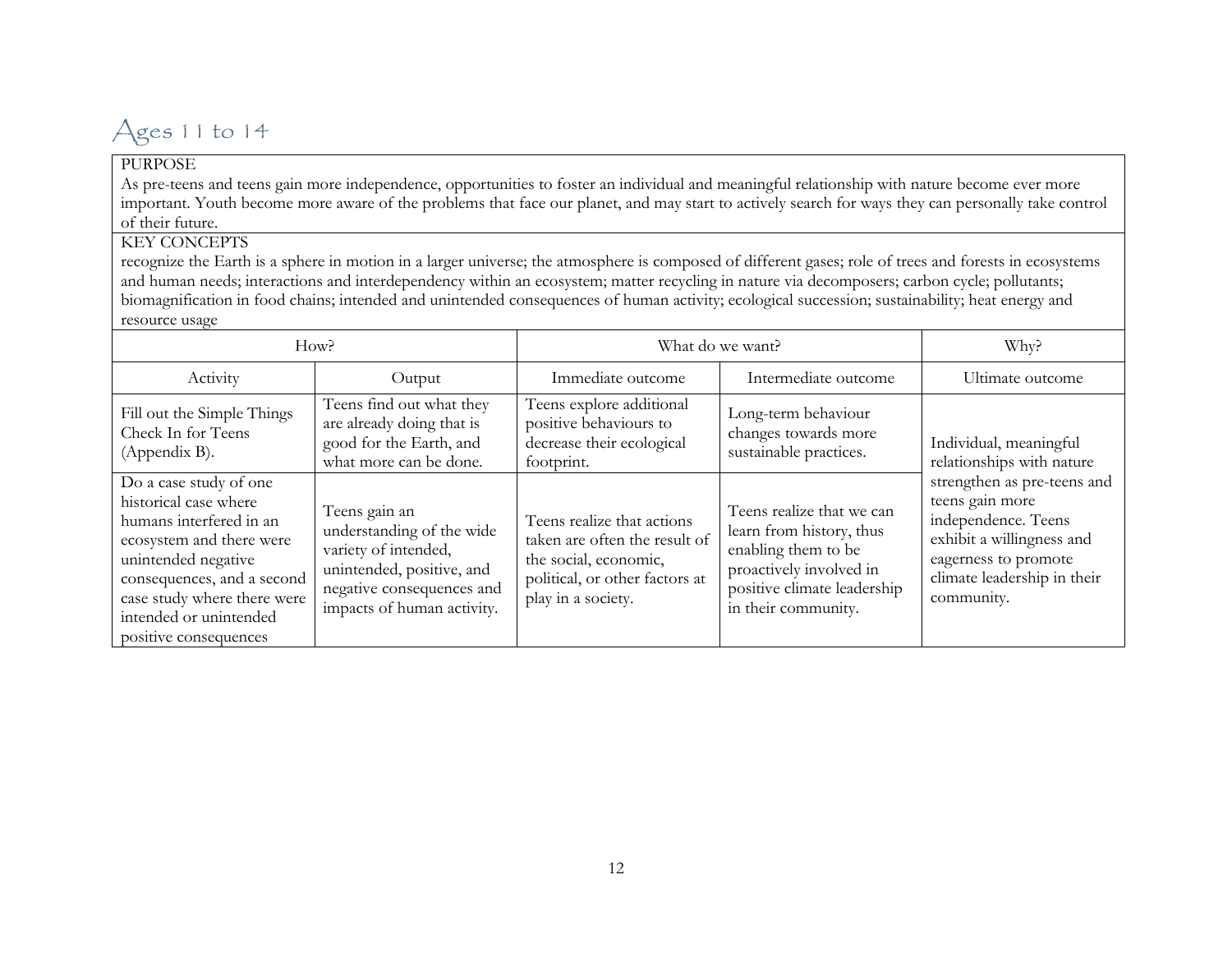| Print off the recyclables list<br>for the facility in your area.<br>Post it on your fridge and<br>refer to it when you are<br>unsure. It may be better to<br>throw out an item rather<br>than risk having it<br>contaminate a large amount<br>of good recyclables at the<br>facility. | Teens realize there is not an<br>unlimited supply of<br>material and resources on<br>Earth, and knowledge of<br>systems that are already in<br>place to conserve resources<br>through reuse. | Creates personal<br>responsibility for and an<br>awareness of small actions | Teens develop an attitude<br>of stewardship in their own<br>lives and in the greater | Individual, meaningful<br>relationships with nature<br>strengthen as pre-teens and<br>teens gain more<br>independence. Teens |
|---------------------------------------------------------------------------------------------------------------------------------------------------------------------------------------------------------------------------------------------------------------------------------------|----------------------------------------------------------------------------------------------------------------------------------------------------------------------------------------------|-----------------------------------------------------------------------------|--------------------------------------------------------------------------------------|------------------------------------------------------------------------------------------------------------------------------|
| Clean up litter in your yard,<br>along your street, or at your<br>favourite green space.<br>Consider joining an<br>organized cleanup such as<br>Green Deer, the Red Deer<br>River Cleanup, or the Great<br>Canadian Shoreline<br>Cleanup.                                             | Teens see first-hand the<br>extent and number of<br>littered items in their own<br>community.                                                                                                | teens can do to make an<br>impact.                                          | community.                                                                           | exhibit a willingness and<br>eagerness to promote<br>climate leadership in their<br>community.                               |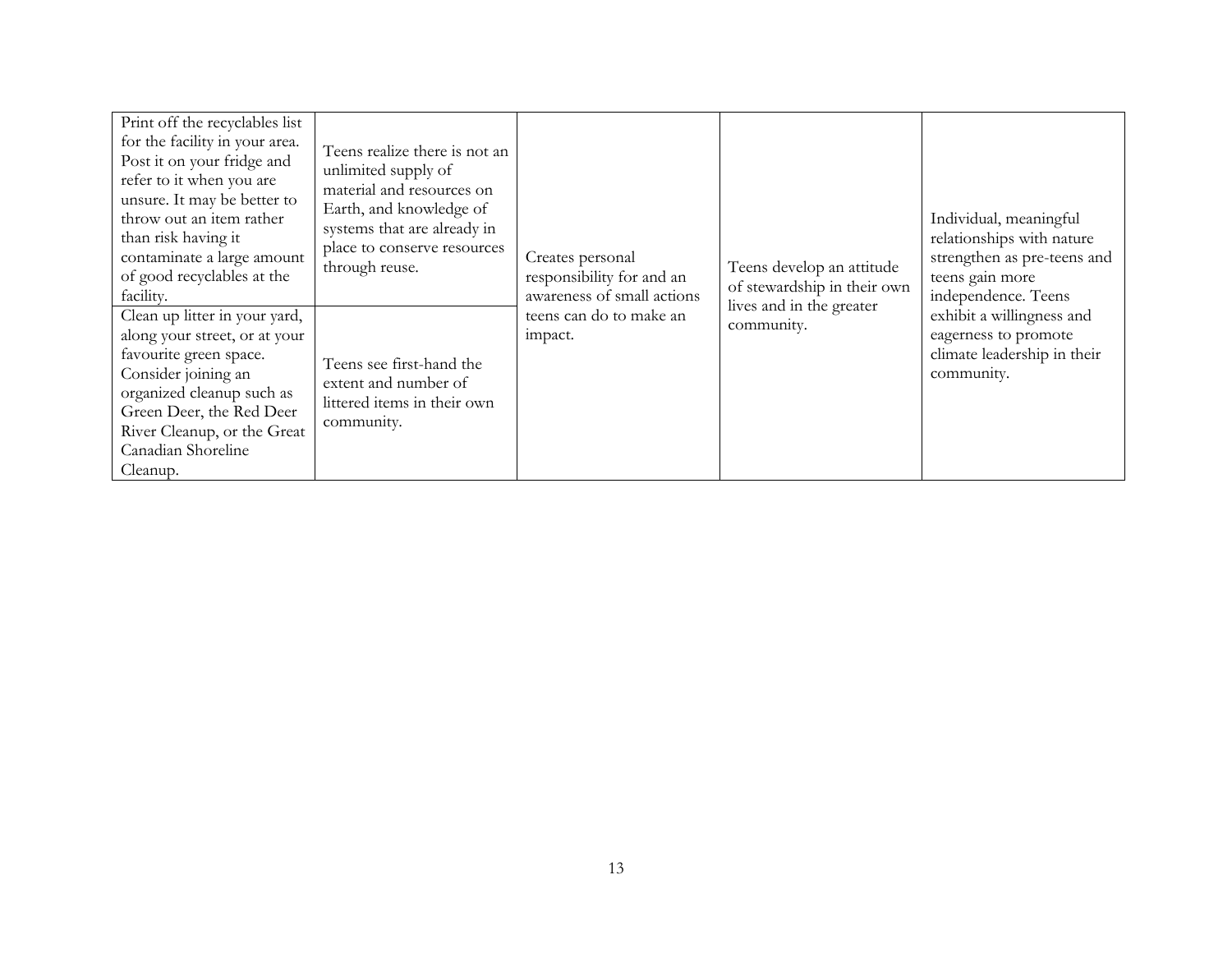## Ages 15 to 17

#### PURPOSE

High school aged teens are faced with a multitude of new and opposing view points as they interact with their family, friends, teachers, and society in more complex ways. As they prepare for the next chapter of their lives, they will have more independence than ever before. Teens need to develop the tools and resources to become climate-literate and socially responsible adults.

#### KEY CONCEPTS

flow of energy relates to climate systems on Earth and how human activities may influence climate; study an Alberta ecosystem to understand the living and nonliving factors that influence biodiversity, population sizes, and the relationships among different organisms; constant flow of energy and the cycling of matter, biosphere; changes in populations resulting from natural and human-induced changes in the environment and discover that living systems are dynamic; human-made technology that help mitigate or counteract climate change; acceptance of others; honesty; transition; new jobs; social justice; innovation

<span id="page-14-0"></span>

|                                                                                                                                                                                                                                                                                       | How?                                                                                                                                                                                         |                                                                                                                                                              | What do we want?                                                                                   | Why?                                                   |
|---------------------------------------------------------------------------------------------------------------------------------------------------------------------------------------------------------------------------------------------------------------------------------------|----------------------------------------------------------------------------------------------------------------------------------------------------------------------------------------------|--------------------------------------------------------------------------------------------------------------------------------------------------------------|----------------------------------------------------------------------------------------------------|--------------------------------------------------------|
| Activity                                                                                                                                                                                                                                                                              | Output                                                                                                                                                                                       | Immediate outcome                                                                                                                                            | Intermediate outcome                                                                               | Ultimate outcome                                       |
| Fill out the Simple Things<br>Check In for Teens<br>(Appendix B).                                                                                                                                                                                                                     | Teens find out what they<br>are already doing that is<br>good for the Earth, and<br>what more can be done.                                                                                   | Teens explore additional<br>positive behaviours to<br>decrease their ecological<br>footprint.                                                                | Long-term behaviour                                                                                |                                                        |
| Organize a clothing swap<br>with your friends,<br>neighbours, or (extended)<br>family.                                                                                                                                                                                                | Teens get a wardrobe<br>refresh in a social setting,<br>which leads to positive<br>feelings about second-hand<br>clothing and accessories.                                                   | Teens learn that "fast<br>fashion" consumerism is<br>optional and by choice, and<br>that they can look good in<br>"new to them" clothing and<br>accessories. | changes towards more<br>sustainable practices.                                                     | High school aged teens are<br>on their way to becoming |
| Print off the recyclables list<br>for the facility in your area.<br>Post it on your fridge and<br>refer to it when you are<br>unsure. It may be better to<br>throw out an item rather<br>than risk having it<br>contaminate a large amount<br>of good recyclables at the<br>facility. | Teens realize there is not an<br>unlimited supply of<br>material and resources on<br>Earth, and knowledge of<br>systems that are already in<br>place to conserve resources<br>through reuse. | Creates personal<br>responsibility for and an<br>awareness of small actions<br>teens can do to make an<br>impact.                                            | Teens develop an attitude<br>of stewardship in their own<br>lives and in the greater<br>community. | climate-literate and socially<br>responsible adults.   |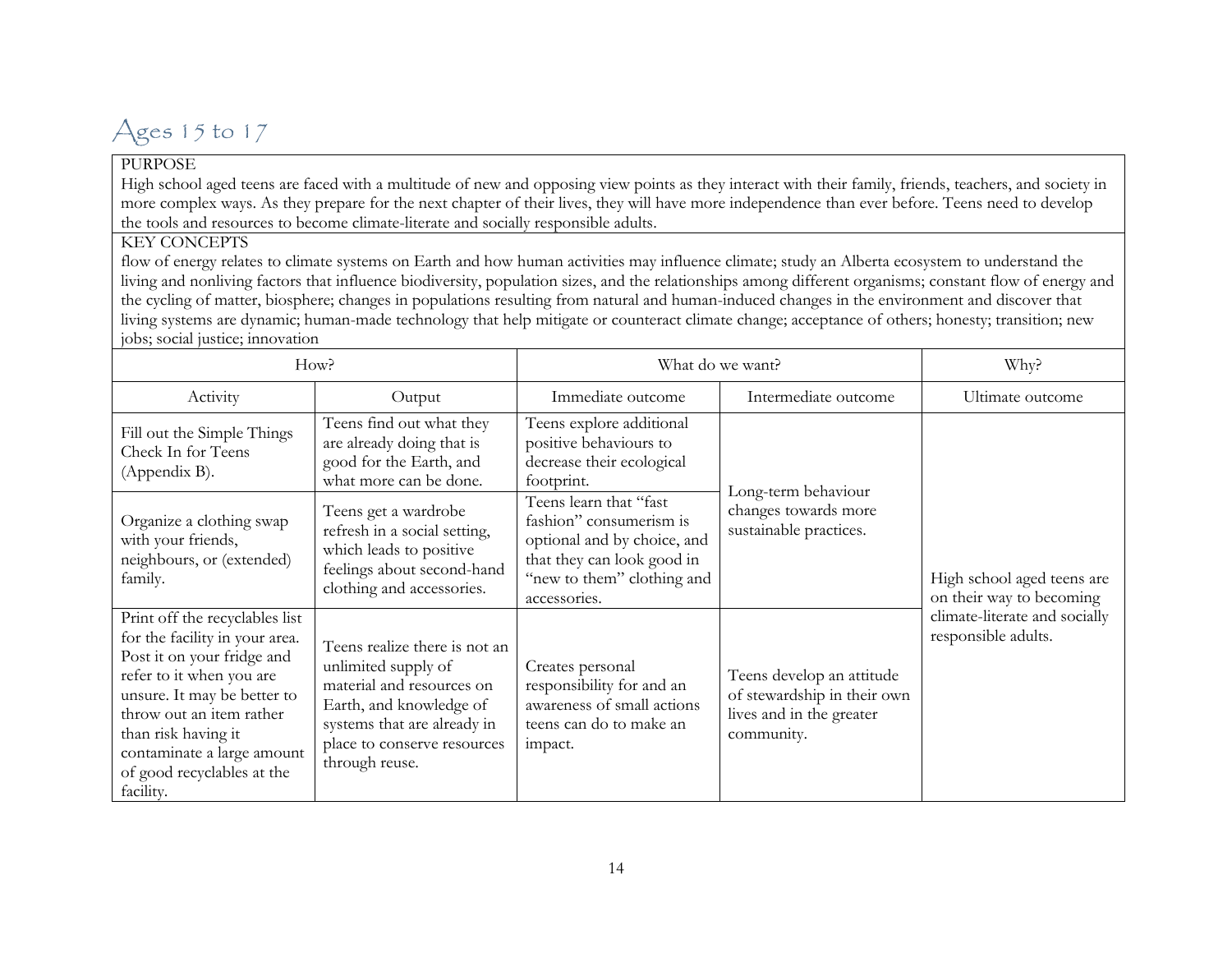| Clean up litter in your yard,<br>along your street, or at your<br>favourite green space.<br>Consider joining an<br>organized cleanup such as<br>Green Deer, the Red Deer<br>River Cleanup, or the Great<br>Canadian Shoreline<br>Cleanup. | Teens see first-hand the<br>extent and number of<br>littered items in their own<br>community.                                        | Creates personal<br>responsibility for and an<br>awareness of small actions<br>teens can do to make an | Teens develop an attitude<br>of stewardship in their own<br>lives and in the greater<br>community. | High school aged teens are<br>on their way to becoming<br>climate-literate and socially<br>responsible adults |
|-------------------------------------------------------------------------------------------------------------------------------------------------------------------------------------------------------------------------------------------|--------------------------------------------------------------------------------------------------------------------------------------|--------------------------------------------------------------------------------------------------------|----------------------------------------------------------------------------------------------------|---------------------------------------------------------------------------------------------------------------|
| Participate in social media<br>eco-challenges.                                                                                                                                                                                            | Acknowledge your efforts<br>by spreading the message<br>of sustainability and<br>climate-friendly actions<br>within your peer group. | impact.                                                                                                |                                                                                                    |                                                                                                               |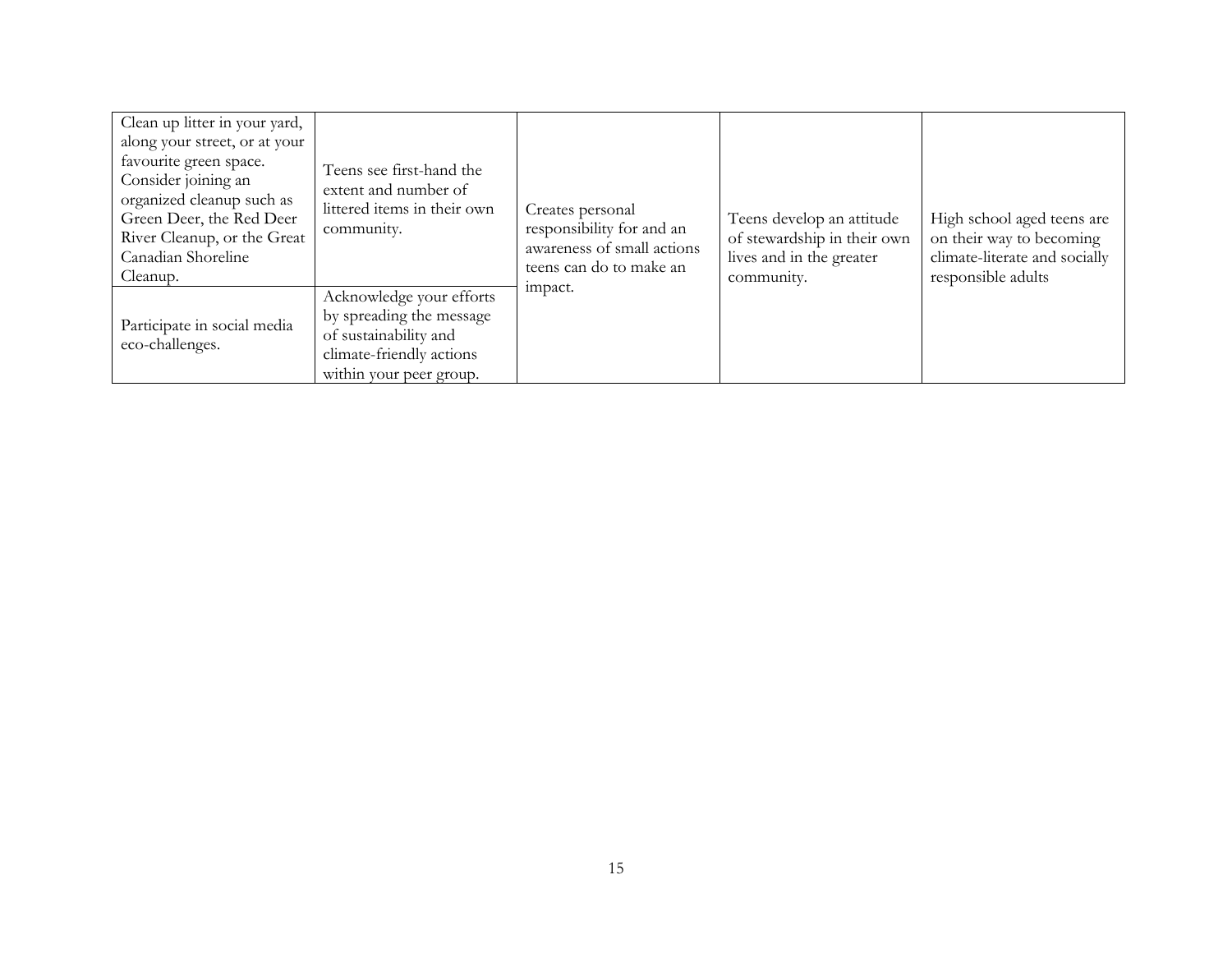## Ages 18 to 34

#### PURPOSE

Young adults that are ready to accept the realities of climate change may seek information to help them become better informed and to learn how they personally can mitigate the effects of climate change and transition towards more sustainable behaviours.

#### KEY CONCEPTS

limiting consumerism; active on social media; concerned for the future; human impacts on climate change; young families or choosing to not have children

<span id="page-16-0"></span>

| How?                                                                                                                                                                                                                                                                           |                                                                                                                                                                                                                                             | What do we want?                                                                                                        |                                                                       | Why?                                                                                                       |
|--------------------------------------------------------------------------------------------------------------------------------------------------------------------------------------------------------------------------------------------------------------------------------|---------------------------------------------------------------------------------------------------------------------------------------------------------------------------------------------------------------------------------------------|-------------------------------------------------------------------------------------------------------------------------|-----------------------------------------------------------------------|------------------------------------------------------------------------------------------------------------|
| Activity                                                                                                                                                                                                                                                                       | Output                                                                                                                                                                                                                                      | Immediate outcome                                                                                                       | Intermediate outcome                                                  | Ultimate outcome                                                                                           |
| Fill out the Simple Things<br>Check In for Adults<br>(Appendix C)                                                                                                                                                                                                              | Young adults find out what<br>they are already doing that                                                                                                                                                                                   | Young adults explore<br>additional positive<br>behaviours to decrease their                                             |                                                                       |                                                                                                            |
| Do some research to<br>educate yourself on climate<br>change and sustainable<br>practices.                                                                                                                                                                                     | is good for the Earth, and<br>what more can be done.                                                                                                                                                                                        | ecological footprint, are<br>better informed, and more<br>climate-literate.                                             |                                                                       |                                                                                                            |
| Plan your next get-together<br>to be zero waste. Use<br>compostable plates, cutlery,<br>and napkins if using<br>reusable items is not an<br>option. Find decorations by<br>upcycling items in your<br>own home, supporting<br>local businesses, or<br>borrowing from a friend. | Young adults learn to lose<br>the garbage, keep the fun!<br>They can save money on<br>supplies and find an outlet<br>for creativity,<br>resourcefulness, and<br>outside the box thinking<br>while enjoying time with<br>friends and family. | Message of sustainability<br>transfers to their guests as<br>they lead by example.                                      | Long-term behaviour<br>changes towards more<br>sustainable practices. | Young adults are mindful<br>of climate change and<br>transitioning towards more<br>sustainable behaviours. |
| Start a garden: grow some<br>of your own food, and use<br>native or heirloom plant<br>species whenever possible!                                                                                                                                                               | Pride and enjoyment in<br>growing your own<br>nutritious and delicious<br>food.                                                                                                                                                             | Save money on grocery<br>bills, enjoy a healthier<br>lifestyle, and reduce the<br>ecological footprint of your<br>food. |                                                                       |                                                                                                            |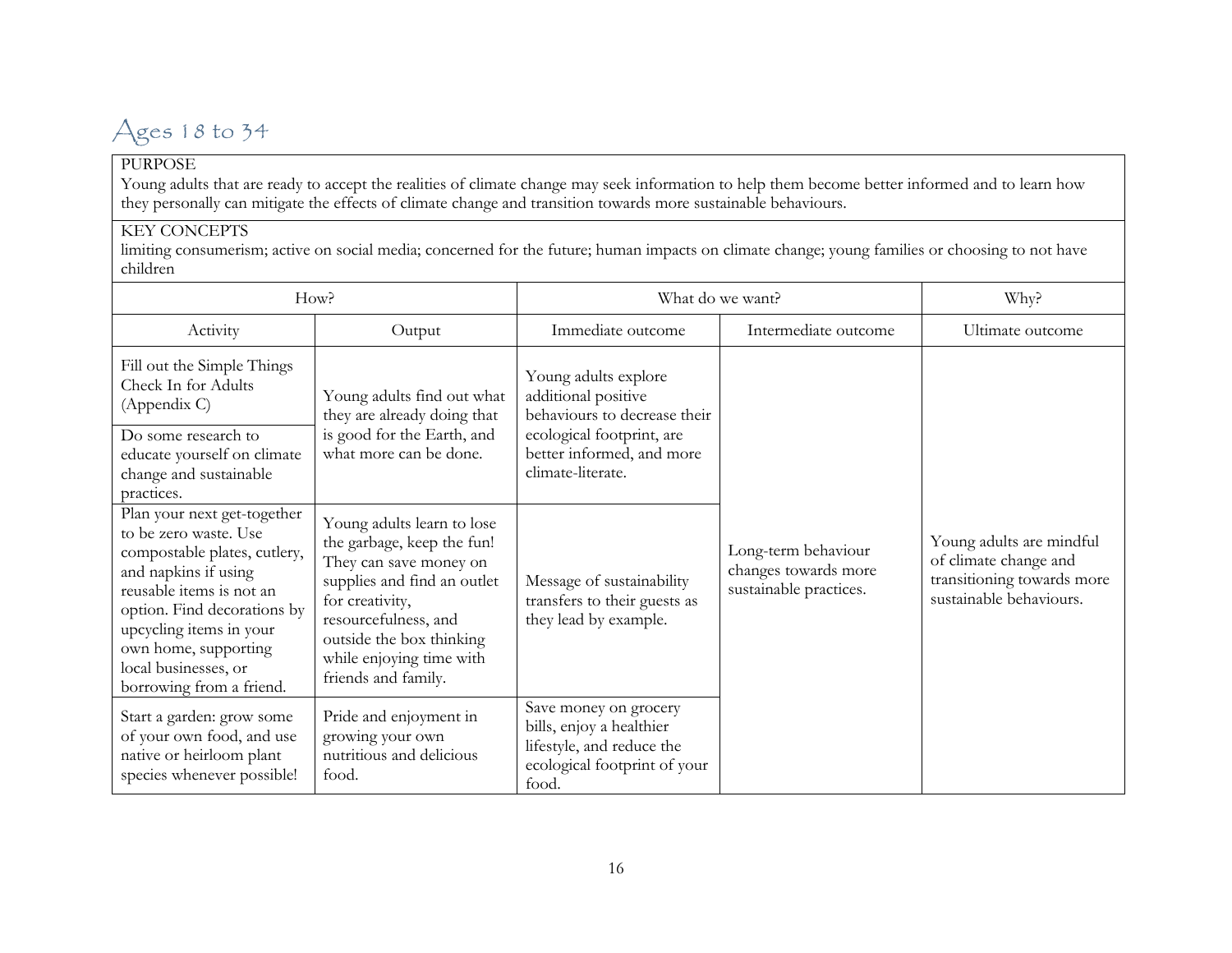| Organize a clothing swap<br>with your friends,<br>neighbours, or (extended)<br>family.                                                                                                                                                                                                | Young adults get a<br>wardrobe refresh in a social<br>setting, which leads to<br>saving money and positive<br>feelings about second-hand<br>clothing and accessories.                               | Young adults learn that<br>"fast fashion" consumerism<br>is optional and by choice,<br>and that they can look good<br>in "new to them" clothing<br>and accessories. | Long-term behaviour<br>changes towards more<br>sustainable practices.                                     |                                                                                                            |
|---------------------------------------------------------------------------------------------------------------------------------------------------------------------------------------------------------------------------------------------------------------------------------------|-----------------------------------------------------------------------------------------------------------------------------------------------------------------------------------------------------|---------------------------------------------------------------------------------------------------------------------------------------------------------------------|-----------------------------------------------------------------------------------------------------------|------------------------------------------------------------------------------------------------------------|
| Print off the recyclables list<br>for the facility in your area.<br>Post it on your fridge and<br>refer to it when you are<br>unsure. It may be better to<br>throw out an item rather<br>than risk having it<br>contaminate a large amount<br>of good recyclables at the<br>facility. | Young adults realize there<br>is not an unlimited supply<br>of material and resources<br>on Earth, and knowledge<br>of systems that are already<br>in place to conserve<br>resources through reuse. |                                                                                                                                                                     |                                                                                                           |                                                                                                            |
| Clean up litter in your yard,<br>along your street, or at your<br>favourite green space.<br>Consider joining an<br>organized cleanup such as<br>Green Deer, the Red Deer<br>River Cleanup, or the Great<br>Canadian Shoreline<br>Cleanup.                                             | Young adults see first-hand<br>the extent and number of<br>littered items in their own<br>community.                                                                                                | Creates personal<br>responsibility for and an<br>awareness of small actions<br>young adults can do to<br>make an impact.                                            | Young adults develop an<br>attitude of stewardship in<br>their own lives and in the<br>greater community. | Young adults are mindful<br>of climate change and<br>transitioning towards more<br>sustainable behaviours. |
| Participate in social media<br>eco-challenges.                                                                                                                                                                                                                                        | Acknowledge your efforts<br>by spreading the message<br>of sustainability and<br>climate-friendly actions<br>within your peer group.                                                                |                                                                                                                                                                     |                                                                                                           |                                                                                                            |
| Make a conscious decision<br>to engage in sustainable<br>hobbies that have a low<br>environmental impact.                                                                                                                                                                             | Young adults enjoy an<br>active and fulfilling life,<br>possibly discovering a new<br>favourite hobby.                                                                                              | Young adults reduce their<br>ecological footprint and<br>realize that sustainability<br>corresponds to all aspects<br>of their lives.                               |                                                                                                           |                                                                                                            |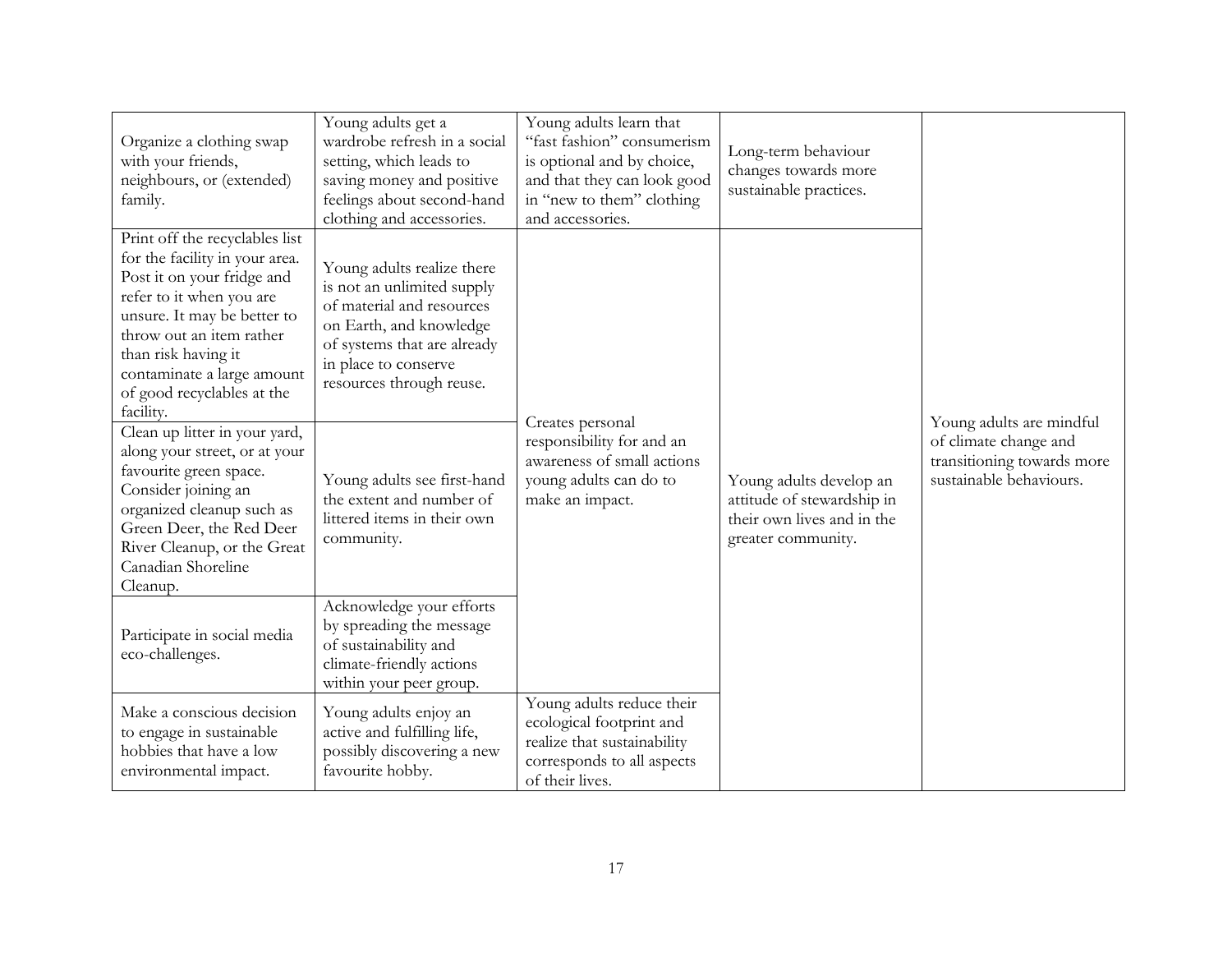## Ages 35 to 49

#### PURPOSE

Adults with established careers, families, and expected standards of living need the tools and resources available to see how their core values and current success can translate to a sustainable future for both themselves and their families.

#### KEY CONCEPTS

family; realistic; responsibility; balance; hard work; career

<span id="page-18-0"></span>

| How?                                                                                                                                                                                                                                                    |                                                                                                                                                                                                                                       | What do we want?                                                                                                        |                                                                       | Why?                                                                                             |
|---------------------------------------------------------------------------------------------------------------------------------------------------------------------------------------------------------------------------------------------------------|---------------------------------------------------------------------------------------------------------------------------------------------------------------------------------------------------------------------------------------|-------------------------------------------------------------------------------------------------------------------------|-----------------------------------------------------------------------|--------------------------------------------------------------------------------------------------|
| Activity                                                                                                                                                                                                                                                | Output                                                                                                                                                                                                                                | Immediate outcome                                                                                                       | Intermediate outcome                                                  | Ultimate outcome                                                                                 |
| Fill out the Simple Things<br>Check In for Adults<br>(Appendix C)<br>Do some research to                                                                                                                                                                | Adults find out what they<br>are already doing that is<br>good for the Earth, and                                                                                                                                                     | Adults explore additional<br>positive behaviours to<br>decrease their ecological<br>footprint, are better               |                                                                       |                                                                                                  |
| educate yourself on climate<br>change and sustainable<br>practices.                                                                                                                                                                                     | what more can be done.                                                                                                                                                                                                                | informed, and more<br>climate-literate.                                                                                 |                                                                       |                                                                                                  |
| Plan your next get-together<br>to be zero waste. Use<br>compostable plates, cutlery,<br>and napkins if using<br>reusable items is not an<br>option. Find decorations by<br>supporting local businesses<br>and upcyclers, or<br>borrowing from a friend. | Adults learn to lose the<br>garbage, keep the fun! They<br>can save money on supplies<br>and find an outlet for<br>creativity, resourcefulness,<br>and outside the box<br>thinking while enjoying<br>time with friends and<br>family. | Message of sustainability<br>transfers to their guests as<br>they lead by example.                                      | Long-term behaviour<br>changes towards more<br>sustainable practices. | Adults are working towards<br>a sustainable future for<br>both themselves and their<br>families. |
| Start a garden: grow some<br>of your own food, and use<br>native or heirloom plant<br>species whenever possible!                                                                                                                                        | Pride and enjoyment in<br>growing your own<br>nutritious and delicious<br>food.                                                                                                                                                       | Save money on grocery<br>bills, enjoy a healthier<br>lifestyle, and reduce the<br>ecological footprint of your<br>food. |                                                                       |                                                                                                  |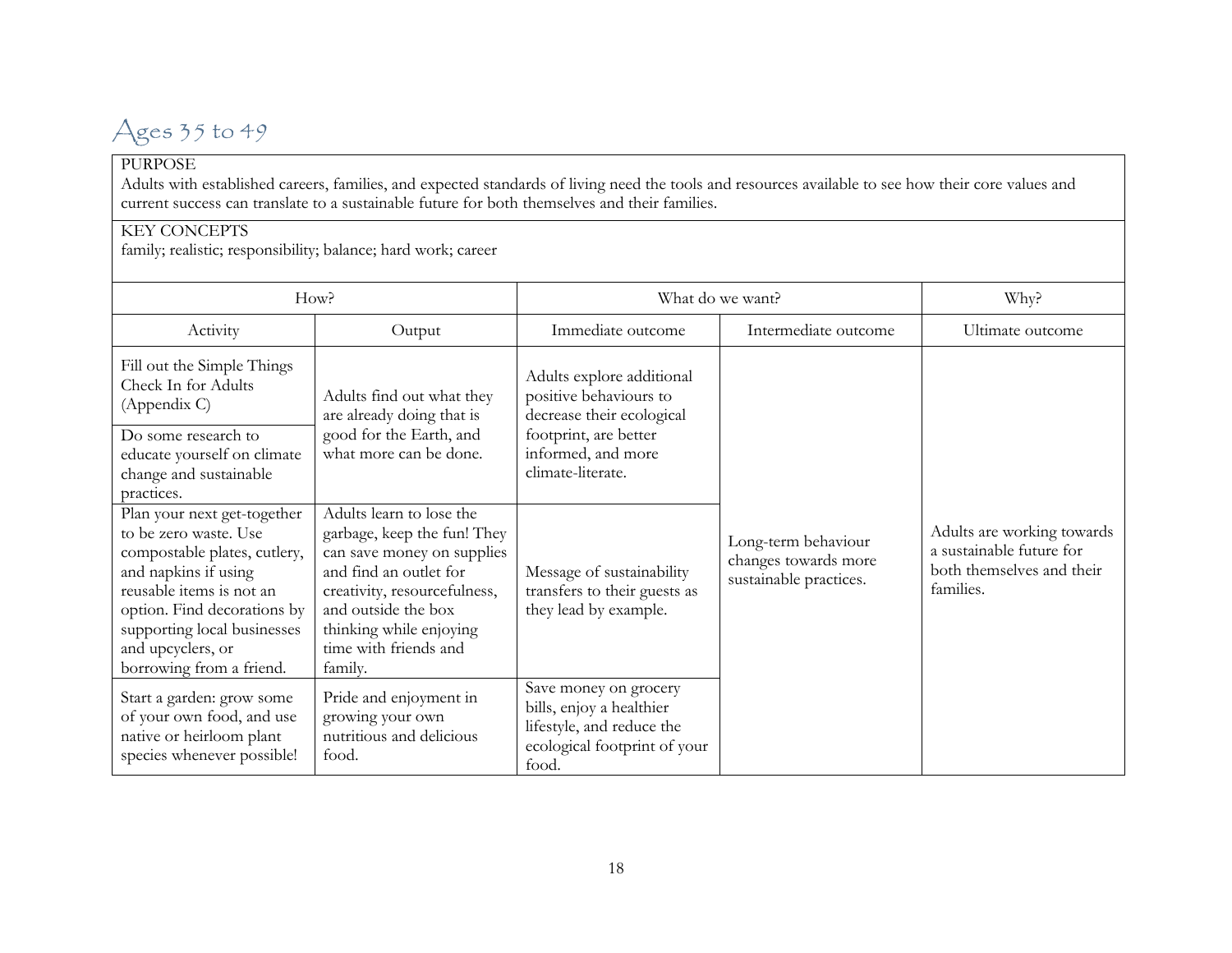| Print off the recyclables list<br>for the facility in your area.<br>Post it on your fridge and<br>refer to it when you are<br>unsure. It may be better to<br>throw out an item rather<br>than risk having it<br>contaminate a large amount<br>of good recyclables at the<br>facility. | Adults realize there is not<br>an unlimited supply of<br>material and resources on<br>Earth, and knowledge of<br>systems that are already in<br>place to conserve resources<br>through reuse. | Creates personal<br>responsibility for and an<br>awareness of small actions                                                     |                                                                                                     |                                                                                                  |
|---------------------------------------------------------------------------------------------------------------------------------------------------------------------------------------------------------------------------------------------------------------------------------------|-----------------------------------------------------------------------------------------------------------------------------------------------------------------------------------------------|---------------------------------------------------------------------------------------------------------------------------------|-----------------------------------------------------------------------------------------------------|--------------------------------------------------------------------------------------------------|
| Clean up litter in your yard,<br>along your street, or at your<br>favourite green space.<br>Consider joining an<br>organized cleanup such as<br>Green Deer, the Red Deer<br>River Cleanup, or the Great<br>Canadian Shoreline<br>Cleanup.                                             | Adults see first-hand the<br>extent and number of<br>littered items in their own<br>community.                                                                                                | adults can do to make an<br>impact.                                                                                             | Adults develop an attitude<br>of stewardship in their own<br>lives and in the greater<br>community. | Adults are working towards<br>a sustainable future for<br>both themselves and their<br>families. |
| Make a conscious decision<br>to engage in sustainable<br>hobbies that have a low<br>environmental impact.                                                                                                                                                                             | Adults enjoy an active and<br>fulfilling life, possibly<br>discovering a new favourite<br>hobby.                                                                                              | Adults reduce their<br>ecological footprint and<br>realize that sustainability<br>corresponds to all aspects<br>of their lives. |                                                                                                     |                                                                                                  |
| Contact your local political<br>representatives about<br>environmental issues that<br>are important to you.                                                                                                                                                                           | Local politicians become<br>aware of the environmental<br>issues most concerning to<br>their constituents.                                                                                    | Local politicians may start<br>lobbying for climate-<br>positive change.                                                        | Politicians from all parties<br>may come together to<br>effect real change.                         |                                                                                                  |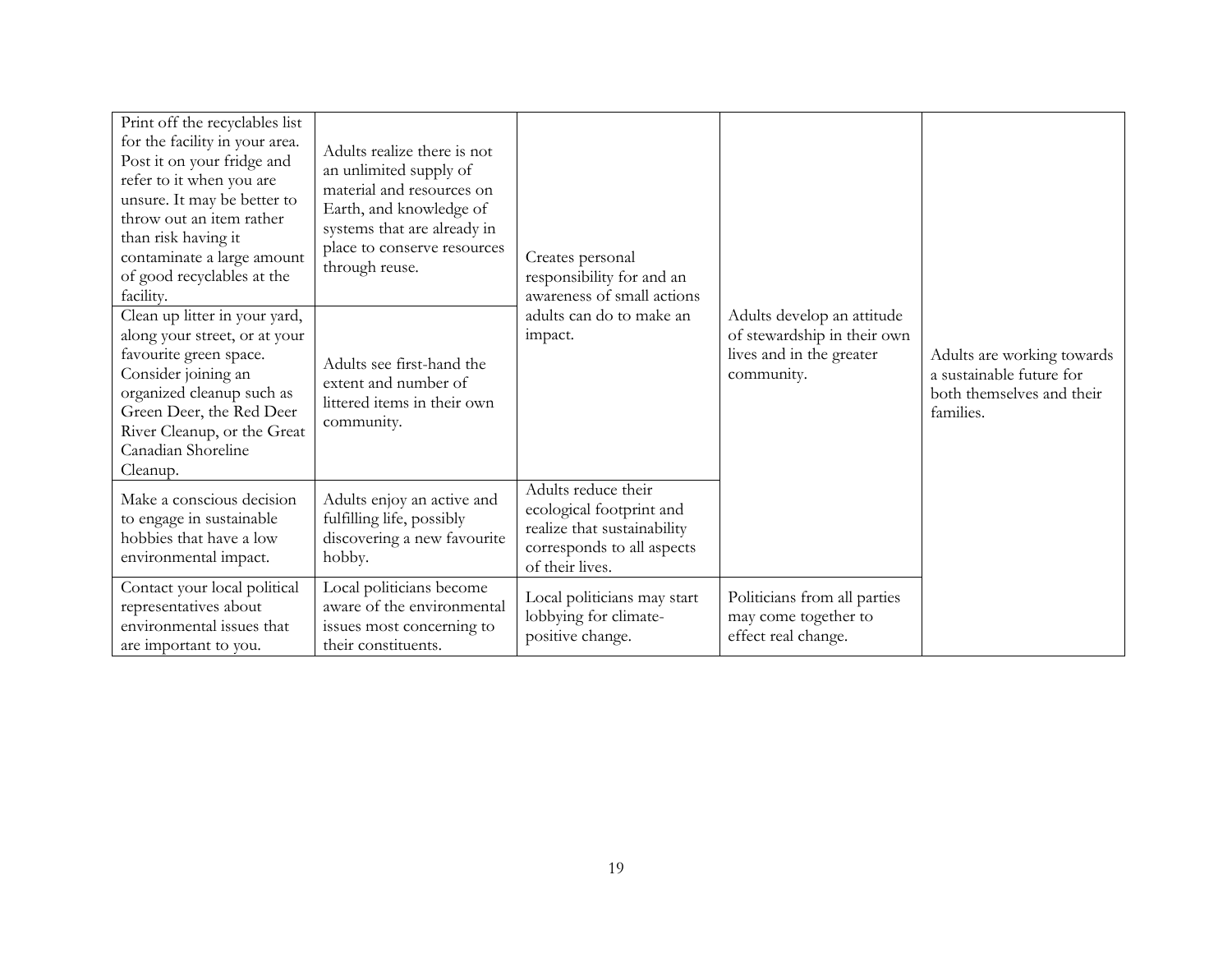# Ages 50 to 64

#### PURPOSE

Adults that are currently or preparing to transition to retirement reflect on how their lives before and/or after retirement can become healthier, more enjoyable, and more sustainable.

#### KEY CONCEPTS

transition to retirement; live healthier, longer lives; extended family is growing through children getting married and/or grandchildren being born

<span id="page-20-0"></span>

| How?                                                                                                             |                                                                                                                                                                                | What do we want?                                                                                                                               |                                                                       | Why?                                                                                                  |
|------------------------------------------------------------------------------------------------------------------|--------------------------------------------------------------------------------------------------------------------------------------------------------------------------------|------------------------------------------------------------------------------------------------------------------------------------------------|-----------------------------------------------------------------------|-------------------------------------------------------------------------------------------------------|
| Activity                                                                                                         | Output                                                                                                                                                                         | Immediate outcome                                                                                                                              | Intermediate outcome                                                  | Ultimate outcome                                                                                      |
| Fill out the Simple Things<br>Check In for Adults<br>(Appendix C)                                                | Adults find out what they<br>are already doing that is                                                                                                                         | Adults explore additional<br>positive behaviours to                                                                                            |                                                                       |                                                                                                       |
| Do some research to<br>educate yourself on climate<br>change and sustainable<br>practices.                       | good for the Earth, and<br>what more can be done.                                                                                                                              | decrease their ecological<br>footprint.                                                                                                        |                                                                       | Adults are living healthier,                                                                          |
| Start a garden: grow some<br>of your own food, and use<br>native or heirloom plant<br>species whenever possible! | Pride and enjoyment in<br>growing your own<br>nutritious and delicious<br>food.                                                                                                | Save money on grocery<br>bills, enjoy a healthier<br>lifestyle, and reduce the<br>ecological footprint of your<br>food.                        | Long-term behaviour<br>changes towards more<br>sustainable practices. | more sustainable lives, and<br>encouraging climate literacy<br>in their growing extended<br>families. |
| Make a conscious decision<br>to engage in a sustainable<br>lifestyle after retirement.                           | Adults continue to enjoy an<br>active, fulfilling life, and the<br>peace of mind of knowing<br>that they are contributing<br>to a brighter future for the<br>next generations. | Adults reduce their<br>ecological footprint and<br>realize that sustainability<br>corresponds to all aspects<br>and all stages of their lives. |                                                                       |                                                                                                       |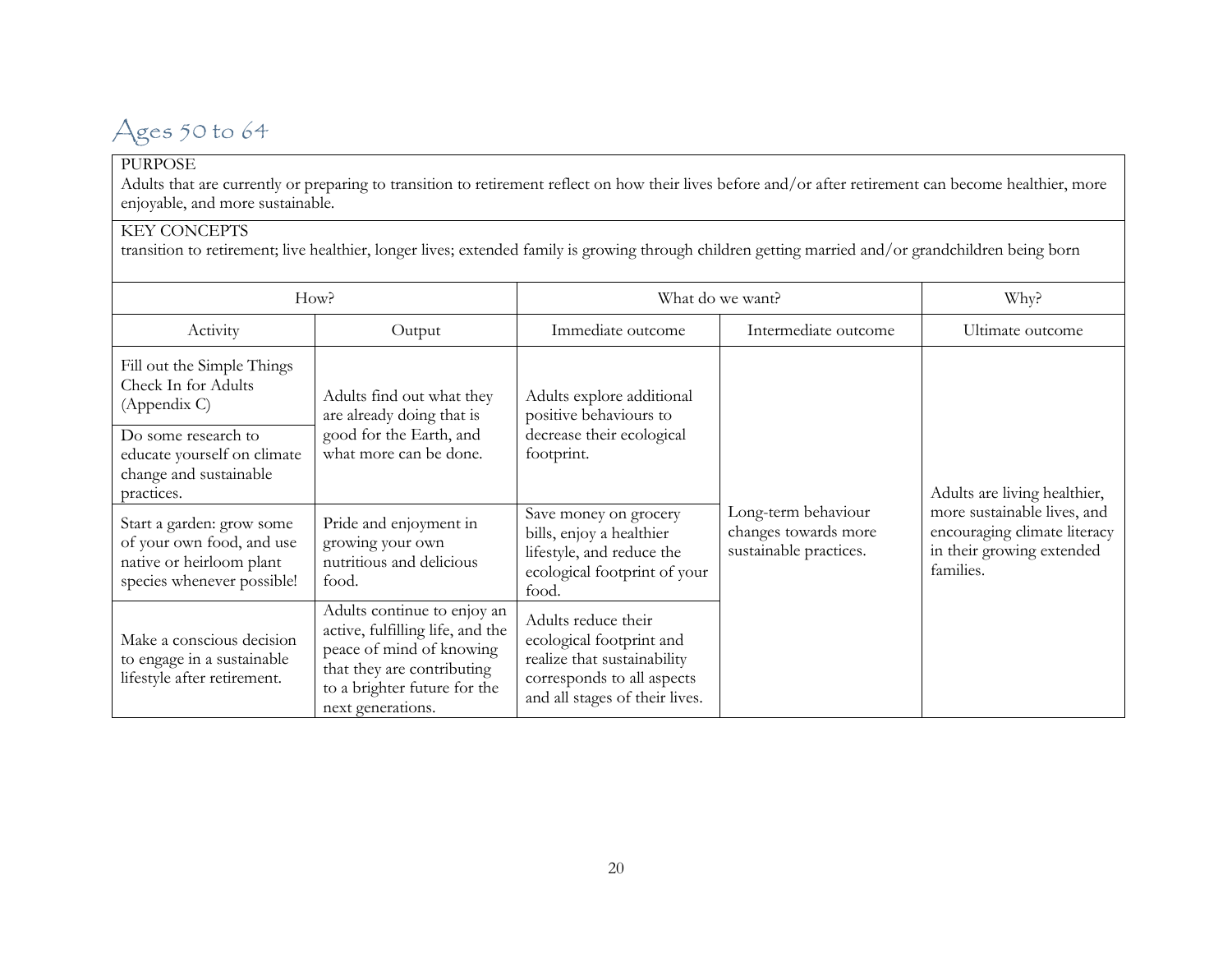| Print off the recyclables list<br>for the facility in your area.<br>Post it on your fridge and<br>refer to it when you are<br>unsure. It may be better to<br>throw out an item rather<br>than risk having it<br>contaminate a large amount<br>of good recyclables at the<br>facility. | Adults realize there is not<br>an unlimited supply of<br>material and resources on<br>Earth, and knowledge of<br>systems that are already in<br>place to conserve resources<br>through reuse. | Creates personal<br>responsibility for and an<br>awareness of small actions                                                                                             | Adults develop an attitude<br>of stewardship in their own<br>lives and in the greater                           |                                                                                                                                       |
|---------------------------------------------------------------------------------------------------------------------------------------------------------------------------------------------------------------------------------------------------------------------------------------|-----------------------------------------------------------------------------------------------------------------------------------------------------------------------------------------------|-------------------------------------------------------------------------------------------------------------------------------------------------------------------------|-----------------------------------------------------------------------------------------------------------------|---------------------------------------------------------------------------------------------------------------------------------------|
| Clean up litter in your yard,<br>along your street, or at your<br>favourite green space.<br>Consider joining an<br>organized cleanup such as<br>Green Deer, the Red Deer<br>River Cleanup, or the Great<br>Canadian Shoreline<br>Cleanup.                                             | Adults see first-hand the<br>extent and number of<br>littered items in their own<br>community.                                                                                                | adults can do to make an<br>impact.                                                                                                                                     | community.                                                                                                      | Adults are living healthier,<br>more sustainable lives, and<br>encouraging climate literacy<br>in their growing extended<br>families. |
| Teach the values of the<br>"old way of life" to the<br>younger generations in your<br>life, such as a thrifty<br>mindset, mending and<br>repairing, minimizing food<br>waste, and repurposing<br>items.                                                                               | Adults get to share the<br>values of their childhood<br>and early lifestyle with<br>others.                                                                                                   | Younger generation is<br>exposed to an alternative<br>way of life, thereby learning<br>that consumerism is not<br>necessary to enjoying a<br>happy and fulfilling life. | Adults contribute in a<br>meaningful way to<br>encouraging the next<br>generations to live more<br>sustainably. |                                                                                                                                       |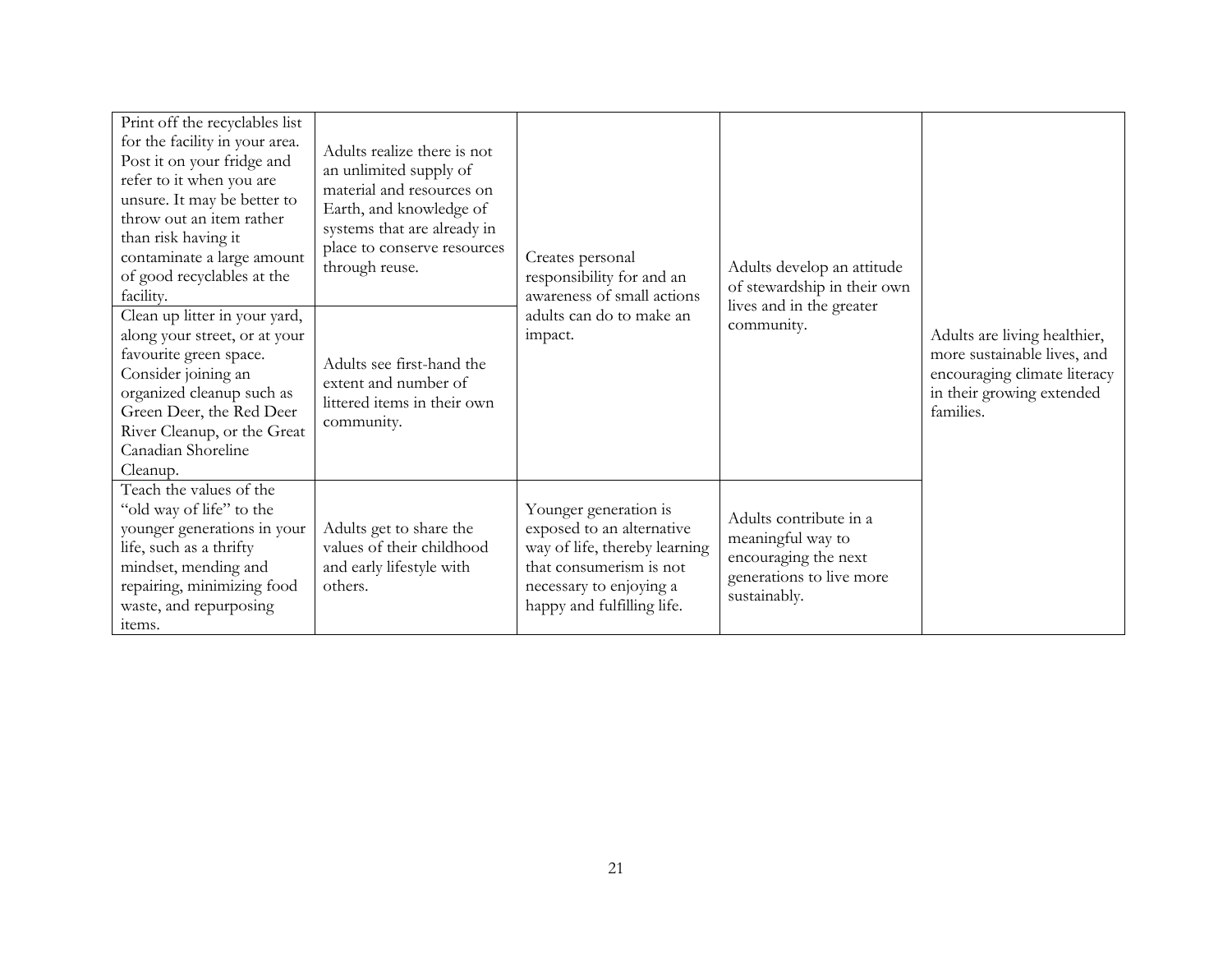# Ages 65 and older

#### PURPOSE

Encourage older adults to reflect on the relationship between taking part in sustainable activities, climate change, and their own lives (including health), and discover new ways to adapt their lifestyle in order to behave more sustainably.

#### KEY CONCEPTS

climate change and the health of older adults; sustainable lifestyle in retirement

<span id="page-22-0"></span>

| How?                                                                                                             |                                                                                                                                                                                         | What do we want?                                                                                                                                     |                                                                       | Why?                                                                                                               |
|------------------------------------------------------------------------------------------------------------------|-----------------------------------------------------------------------------------------------------------------------------------------------------------------------------------------|------------------------------------------------------------------------------------------------------------------------------------------------------|-----------------------------------------------------------------------|--------------------------------------------------------------------------------------------------------------------|
| Activity                                                                                                         | Output                                                                                                                                                                                  | Immediate outcome                                                                                                                                    | Intermediate outcome                                                  | Ultimate outcome                                                                                                   |
| Fill out the Simple Things<br>Check In for Adults<br>(Appendix C)<br>Do some research to                         | Older adults find out what<br>they are already doing that<br>is good for the Earth, and                                                                                                 | Older adults explore<br>additional positive<br>behaviours to decrease their                                                                          |                                                                       |                                                                                                                    |
| educate yourself on climate<br>change and sustainable<br>practices.                                              | what more can be done.                                                                                                                                                                  | ecological footprint.                                                                                                                                |                                                                       |                                                                                                                    |
| Start a garden: grow some<br>of your own food, and use<br>native or heirloom plant<br>species whenever possible! | Pride and enjoyment in<br>growing your own<br>nutritious and delicious<br>food.                                                                                                         | Save money on grocery<br>bills, enjoy a healthier<br>lifestyle, and reduce the<br>ecological footprint of your<br>food.                              | Long-term behaviour<br>changes towards more<br>sustainable practices. | Older adults take part in<br>sustainable activities and<br>behaviours that suit their<br>new, healthier lifestyle. |
| Make a conscious decision<br>to engage in a sustainable<br>lifestyle after retirement.                           | Older adults continue to<br>enjoy an active, fulfilling<br>life, and the peace of mind<br>of knowing that they are<br>contributing to a brighter<br>future for the next<br>generations. | Older adults reduce their<br>ecological footprint and<br>realize that sustainability<br>corresponds to all aspects<br>and all stages of their lives. |                                                                       |                                                                                                                    |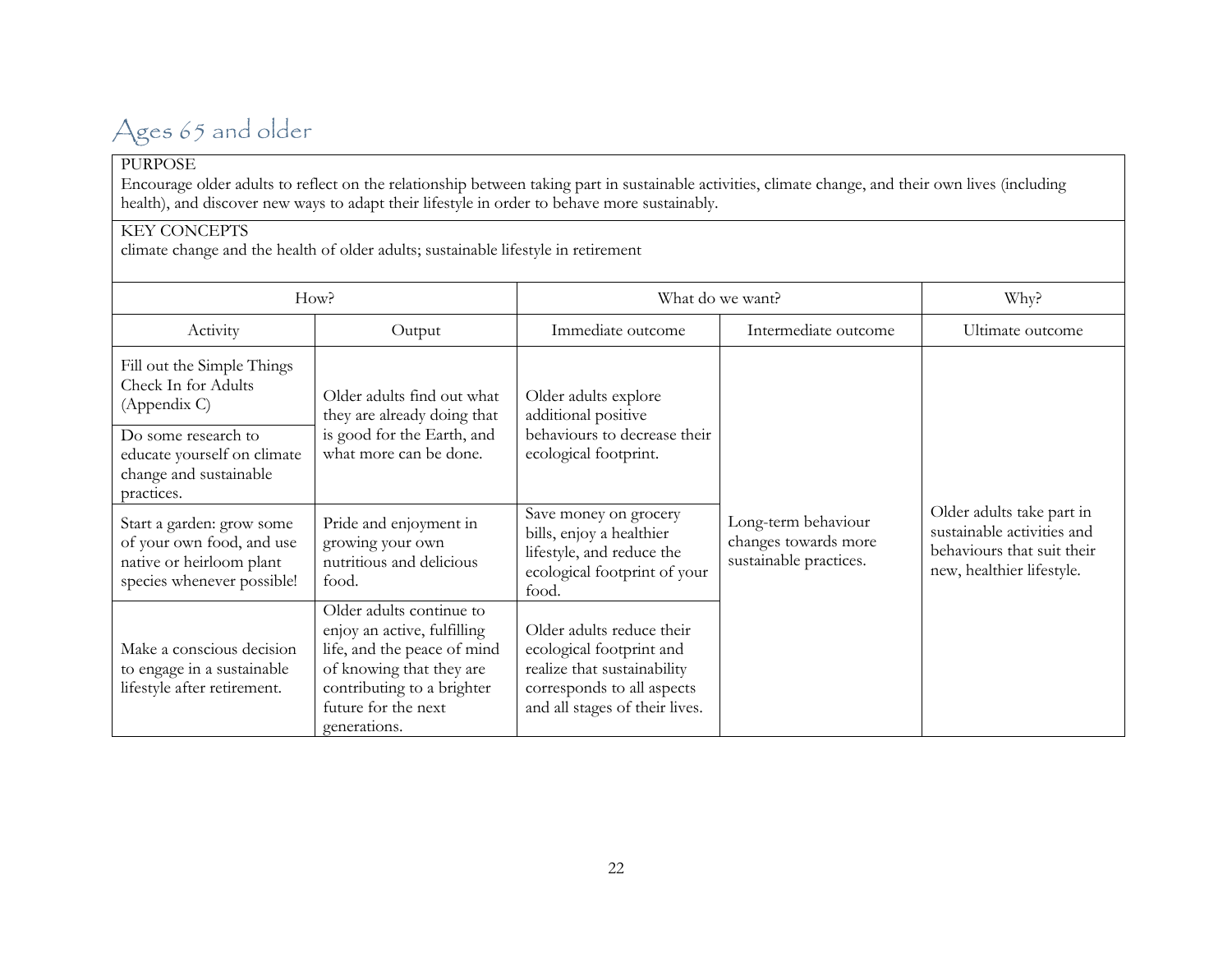| Print off the recyclables list<br>for the facility in your area.<br>Post it on your fridge and<br>refer to it when you are<br>unsure. It may be better to<br>throw out an item rather<br>than risk having it<br>contaminate a large amount<br>of good recyclables at the<br>facility. | Older adults realize there is<br>not an unlimited supply of<br>material and resources on<br>Earth, and knowledge of<br>systems that are already in<br>place to conserve resources<br>through reuse. | Creates personal<br>responsibility for and an<br>awareness of small actions                                                                                             | Older adults develop an<br>attitude of stewardship in<br>their own lives and in the                                   |                                                                                                                   |
|---------------------------------------------------------------------------------------------------------------------------------------------------------------------------------------------------------------------------------------------------------------------------------------|-----------------------------------------------------------------------------------------------------------------------------------------------------------------------------------------------------|-------------------------------------------------------------------------------------------------------------------------------------------------------------------------|-----------------------------------------------------------------------------------------------------------------------|-------------------------------------------------------------------------------------------------------------------|
| Clean up litter in your yard,<br>along your street, or at your<br>favourite green space.<br>Consider joining an<br>organized cleanup such as<br>Green Deer, the Red Deer<br>River Cleanup, or the Great<br>Canadian Shoreline<br>Cleanup.                                             | Older adults see first-hand<br>the extent and number of<br>littered items in their own<br>community.                                                                                                | older adults can do to make<br>an impact.                                                                                                                               | greater community.                                                                                                    | Older adults take part in<br>sustainable activities and<br>behaviours that suit their<br>new, healthier lifestyle |
| Teach the values of the<br>"old way of life" to the<br>younger generations in your<br>life, such as a thrifty<br>mindset, mending and<br>repairing, minimizing food<br>waste, and repurposing<br>items.                                                                               | Older adults get to share<br>the values of their<br>childhood and early lifestyle<br>with others.                                                                                                   | Younger generation is<br>exposed to an alternative<br>way of life, thereby learning<br>that consumerism is not<br>necessary to enjoying a<br>happy and fulfilling life. | Older adults contribute in a<br>meaningful way to<br>encouraging the next<br>generations to live more<br>sustainably. |                                                                                                                   |
| Prepare an emergency plan,<br>including supplies and a list<br>of contacts, to be prepared<br>for climate-change related<br>health risks, such as poor<br>air quality, heat waves, and<br>extreme weather events.                                                                     | Older adults are prepared<br>for climate related health<br>issues.                                                                                                                                  | Older adults have peace of<br>mind that they can survive<br>and thrive through extreme<br>weather events.                                                               | Older adults have the<br>ability and resources to live<br>longer, healthier, safer lives.                             |                                                                                                                   |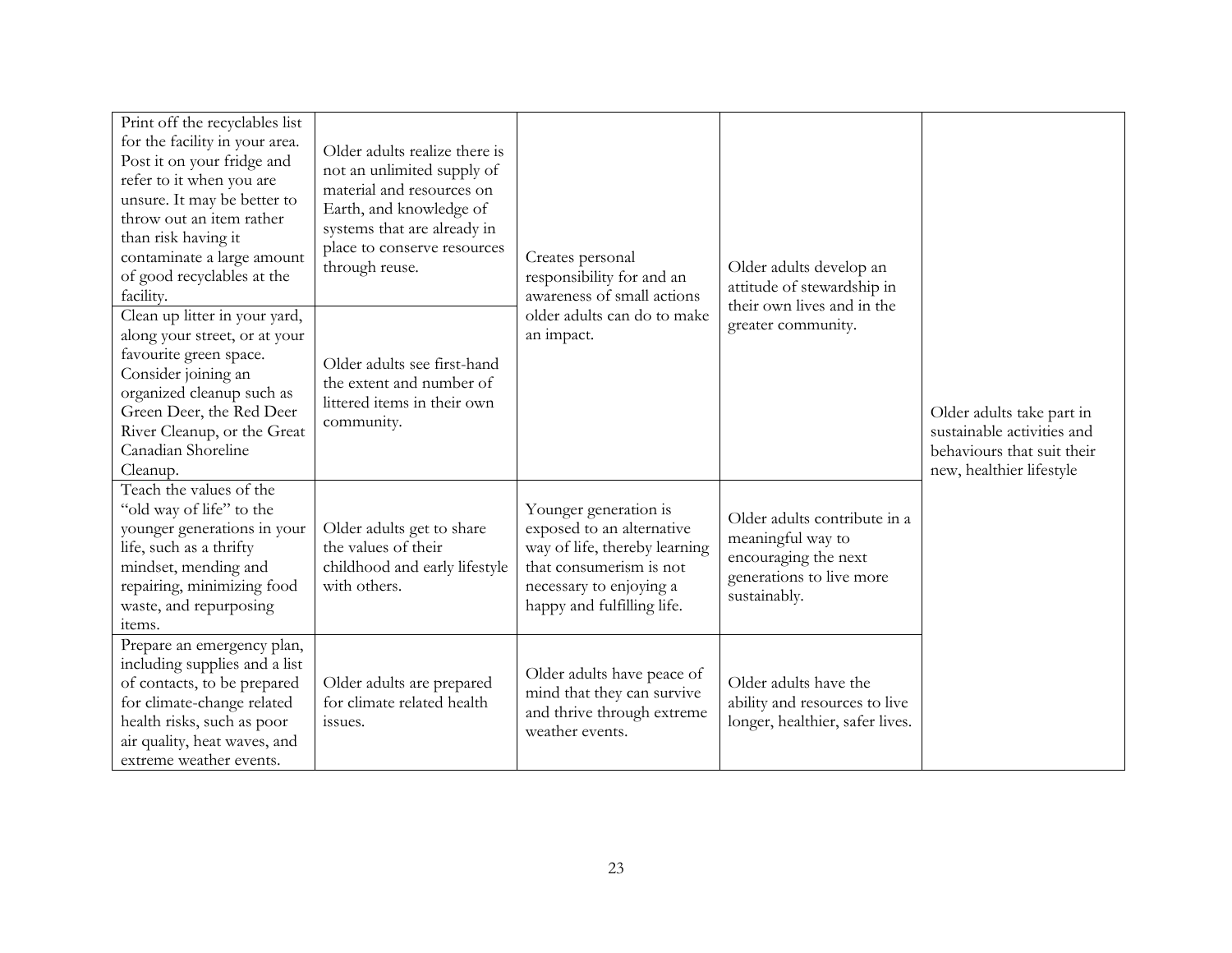### Families

#### PURPOSE

Parents and children must feel comfortable discussing climate change and the impact of human actions on the climate in a way that acknowledges emotions and focuses on specific solutions and positive imagery. Parents also play an important role in fostering a connection to nature and teaching children that their actions make a difference.

#### KEY CONCEPTS

climate-literate parents raise children to also be climate-literate and enjoy spending time outdoors; no tragedies before 10; positive attitudes and hope for the future; incorporation of sustainable practices into daily life (lead by example); limiting consumerism

<span id="page-24-0"></span>

| How?                                                                                                                                                                                                                                          |                                                                                                                                                                                                                                         | What do we want?                                                                                                        |                                             | Why?                                                                                                            |
|-----------------------------------------------------------------------------------------------------------------------------------------------------------------------------------------------------------------------------------------------|-----------------------------------------------------------------------------------------------------------------------------------------------------------------------------------------------------------------------------------------|-------------------------------------------------------------------------------------------------------------------------|---------------------------------------------|-----------------------------------------------------------------------------------------------------------------|
| Activity                                                                                                                                                                                                                                      | Output                                                                                                                                                                                                                                  | Immediate outcome                                                                                                       | Intermediate outcome                        | Ultimate outcome                                                                                                |
| Plan your next get-together<br>to be zero waste. Use<br>compostable plates, cutlery,<br>and napkins if using<br>reusable items is not an<br>option. Find decorations by<br>upcycling items in your<br>own home or borrowing<br>from a friend. | Families learn to lose the<br>garbage, keep the fun! They<br>can save money on supplies<br>and find an outlet for<br>creativity, resourcefulness,<br>and outside the box<br>thinking while enjoying<br>time with friends and<br>family. | Message of sustainability<br>transfers to their guests as<br>they lead by example.                                      | Long-term behaviour<br>changes towards more | Families see the value of<br>the natural world and<br>engage in climate-literate,<br>sustainable activities and |
| Start a garden: grow some<br>of your own food, and use<br>native or heirloom plant<br>species whenever possible!<br>Include children in all<br>aspects of the process,<br>from choosing the seeds to<br>harvesting the final<br>product.      | Children learn where their<br>food comes from, and get<br>enjoyment in growing their<br>own nutritious and<br>delicious food.                                                                                                           | Save money on grocery<br>bills, enjoy a healthier<br>lifestyle, and reduce the<br>ecological footprint of your<br>food. | sustainable practices.                      | lifestyle choices together in<br>a positive, growth-oriented<br>way.                                            |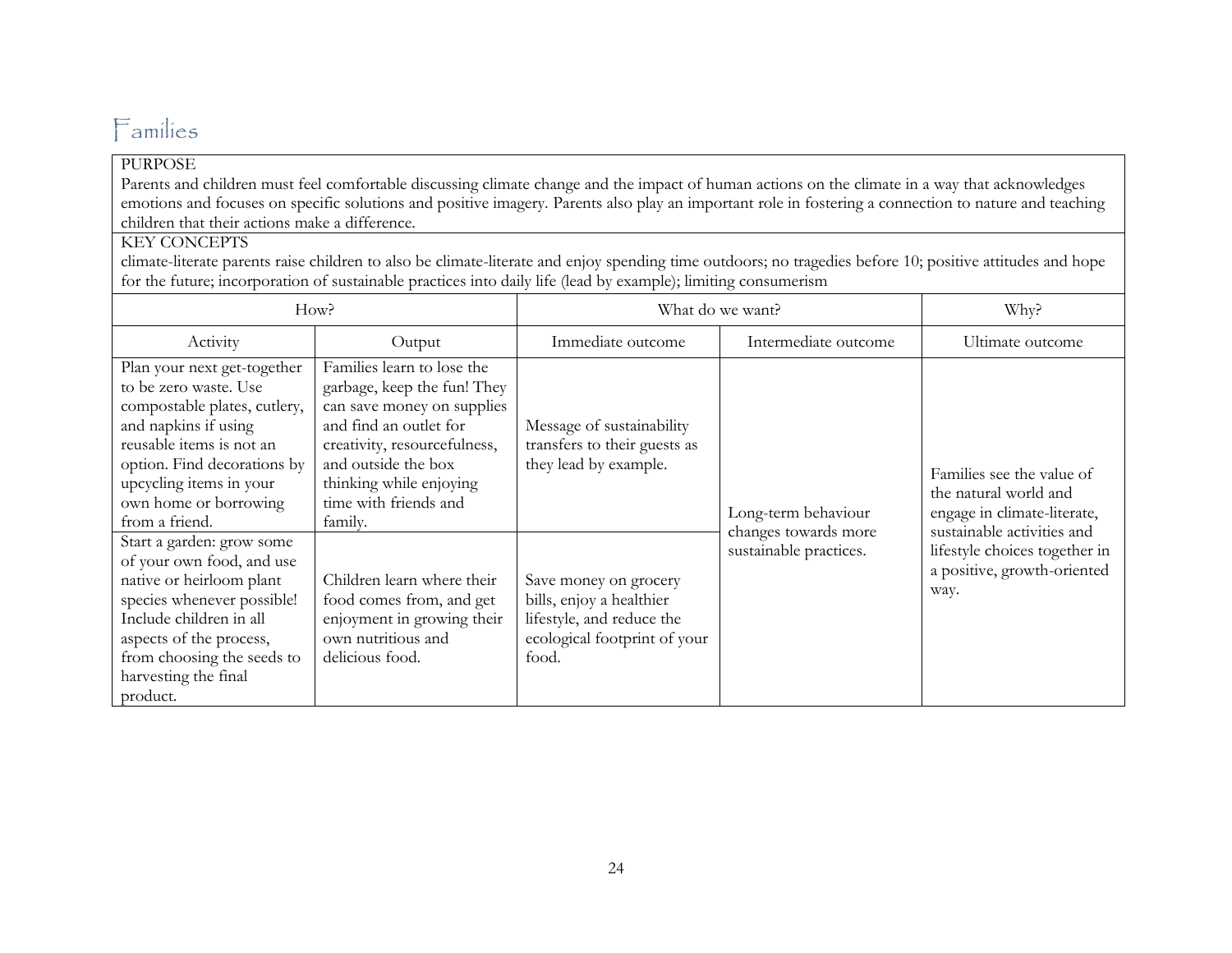| Organize a clothing swap<br>with your friends,<br>neighbours, or (extended)<br>family.                                                                                                                                                    | Both children and parents<br>get a wardrobe refresh in a<br>social setting, which leads<br>to positive feelings about<br>second-hand clothing and<br>accessories.                               | Families save money and<br>learn that "fast fashion"<br>consumerism is optional<br>and by choice, and that<br>they can look good in "new<br>to them" clothing and<br>accessories. |                                                                                         |                                                                                                                 |
|-------------------------------------------------------------------------------------------------------------------------------------------------------------------------------------------------------------------------------------------|-------------------------------------------------------------------------------------------------------------------------------------------------------------------------------------------------|-----------------------------------------------------------------------------------------------------------------------------------------------------------------------------------|-----------------------------------------------------------------------------------------|-----------------------------------------------------------------------------------------------------------------|
| Go through each room in<br>your house and challenge<br>children to find where there<br>is potential for<br>environmental<br>improvements and<br>behavioural changes. For<br>example, changing<br>lightbulbs to LEDs and<br>composting.    | Children are involved in the<br>process of decreasing the<br>ecological footprint of the<br>family and feel engaged as a<br>result.                                                             |                                                                                                                                                                                   | Long-term behaviour<br>changes towards more<br>sustainable practices.                   | Families see the value of<br>the natural world and<br>engage in climate-literate,<br>sustainable activities and |
| Clean up litter in your yard,<br>along your street, or at your<br>favourite green space.<br>Consider joining an<br>organized cleanup such as<br>Green Deer, the Red Deer<br>River Cleanup, or the Great<br>Canadian Shoreline<br>Cleanup. | Families see first-hand the<br>extent and number of<br>littered items in their own<br>community.                                                                                                | Creates personal<br>responsibility for and an<br>awareness of small actions<br>families can do to make an<br>impact.                                                              | Families develop an attitude<br>of stewardship in their own<br>lives and in the greater | lifestyle choices together in<br>a positive, growth-oriented<br>way.                                            |
| Teach children about<br>recycling and compost<br>programs in your<br>community. Print off the<br>recyclables list for the<br>facility in your area. Post it<br>on your fridge and refer to<br>it when you are unsure.                     | Children realize there is not<br>an unlimited supply of<br>material and resources on<br>Earth, and knowledge of<br>systems that are already in<br>place to conserve resources<br>through reuse. |                                                                                                                                                                                   | community.                                                                              |                                                                                                                 |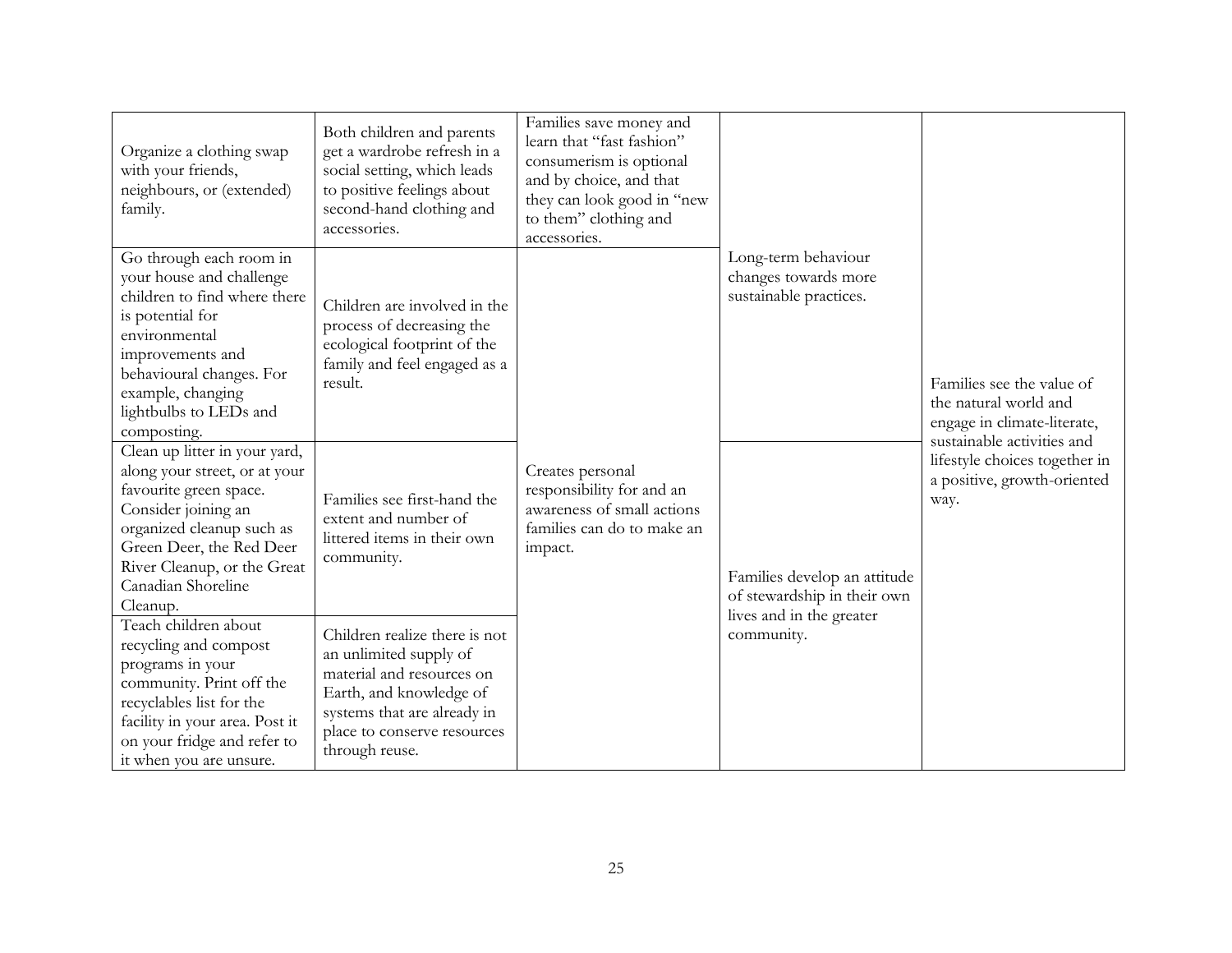| Discuss climate change and<br>sustainability with your<br>children (at an age-<br>appropriate level). Answer<br>your children's questions<br>knowledgeably when you<br>are able, or do some<br>research together to find<br>the answer. | Both parents and children<br>become more climate-<br>literate. | It is fine to admit to<br>yourself and to your<br>child(ren) that you are not<br>an expert on climate<br>science. Foster a growth<br>mindset and learn more<br>together. Make your home<br>a safe place to discuss<br>important and difficult<br>topics. | Children learn that it is<br>good to have discussions<br>about difficult, and<br>sometimes scary, topics.    | Families see the value of<br>the natural world and<br>engage in climate-literate,<br>sustainable activities and<br>lifestyle choices together in |
|-----------------------------------------------------------------------------------------------------------------------------------------------------------------------------------------------------------------------------------------|----------------------------------------------------------------|----------------------------------------------------------------------------------------------------------------------------------------------------------------------------------------------------------------------------------------------------------|--------------------------------------------------------------------------------------------------------------|--------------------------------------------------------------------------------------------------------------------------------------------------|
| Prepare an emergency plan,<br>including supplies and a list<br>of contacts, to be prepared<br>for climate-change related<br>health risks, such as poor<br>air quality, heat waves, and<br>extreme weather events.                       | Families are prepared for<br>climate related health<br>issues. | Families have peace of<br>mind that they can survive<br>and thrive through extreme<br>weather events.                                                                                                                                                    | Families have the ability<br>and resources to teach their<br>children how to live<br>healthier, safer lives. | a positive, growth-oriented<br>way.                                                                                                              |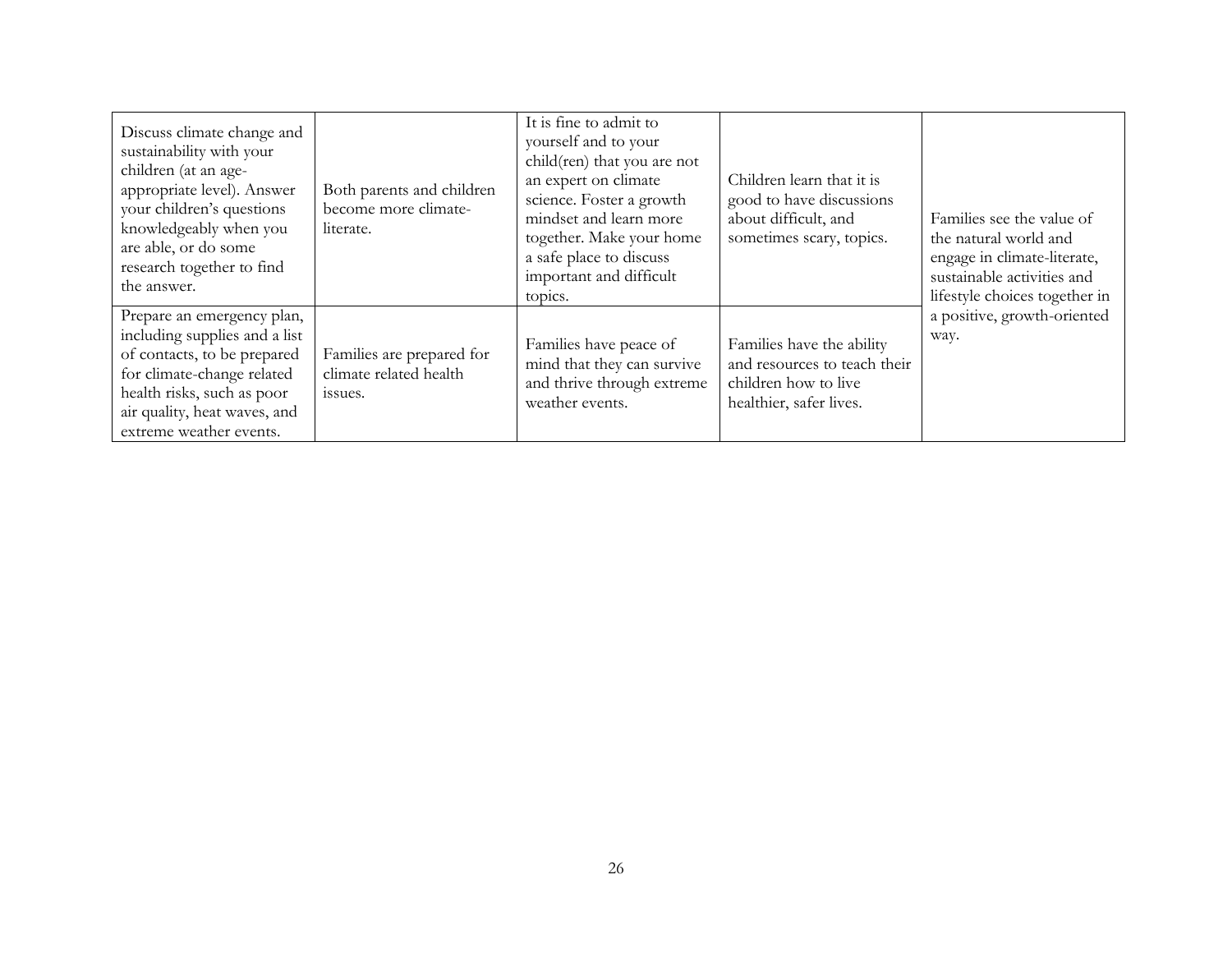# Community Associations

#### PURPOSE

Community Associations are a vital link between municipalities and residents, and as such, play a crucial role in communicating and reinforcing climate literacy concepts, information, and values between these parties.

#### KEY CONCEPTS

strengthening community bonds; improve quality of life; safe and beautiful spaces to spend time outside; lead my example; work with municipality or county

<span id="page-27-0"></span>

| How?                                                                                                                                                                                                                                                                                                                                                                                    |                                                                                                                                                                                                                                            |                                                                                                                         | What do we want?                                                      | Why?                                                                                                                                                    |
|-----------------------------------------------------------------------------------------------------------------------------------------------------------------------------------------------------------------------------------------------------------------------------------------------------------------------------------------------------------------------------------------|--------------------------------------------------------------------------------------------------------------------------------------------------------------------------------------------------------------------------------------------|-------------------------------------------------------------------------------------------------------------------------|-----------------------------------------------------------------------|---------------------------------------------------------------------------------------------------------------------------------------------------------|
| Activity                                                                                                                                                                                                                                                                                                                                                                                | Output                                                                                                                                                                                                                                     | Immediate outcome                                                                                                       | Intermediate outcome                                                  | Ultimate outcome                                                                                                                                        |
| Plan your next get-together<br>to be zero waste. Use<br>compostable plates, cutlery,<br>and napkins if using<br>reusable items is not an<br>option. Find decorations by<br>upcycling items in your<br>own home or borrowing<br>from a friend.                                                                                                                                           | Communities learn to lose<br>the garbage, keep the fun!<br>They can save money on<br>supplies and find an outlet<br>for creativity,<br>resourcefulness, and<br>outside the box thinking<br>while enjoying time with<br>friends and family. | Message of sustainability<br>transfers to their guests as<br>they lead by example.                                      |                                                                       | Community Associations                                                                                                                                  |
| Find where there is<br>potential for environmental<br>improvements and<br>behavioural changes within<br>the community buildings,<br>and the community as a<br>whole. Ask for input from<br>all members of the<br>community. For example,<br>changing lightbulbs to<br>LEDs, minimizing<br>document printing,<br>promoting the safe use of<br>outdoor green spaces and<br>cycling paths. | All members of a<br>community are involved in<br>the process of decreasing<br>the ecological footprint of<br>the community and feel<br>engaged as a result.                                                                                | Creates personal<br>responsibility for and an<br>awareness of small actions<br>communities can do to<br>make an impact. | Long-term behaviour<br>changes towards more<br>sustainable practices. | provide access to resources<br>and activities to build a<br>sense of community with a<br>focus on future<br>sustainability of both<br>people and place. |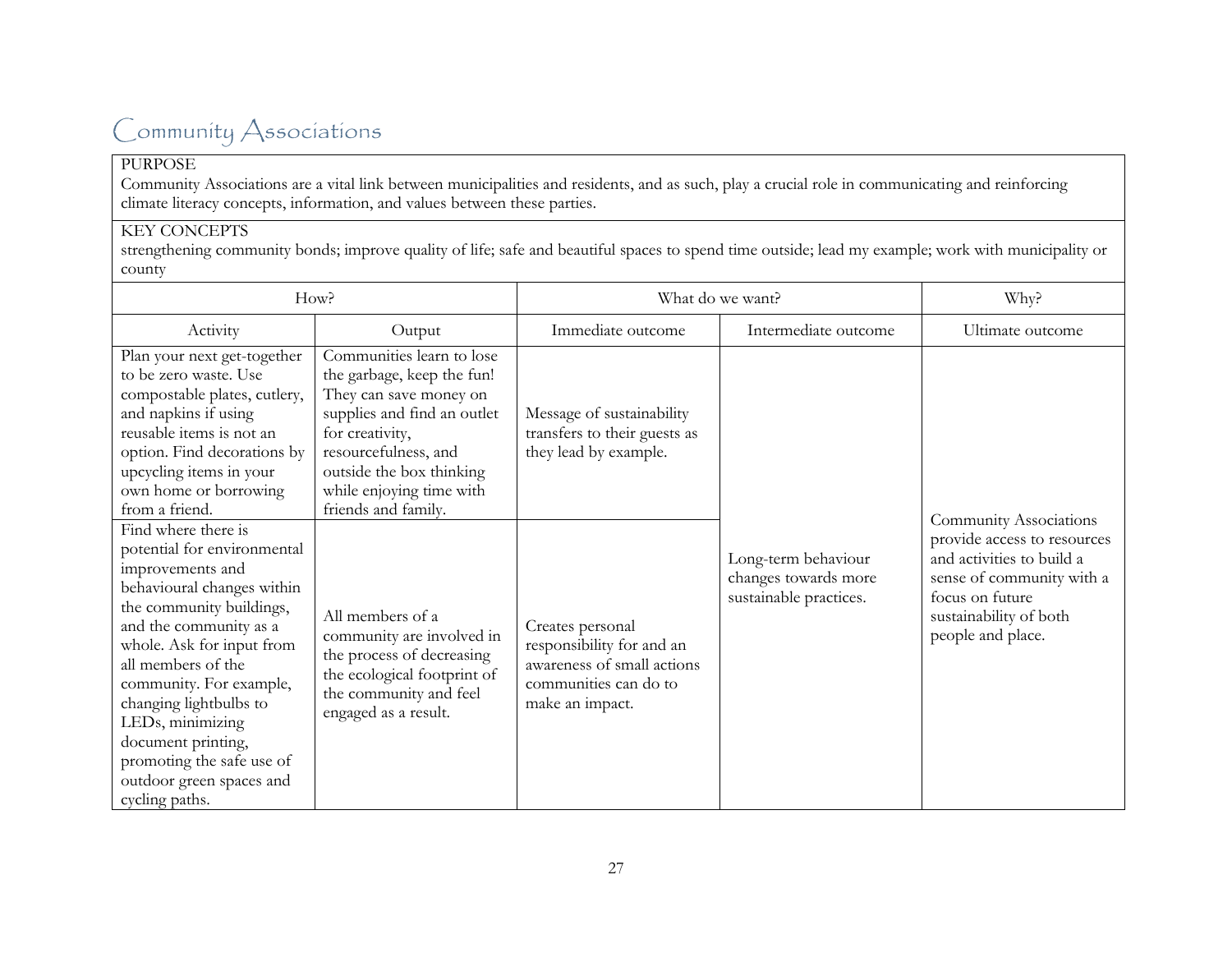| Start a community garden:<br>grow food for everyone in<br>the community, and use<br>native or heirloom plant<br>species whenever possible!                                                       | Pride and enjoyment in<br>growing nutritious and<br>delicious food to be shared<br>by all.                                                                                                           | Community bonds<br>strengthen, and residents                                                                          | Long-term behaviour                                                                                    |                                                                                             |
|--------------------------------------------------------------------------------------------------------------------------------------------------------------------------------------------------|------------------------------------------------------------------------------------------------------------------------------------------------------------------------------------------------------|-----------------------------------------------------------------------------------------------------------------------|--------------------------------------------------------------------------------------------------------|---------------------------------------------------------------------------------------------|
| Learn what climate-positive<br>changes residents would<br>most like to see in the<br>community and relay this to<br>local politicians.                                                           | Community Associations<br>establish the direction the<br>community would like to<br>go regarding climate-<br>positive action and initiate a<br>conversation with local<br>political representatives. | enjoy a healthier lifestyle<br>while reducing their<br>ecological footprint.                                          | changes towards more<br>sustainable practices.                                                         | Community Associations<br>provide access to resources<br>and activities to build a          |
| Organize a litter cleanup in<br>your community. Consider<br>joining an organized<br>cleanup such as Green<br>Deer, the Red Deer River<br>Cleanup, or the Great<br>Canadian Shoreline<br>Cleanup. | Residents see first-hand the<br>extent and number of<br>littered items in their own<br>community.                                                                                                    | Creates personal<br>responsibility for and an<br>awareness of small actions<br>residents can do to make an<br>impact. | Residents develop an<br>attitude of stewardship in<br>their own lives and in the<br>greater community. | sense of community with a<br>focus on future<br>sustainability of both<br>people and place. |
| Launch an awareness<br>campaign to educate<br>residents about<br>environmental issues.                                                                                                           | Residents become more<br>climate-literate.                                                                                                                                                           |                                                                                                                       |                                                                                                        |                                                                                             |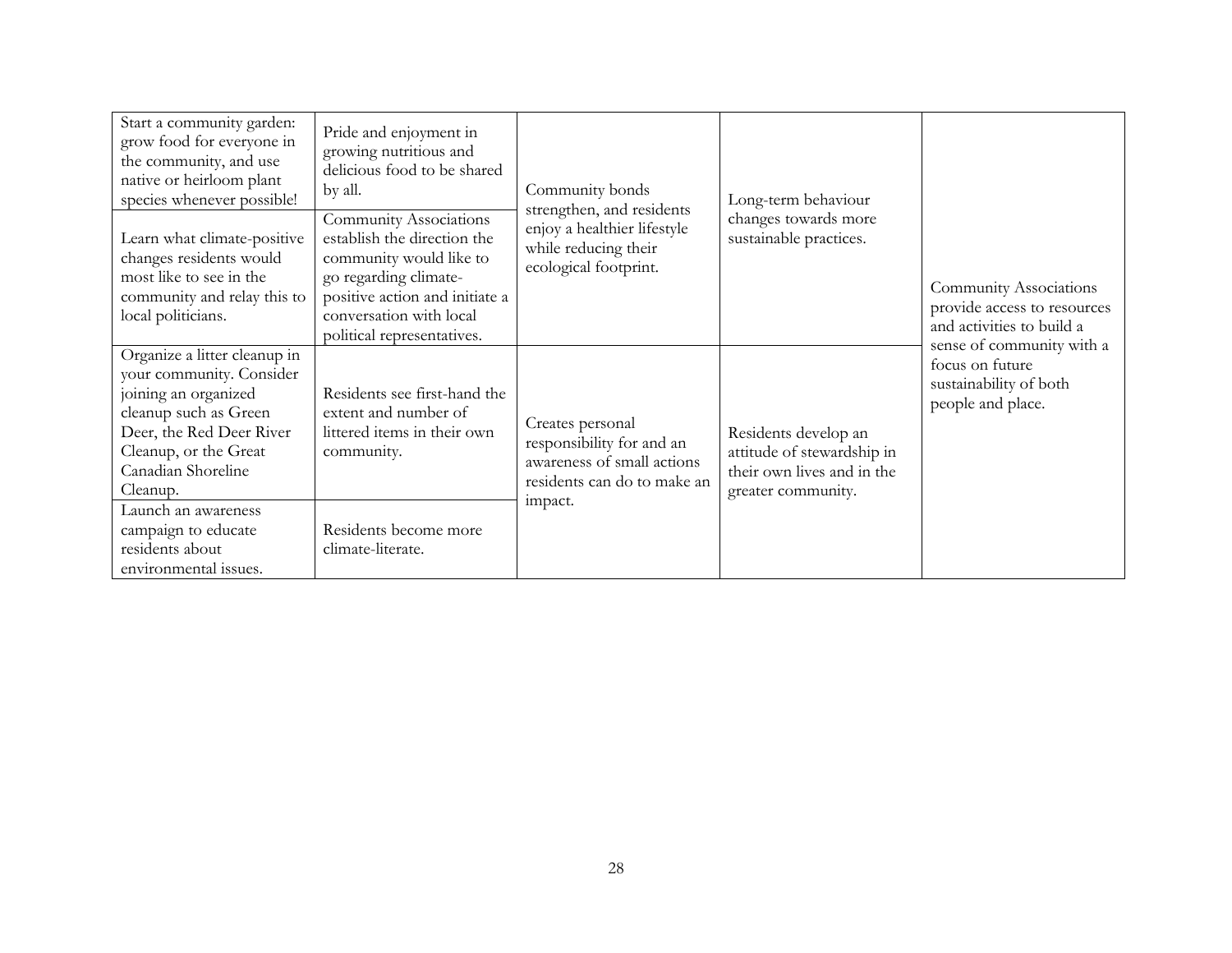# New Canadians

#### PURPOSE

New Canadians are encouraged to explore their natural surroundings in a way that celebrates their new life in Canada and acknowledges their home country.

#### KEY CONCEPTS

sustainability; community building and local support; waste reduction; climate change's effects in poorer countries and its role in forced migration; respect; contribute; learn; diversity

<span id="page-29-0"></span>

| How?                                                                                                                                                                                               |                                                                                                                                                         |                                                                                                                                                                                                    | What do we want?                                                      |                                                                                                                                                          |
|----------------------------------------------------------------------------------------------------------------------------------------------------------------------------------------------------|---------------------------------------------------------------------------------------------------------------------------------------------------------|----------------------------------------------------------------------------------------------------------------------------------------------------------------------------------------------------|-----------------------------------------------------------------------|----------------------------------------------------------------------------------------------------------------------------------------------------------|
| Activity                                                                                                                                                                                           | Output                                                                                                                                                  | Immediate outcome                                                                                                                                                                                  | Intermediate outcome                                                  | Ultimate outcome                                                                                                                                         |
| Fill out the Simple Things<br>Check In for Children,<br>Teens, and/or Adults<br>(Appendices A, B, C)<br>Do some research to<br>educate yourself on climate<br>change and sustainable<br>practices. | New Canadians find out<br>what they are already doing<br>that is good for the Earth,<br>and what more can be<br>done.                                   | New Canadians explore<br>additional positive<br>behaviours to decrease their<br>ecological footprint.                                                                                              |                                                                       | Allow new Canadians in                                                                                                                                   |
| Start a garden at home, at<br>your office, or in your<br>community: grow some of<br>your own food, and use<br>native or heirloom plant<br>species whenever possible!                               | New Canadians learn where<br>their food comes from in<br>their new home, and get<br>enjoyment in growing their<br>own nutritious and<br>delicious food. | Save money on grocery<br>bills, enjoy a healthier<br>lifestyle, and reduce the<br>ecological footprint of your<br>food.                                                                            | Long-term behaviour<br>changes towards more<br>sustainable practices. | Central Alberta to take<br>ownership of and to be<br>active participants in the<br>preservation and<br>conservation of their new<br>natural environment. |
| Acquire clothes for your<br>new Canadian climate<br>through clothing swaps<br>with current residents, or<br>by shopping at second-<br>hand stores.                                                 | New Canadians engage<br>socially with their new<br>neighbours and friends, and<br>receive clothing for<br>Alberta's colder climate.                     | New Canadians save<br>money and learn how to<br>dress appropriately for their<br>new home in a social<br>setting, which leads to<br>positive feelings about<br>Canada and second-hand<br>clothing. |                                                                       |                                                                                                                                                          |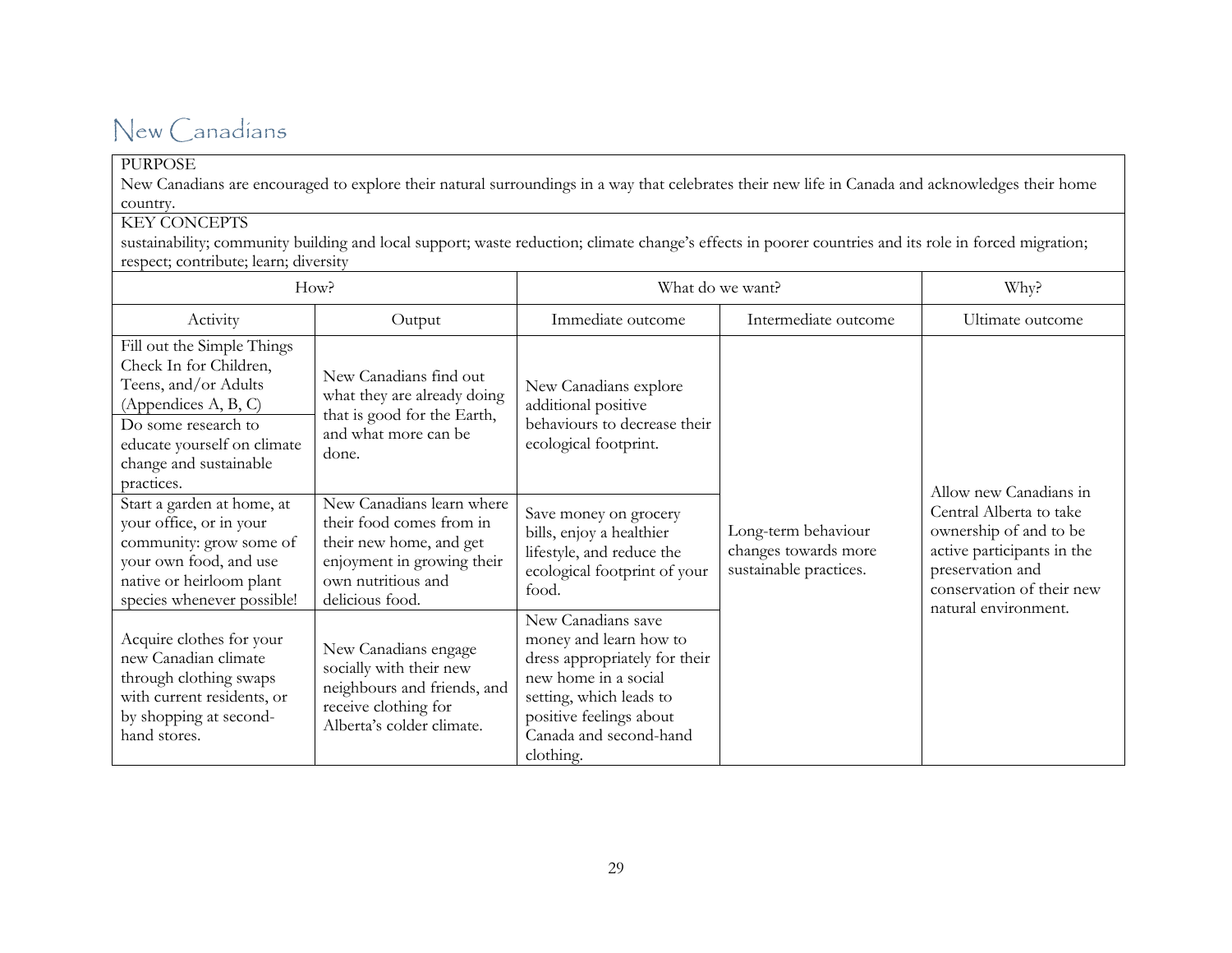| Print off the recyclables list<br>for the facility in your area.<br>Post it on your fridge and<br>refer to it when you are<br>unsure. It may be better to<br>throw out an item rather<br>than risk having it<br>contaminate a large amount<br>of good recyclables at the<br>facility. | New Canadians realize<br>there is not an unlimited<br>supply of material and<br>resources on Earth, and<br>knowledge of systems that<br>are already in place to<br>conserve resources through<br>reuse. | Creates personal<br>responsibility for and an<br>awareness of small actions                                                                                                                                 | Older adults develop an<br>attitude of stewardship in<br>their own lives and in the<br>greater community. |                                                                                                                                                                                   |
|---------------------------------------------------------------------------------------------------------------------------------------------------------------------------------------------------------------------------------------------------------------------------------------|---------------------------------------------------------------------------------------------------------------------------------------------------------------------------------------------------------|-------------------------------------------------------------------------------------------------------------------------------------------------------------------------------------------------------------|-----------------------------------------------------------------------------------------------------------|-----------------------------------------------------------------------------------------------------------------------------------------------------------------------------------|
| Clean up litter in your yard,<br>along your street, or at your<br>favourite green space.<br>Consider joining an<br>organized cleanup such as<br>Green Deer, the Red Deer<br>River Cleanup, or the Great<br>Canadian Shoreline<br>Cleanup.                                             | New Canadians see first-<br>hand the extent and<br>number of littered items in<br>their own community.                                                                                                  | all people can do to make<br>an impact.                                                                                                                                                                     | New Canadians develop an<br>attitude of stewardship in<br>their own lives and in the                      | Allow new Canadians in<br>Central Alberta to take<br>ownership of and to be<br>active participants in the<br>preservation and<br>conservation of their new<br>natural environment |
| Explore local wild spaces<br>natural areas in your new<br>community.                                                                                                                                                                                                                  | New Canadians experience<br>the similarities and<br>differences between Canada<br>and their home country,<br>and can share information<br>about their previous natural<br>surroundings with others.     | New Canadians understand<br>local natural habitats as<br>being inherently safe, and<br>show an interest in<br>preserving wild spaces and<br>participating in outdoor<br>Canadian hobbies and<br>activities. | greater community.                                                                                        |                                                                                                                                                                                   |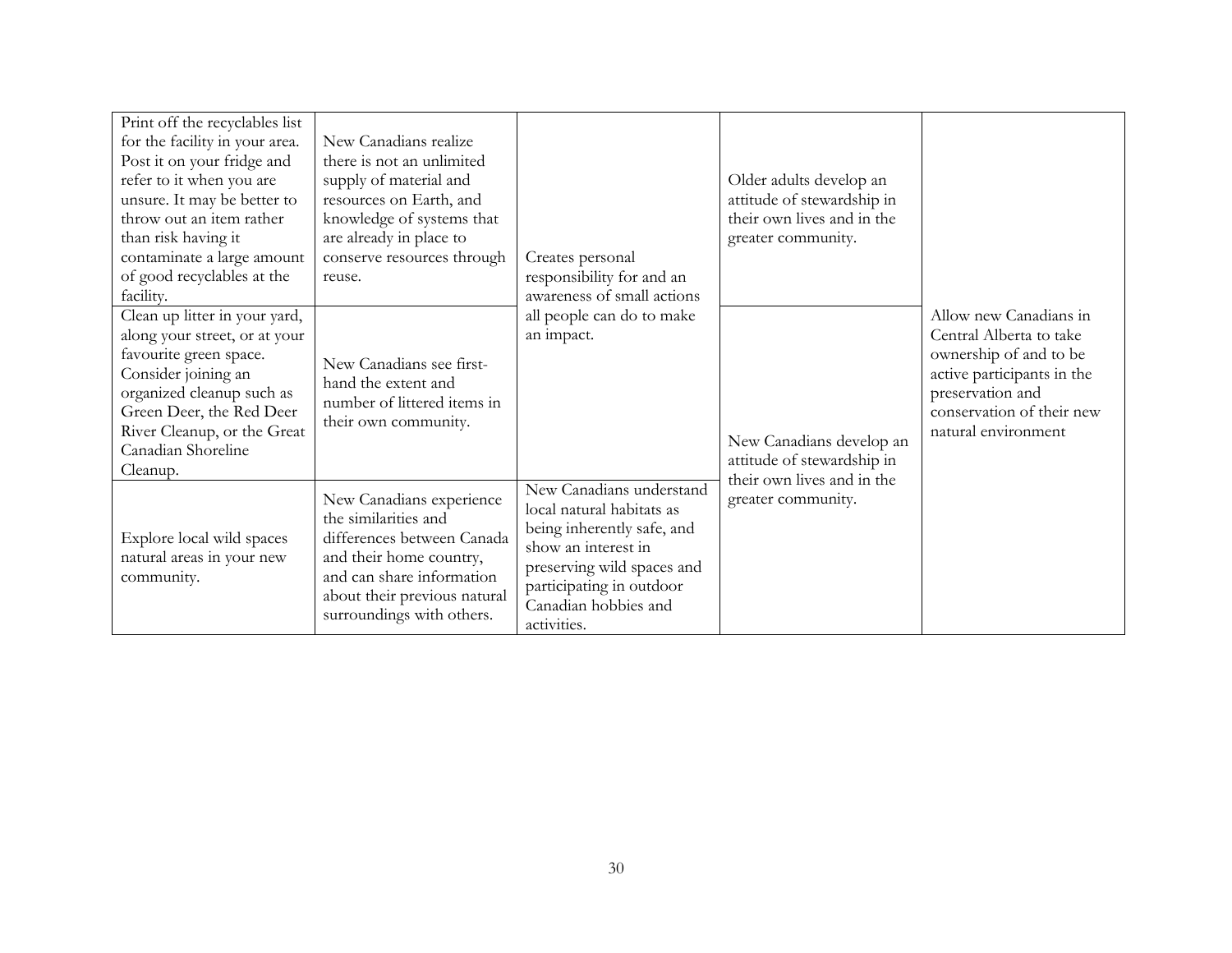# Small Local Businesses

#### PURPOSE

Small local businesses can ensure continued and future economic success by investing in environmentally sustainable practices now. Small businesses can take pride in contributing in a meaningful way to the goals and values of their local community and city.

#### KEY CONCEPTS

sustainability; waste reduction; circular economy; "greening" practices, workspaces, structures (e.g. solar on buildings, living walls); sustainability and attracting more/new customers; success; contribution to community; opportunity; honest; economic diversity; innovation

<span id="page-31-0"></span>

| How?                                                                                                                                                                    |                                                                                                                                              | What do we want?                                                                                                            |                                                | Why?                                                                                          |
|-------------------------------------------------------------------------------------------------------------------------------------------------------------------------|----------------------------------------------------------------------------------------------------------------------------------------------|-----------------------------------------------------------------------------------------------------------------------------|------------------------------------------------|-----------------------------------------------------------------------------------------------|
| Activity                                                                                                                                                                | Output                                                                                                                                       | Immediate outcome                                                                                                           | Intermediate outcome                           | Ultimate outcome                                                                              |
| Seek out and stock local,<br>sustainable products and<br>services                                                                                                       | Customers have the option<br>of supporting the local<br>economy and enjoying<br>unique products and<br>services.                             | Local businesses in the<br>community support each<br>other and the community<br>as a whole.                                 |                                                |                                                                                               |
| Research and install<br>responsible lighting, both<br>interior and exterior                                                                                             | Lighting becomes more<br>effective, less wasteful, and<br>increases the proven<br>beneficial impact of a dark<br>sky on wildlife and humans. | Businesses save money by<br>reducing energy usage, and<br>enjoy improved security by<br>installing responsible<br>lighting. | Long-term behaviour                            | Businesses impact the<br>greater community in a<br>positive way and attract                   |
| Start a garden near your<br>office building or keep a<br>few indoor potted plants:<br>grow food for your<br>employees to enjoy with<br>their lunch or to bring<br>home. | Pride and enjoyment in<br>growing your own<br>nutritious and delicious<br>food.                                                              | Enjoy a healthier lifestyle,<br>and reduce the ecological<br>footprint of your food.                                        | changes towards more<br>sustainable practices. | new customers by<br>consciously working<br>towards conducting their<br>work more sustainably. |
| Encourage employees to<br>walk, bike, bus, or carpool<br>to work, and provide the<br>necessary infrastructure<br>(e.g. bike racks).                                     | Staff members model<br>ecologically positive<br>behaviour and a sense of<br>camaraderie if they choose<br>to travel to work together.        | Creates personal<br>responsibility for and an<br>awareness of small actions<br>businesses can do to make<br>an impact.      |                                                |                                                                                               |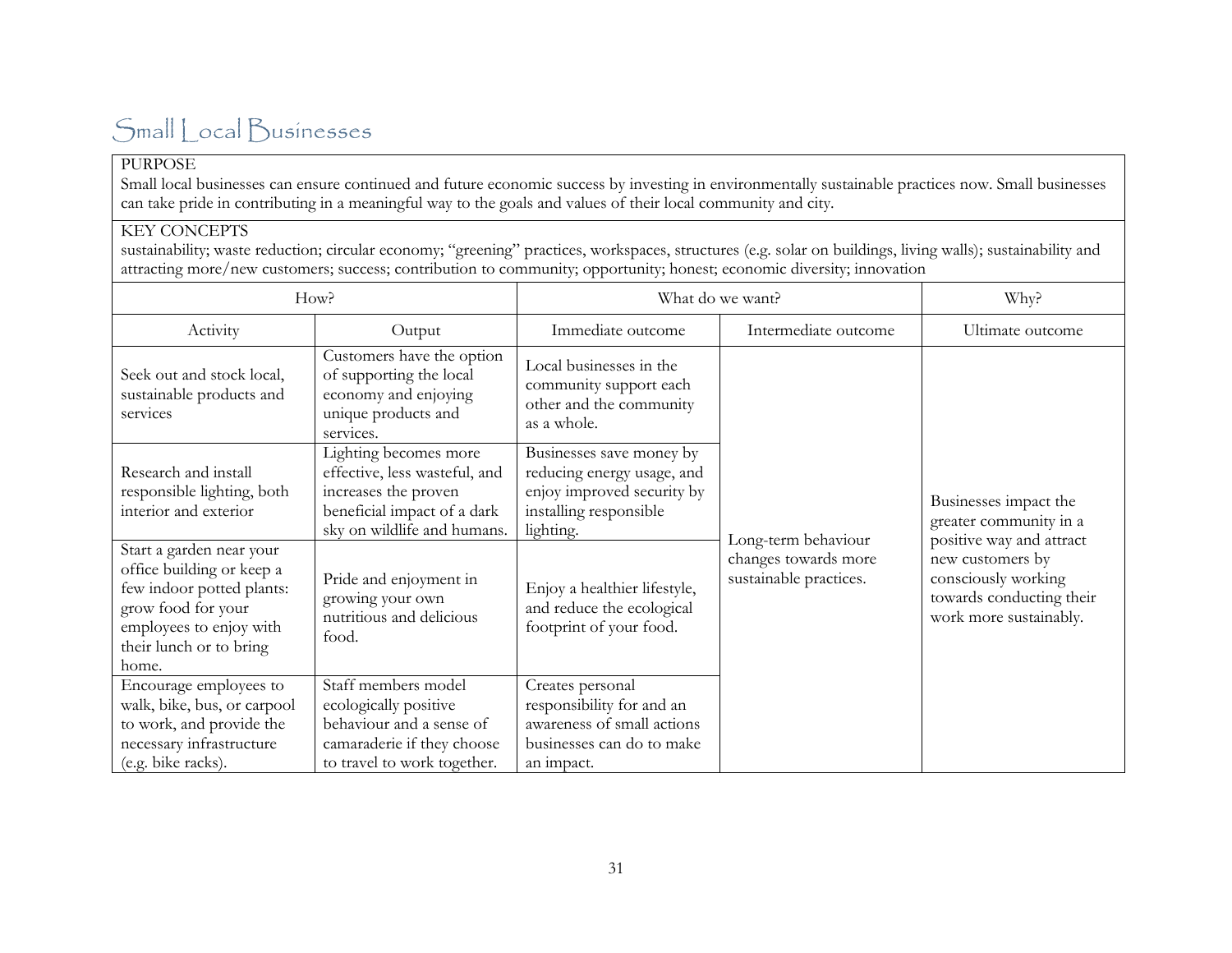| Find where there is<br>potential for environmental<br>improvements and<br>behavioural changes within<br>the office buildings, and in<br>the business as a whole.<br>Ask for input from all staff<br>members. For example,<br>changing lightbulbs to<br>LEDs, minimizing<br>document printing,<br>composting and recycling.<br>Print off the recyclables list<br>for the facility in your area.<br>Post it in the office where<br>employees can reference it. | All members of a business<br>are involved in the process<br>of decreasing the ecological<br>footprint of the business<br>and feel engaged as a result.<br>Staff members realize there<br>is not an unlimited supply<br>of material and resources<br>on Earth, and knowledge<br>of systems that are already<br>in place to conserve<br>resources through reuse. | Creates personal<br>responsibility for and an<br>awareness of small actions<br>businesses can do to make<br>an impact. | Long-term behaviour<br>changes towards more<br>sustainable practices.                                                                                                | Businesses impact the<br>greater community in a<br>positive way and attract<br>new customers by<br>consciously working<br>towards conducting their<br>work more sustainably. |
|--------------------------------------------------------------------------------------------------------------------------------------------------------------------------------------------------------------------------------------------------------------------------------------------------------------------------------------------------------------------------------------------------------------------------------------------------------------|----------------------------------------------------------------------------------------------------------------------------------------------------------------------------------------------------------------------------------------------------------------------------------------------------------------------------------------------------------------|------------------------------------------------------------------------------------------------------------------------|----------------------------------------------------------------------------------------------------------------------------------------------------------------------|------------------------------------------------------------------------------------------------------------------------------------------------------------------------------|
| Clean up litter near your<br>business. Consider joining<br>an organized cleanup such<br>as Green Deer, the Red<br>Deer River Cleanup, or the<br>Great Canadian Shoreline<br>Cleanup.                                                                                                                                                                                                                                                                         | Customers and staff enjoy a<br>cleaner business property,<br>and staff that participate in<br>cleaning up litter see first-<br>hand the extent and<br>number of littered items in<br>their own community.                                                                                                                                                      |                                                                                                                        | Businesses contribute to an<br>attitude of stewardship in<br>the greater community.<br>More people gather and<br>spend time in litter-free<br>outdoor areas, thereby |                                                                                                                                                                              |
| Install public ashtrays in<br>smoking areas near office<br>building.                                                                                                                                                                                                                                                                                                                                                                                         | Fewer cigarette butts get<br>tossed on the ground.                                                                                                                                                                                                                                                                                                             | Area around business<br>appears more attractive,<br>and environmental and fire<br>risks are minimized.                 | increasing the business'<br>visibility and impact in the<br>community.                                                                                               |                                                                                                                                                                              |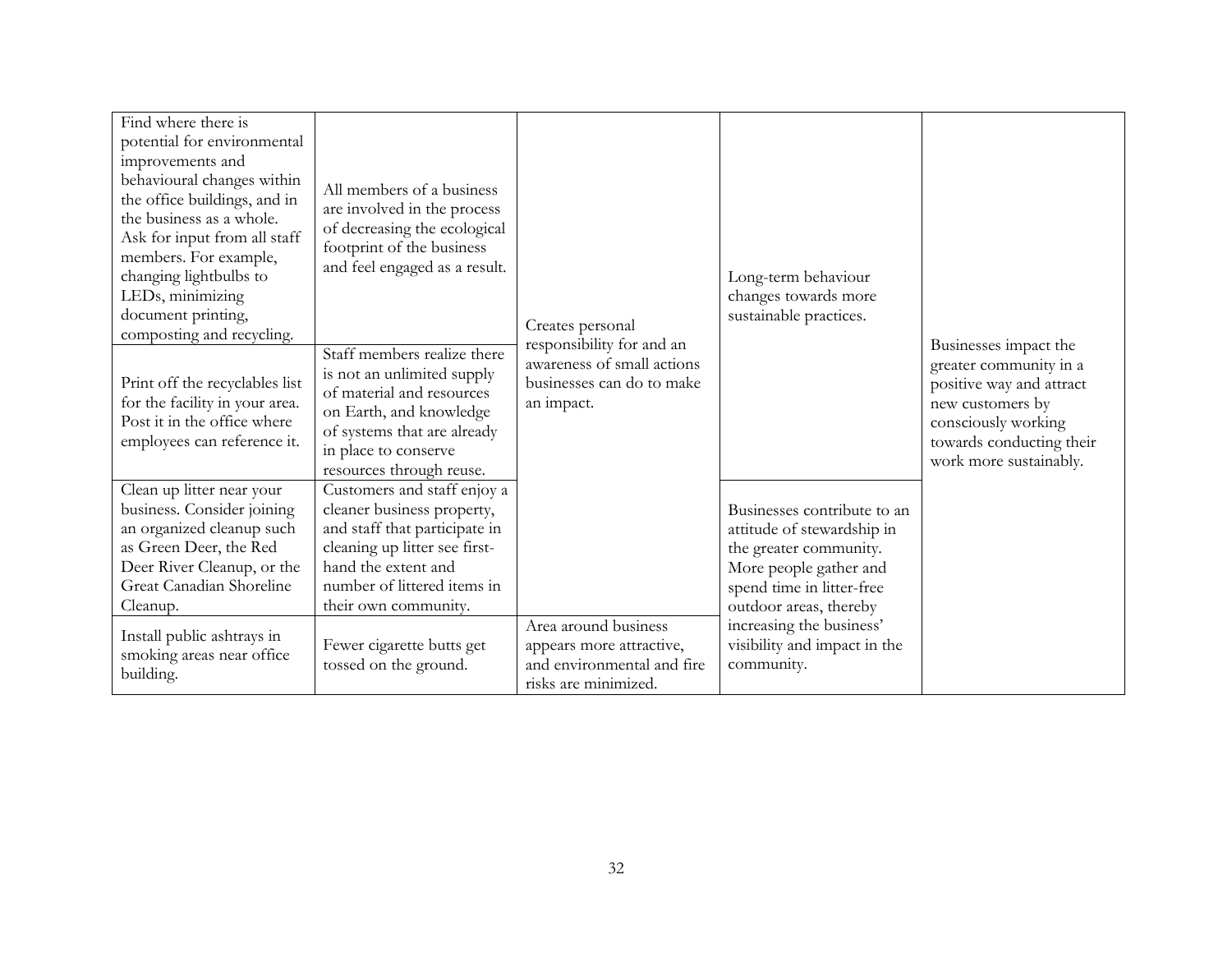### Industry

#### PURPOSE

Encourage industry leaders to support local sustainable initiatives, and small businesses and non-profits. Use the ingenuity and diversity of employees to lead by example during our community's transition to more sustainable practices.

#### KEY CONCEPTS

sustainability; community building and support local initiatives; waste reduction; circular economy; "greening" practices, workspaces, structures (eg. solar on buildings, living walls), sustainability and brand perception (studies show people negatively connect brand name to litter they see with that brand); diversify; balance; respect; reasonable; do not vilify industry workers, value and appreciate their role in Canadians' current high quality of life

<span id="page-33-0"></span>

|                                                                                                                                                     | How?                                                                                                                                                                                |                                                                                                                                                                | What do we want?                                                                                                                                           | Why?                                                                                                                                     |
|-----------------------------------------------------------------------------------------------------------------------------------------------------|-------------------------------------------------------------------------------------------------------------------------------------------------------------------------------------|----------------------------------------------------------------------------------------------------------------------------------------------------------------|------------------------------------------------------------------------------------------------------------------------------------------------------------|------------------------------------------------------------------------------------------------------------------------------------------|
| Activity                                                                                                                                            | Output                                                                                                                                                                              | Immediate outcome                                                                                                                                              | Intermediate outcome                                                                                                                                       | Ultimate outcome                                                                                                                         |
| Provide funding and<br>support for smaller<br>businesses and non-profits<br>to develop a climate-literate<br>sense of community.                    | Smaller businesses and<br>non-profits work with the<br>community to spread the<br>message of climate-literacy<br>and sustainability.                                                | All members of a<br>community benefit from<br>improved climate-positive<br>initiatives.                                                                        |                                                                                                                                                            |                                                                                                                                          |
| Invest in new initiatives<br>(either internal or external)<br>that remove your industry's<br>dependence on<br>unsustainable practices.              | Utilize the strong problem-<br>solving skills of workers to<br>diversify and improve the<br>long-term sustainability of<br>your industry.                                           | Industries ensure they<br>remain at the leading edge<br>of new, more sustainable<br>technologies and practices.                                                | Long-term behaviour<br>changes towards more<br>sustainable practices that                                                                                  | Lead by example, provide<br>support to smaller<br>businesses and non-profits,                                                            |
| Work with local and<br>regional politicians and<br>policy-makers to ensure all<br>forms of pollution are<br>effectively monitored and<br>mitigated. | Industries play a leading<br>role in shaping the future<br>of Alberta's industry,<br>instead of being dragged<br>along by ineffective or<br>unreasonable government<br>regulations. | Different levels of<br>government work together<br>with industry professionals<br>to ensure the harmful<br>effects of all forms of<br>pollution are minimized. | maintain Alberta's place as<br>a global leader in<br>innovation, and also work<br>to protect our quality of life<br>and impressive natural wild<br>spaces. | and keep your business<br>competitive in a changing<br>marketplace by consciously<br>working towards doing<br>business more sustainably. |
| Research and install<br>responsible lighting, both<br>interior and exterior.                                                                        | Lighting becomes more<br>effective, less wasteful, and<br>increases the proven<br>beneficial impact of a dark<br>sky on wildlife and humans.                                        | Save money by reducing<br>energy usage, and enjoy<br>improved security by<br>installing responsible<br>lighting.                                               |                                                                                                                                                            |                                                                                                                                          |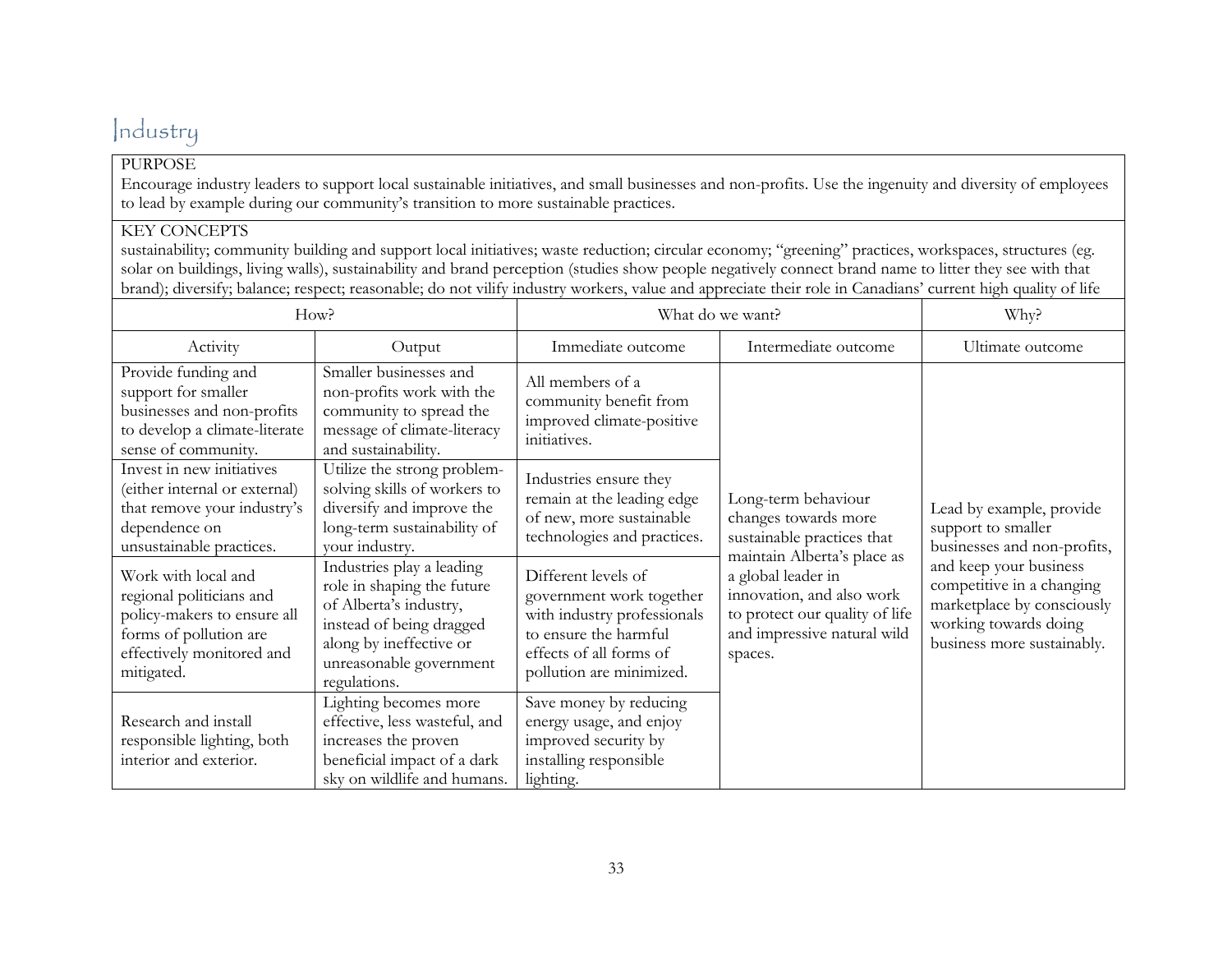| Start a garden near your<br>office building or keep a<br>few indoor potted plants:<br>grow food for your<br>employees to enjoy with<br>their lunch or to bring<br>home.                                   | Pride and enjoyment in<br>growing your own<br>nutritious and delicious<br>food.                                                                                                                           | Enjoy a healthier lifestyle,<br>and reduce the ecological<br>footprint of your food.                    | Long-term behaviour<br>changes towards more                                                                                                                                   |                                                                                                                |
|-----------------------------------------------------------------------------------------------------------------------------------------------------------------------------------------------------------|-----------------------------------------------------------------------------------------------------------------------------------------------------------------------------------------------------------|---------------------------------------------------------------------------------------------------------|-------------------------------------------------------------------------------------------------------------------------------------------------------------------------------|----------------------------------------------------------------------------------------------------------------|
| Provide incentives for<br>employees to walk, bike,<br>bus, or carpool to work,<br>and install the necessary<br>infrastructure (e.g. bike<br>racks).                                                       | Staff members model<br>ecologically positive<br>behaviour and a sense of<br>camaraderie if they choose<br>to travel to work together.                                                                     | Creates personal                                                                                        | sustainable practices.                                                                                                                                                        | Lead by example, provide<br>support to smaller<br>businesses and non-profits,<br>and keep your business        |
| Clean up litter near your<br>business. Consider joining<br>and/or supporting an<br>organized cleanup such as<br>Green Deer, the Red Deer<br>River Cleanup, or the Great<br>Canadian Shoreline<br>Cleanup. | Customers and staff enjoy a<br>cleaner business property,<br>and staff that participate in<br>cleaning up litter see first-<br>hand the extent and<br>number of littered items in<br>their own community. | responsibility for and an<br>awareness of small actions<br>employees can do to make<br>an impact.       | Industry leaders contribute<br>to an attitude of<br>stewardship in the greater<br>community.<br>More people gather and<br>spend time in litter-free<br>outdoor areas, thereby | competitive in a changing<br>marketplace by consciously<br>working towards doing<br>business more sustainably. |
| Install public ashtrays in<br>smoking areas near<br>buildings.                                                                                                                                            | Fewer cigarette butts get<br>tossed on the ground.                                                                                                                                                        | Area around buildings<br>appears more attractive,<br>and environmental and fire<br>risks are minimized. | increasing the business'<br>visibility and impact in the<br>community.                                                                                                        |                                                                                                                |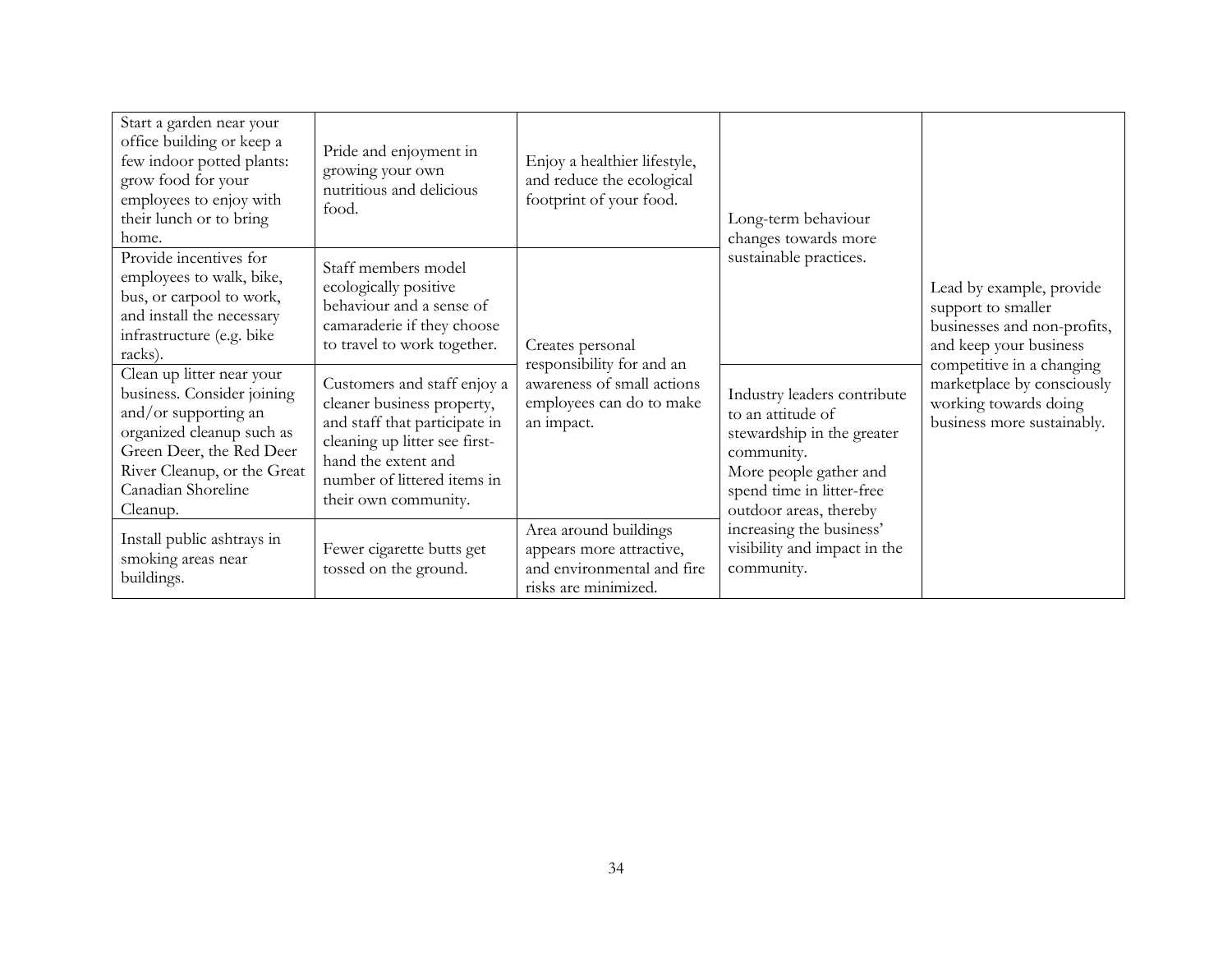# <span id="page-35-0"></span>Final Thoughts

Living a climate-positive lifestyle is an exciting opportunity to learn new skills, hobbies, and strengthen community bonds. Small, personal actions are important and add together to make a much bigger change, but we must be wary of token behaviours and the danger of forgetting the bigger social and industrial changes that need to take place.

An informed public must be cognisant of the consensus gap. Confusing and disinforming the public are two of the primary techniques used by political and big business leaders, often fueled by large profits and immediate gratification rather than the long-term sustainability and health of the global community.

### Everyone needs to work together to find a solution

regardless of age, race, income, social status, occupation, faith, or political leanings.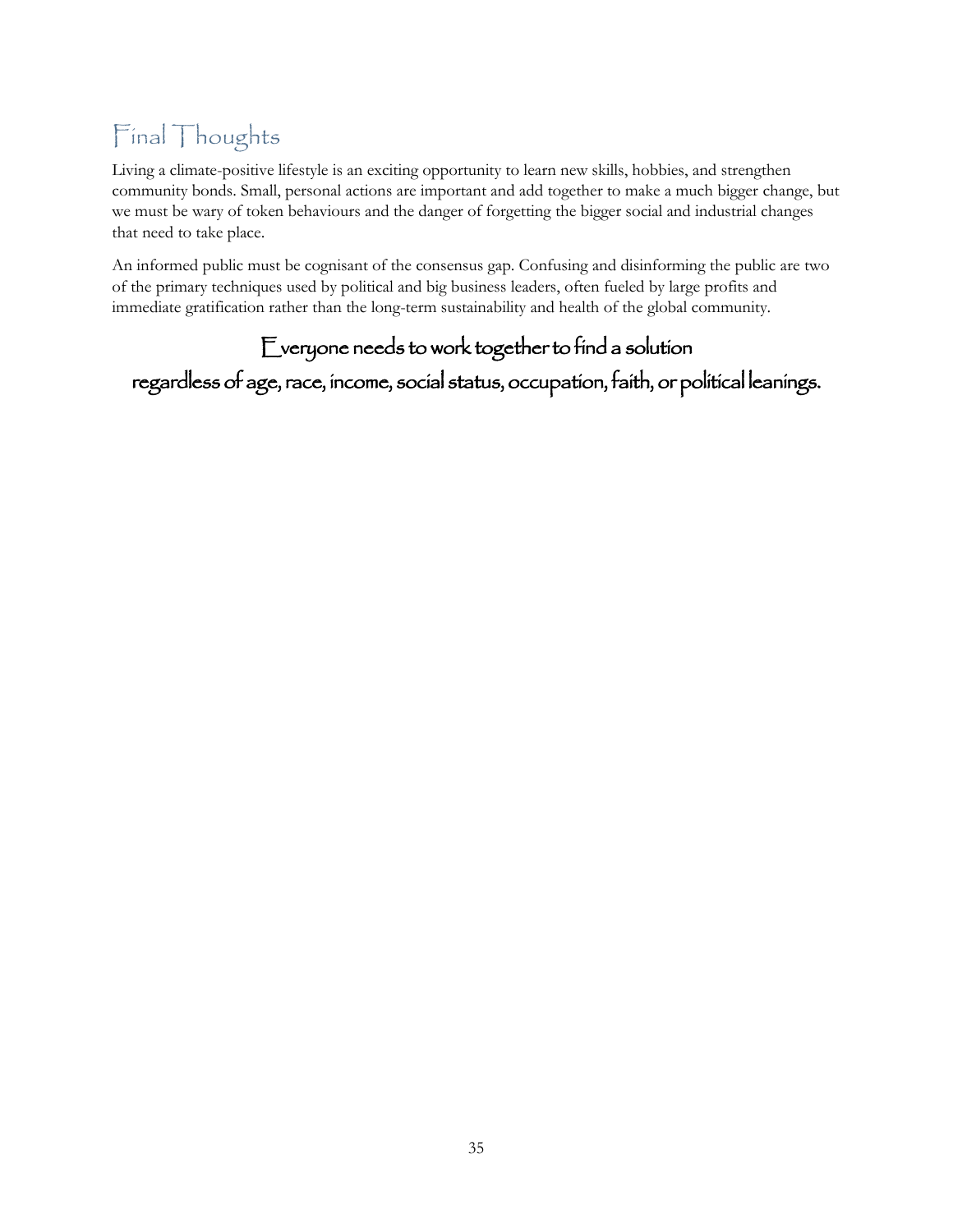# <span id="page-36-0"></span>Appendix A: Simple Things Check In for Children

| Sustainable Action                                                     | Never | Sometimes | lway |
|------------------------------------------------------------------------|-------|-----------|------|
| Remember to turn off your lights when not needed, especially during    |       |           |      |
| the day.                                                               |       |           |      |
| Turn off the water while you are brushing your teeth.                  |       |           |      |
| Instead of watching TV or playing on a computer/phone try doing a      |       |           |      |
| craft, reading, playing with friends, or going outside.                |       |           |      |
| Get outside every day, spend time enjoying nature.                     |       |           |      |
| Pick up litter when you see it, and definitely do not litter yourself. |       |           |      |
| Do not eat meat at every meal, especially beef.                        |       |           |      |
| If you have siblings, cousins, or friends that wear almost the same    |       |           |      |
| size clothes as you, pass them along when you grow out of              |       |           |      |
| something or use their clothes when they no longer fit them (hand-     |       |           |      |
| me-downs).                                                             |       |           |      |
| Instead of bringing one-serving items in your lunch, fill small        |       |           |      |
| reusable containers from big containers that stay at home. For         |       |           |      |
| example, put juice in a reusable water bottle instead of bringing a    |       |           |      |
| juice box every day, or put some cheese and crackers in a              |       |           |      |
| Tupperware container instead of bringing a store-bought snack with     |       |           |      |
| lots of packaging.                                                     |       |           |      |
| Hang your clothes up to freshen up at the end of the day, to be        |       |           |      |
| worn again.                                                            |       |           |      |

When you have filled in your answers for how often you do each of the above actions, look back over them and choose two actions that you are going to try to do more often from now on. Colour those two actions in **green**.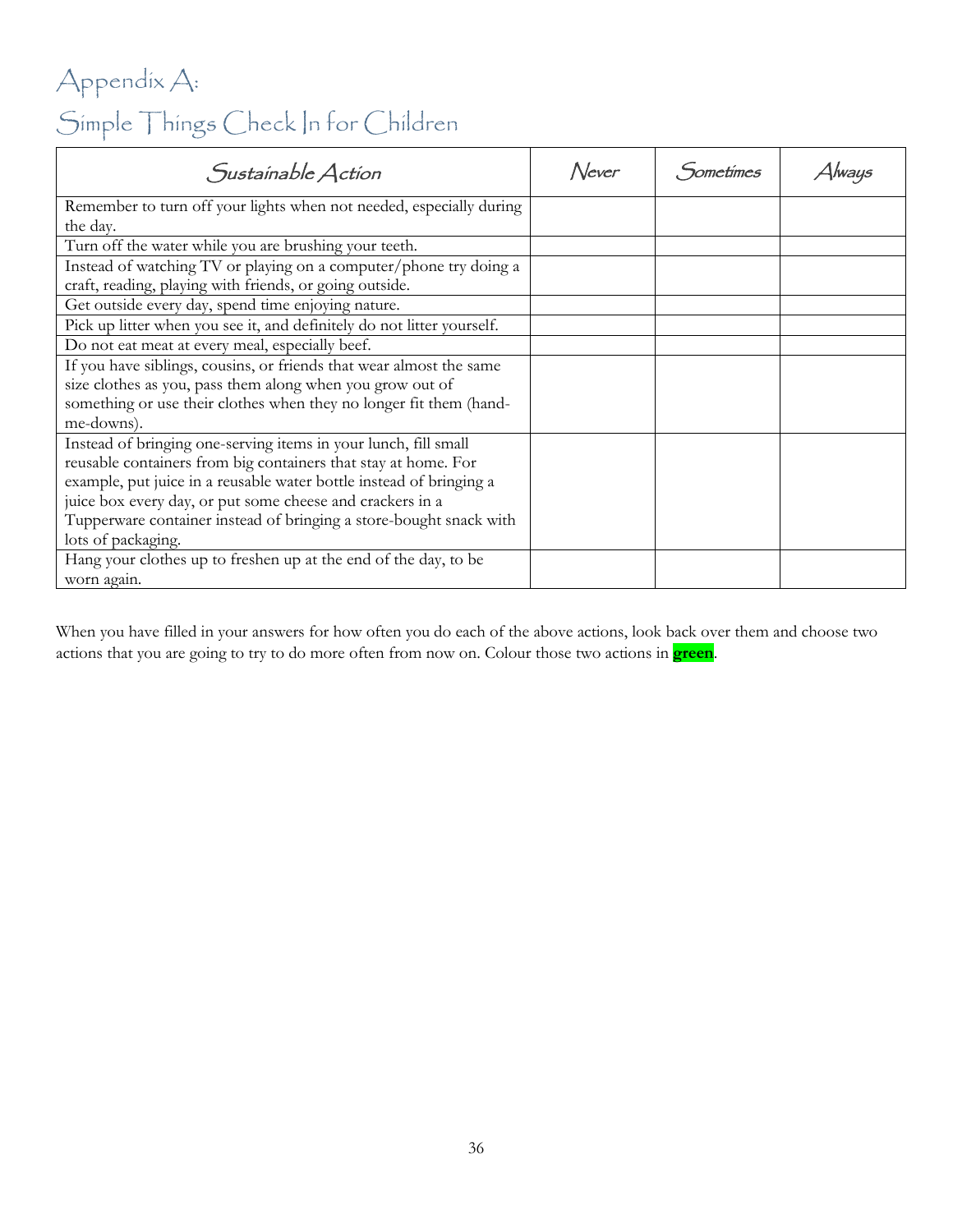# <span id="page-37-0"></span>Appendix B: Simple Things Check In for Teens

| Sustainable Action                                                                        | Never | Rarely | Sometimes | (Hten | Always |
|-------------------------------------------------------------------------------------------|-------|--------|-----------|-------|--------|
| Remember to turn off your lights when not<br>needed, especially during the day.           |       |        |           |       |        |
| Start a garden at home or at school: grow your<br>own food!                               |       |        |           |       |        |
| Turn off the water while you are brushing<br>your teeth or shaving.                       |       |        |           |       |        |
| Decide what you want before you open the<br>refrigerator, do not leave the door open.     |       |        |           |       |        |
| Use all reusable plates, cutlery, containers, etc.,<br>including when you get food to-go. |       |        |           |       |        |
| Avoid supporting fast-food restuarants and<br>chains. Eat at local restaurants instead.   |       |        |           |       |        |
| Eat vegetarian or vegan.<br>Cut your shower time by 20% or take one                       |       |        |           |       |        |
| fewer shower per week.<br>Turn off the water in the shower while                          |       |        |           |       |        |
| shampooing or washing your body.<br>Minimize use of aerosols. Do not buy it if            |       |        |           |       |        |
| halons or CFCs are listed.<br>Shop at second-hand or thrift stores.                       |       |        |           |       |        |
| Donate to second-hand and thrift stores.<br>Organize clothing swaps with your friends or  |       |        |           |       |        |
| family.<br>Keep an extra reusable bag in your backpack                                    |       |        |           |       |        |
| or purse.<br>Walk, bike, rollerblade, skateboard etc. to get                              |       |        |           |       |        |
| around.<br>Use public transportation to get around.                                       |       |        |           |       |        |
| Carpool whenever possible.<br>Replace screen time with socializing, making                |       |        |           |       |        |
| art, reading, exercise, etc.<br>Get outside everyday, spend time enjoying                 |       |        |           |       |        |
| nature.<br>Pick up litter when you see it, and definitely do                              |       |        |           |       |        |
| not litter yourself.<br>"Reduce, Reuse, Repurpose, Recycle" in that                       |       |        |           |       |        |
| order!<br>Recycle old cell phones, mobile devices,                                        |       |        |           |       |        |
| batteries, pens, and markers.                                                             |       |        |           |       |        |
| Mend and repair rather than discard and<br>replace.                                       |       |        |           |       |        |
| Avoid Styrofoam, plastic wrap, and aluminium<br>foil.                                     |       |        |           |       |        |
| Before throwing away plastic six-pack holders,<br>cut each circle with scissors.          |       |        |           |       |        |
| Use a reusable water bottle and carry it with<br>you at all times.                        |       |        |           |       |        |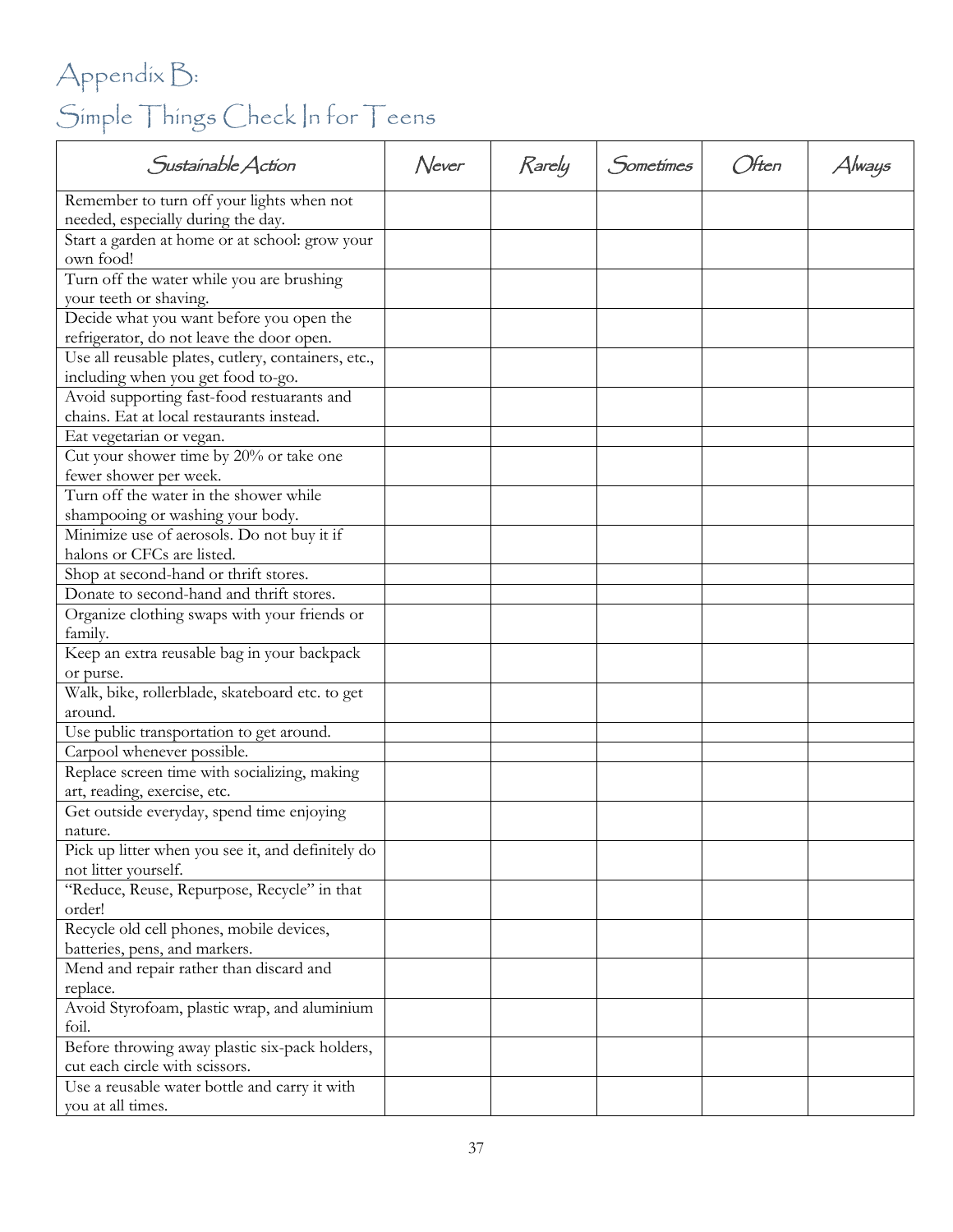| Use a reusable thermos or coffee mug instead     |  |  |  |
|--------------------------------------------------|--|--|--|
| of disposable cups.                              |  |  |  |
| Do not buy something just because it is on       |  |  |  |
| sale or you can afford it, only buy items you    |  |  |  |
| truly need and that will last for years to come. |  |  |  |
| Hang your clothes up to freshen up at the end    |  |  |  |
| of the day, to be worn again.                    |  |  |  |

After filling in your answers for how often you currently do each of the above sustainable actions, look back over all the actions and do the following: 1) Choose two actions that you said you "Never" or "Rarely" do and commit to start doing them more often. Colour those action boxes in **yellow**. 2) Choose two actions that you said you "Sometimes" or "Often" do and commit to start trying to always do them. Colour those action boxes in **green**.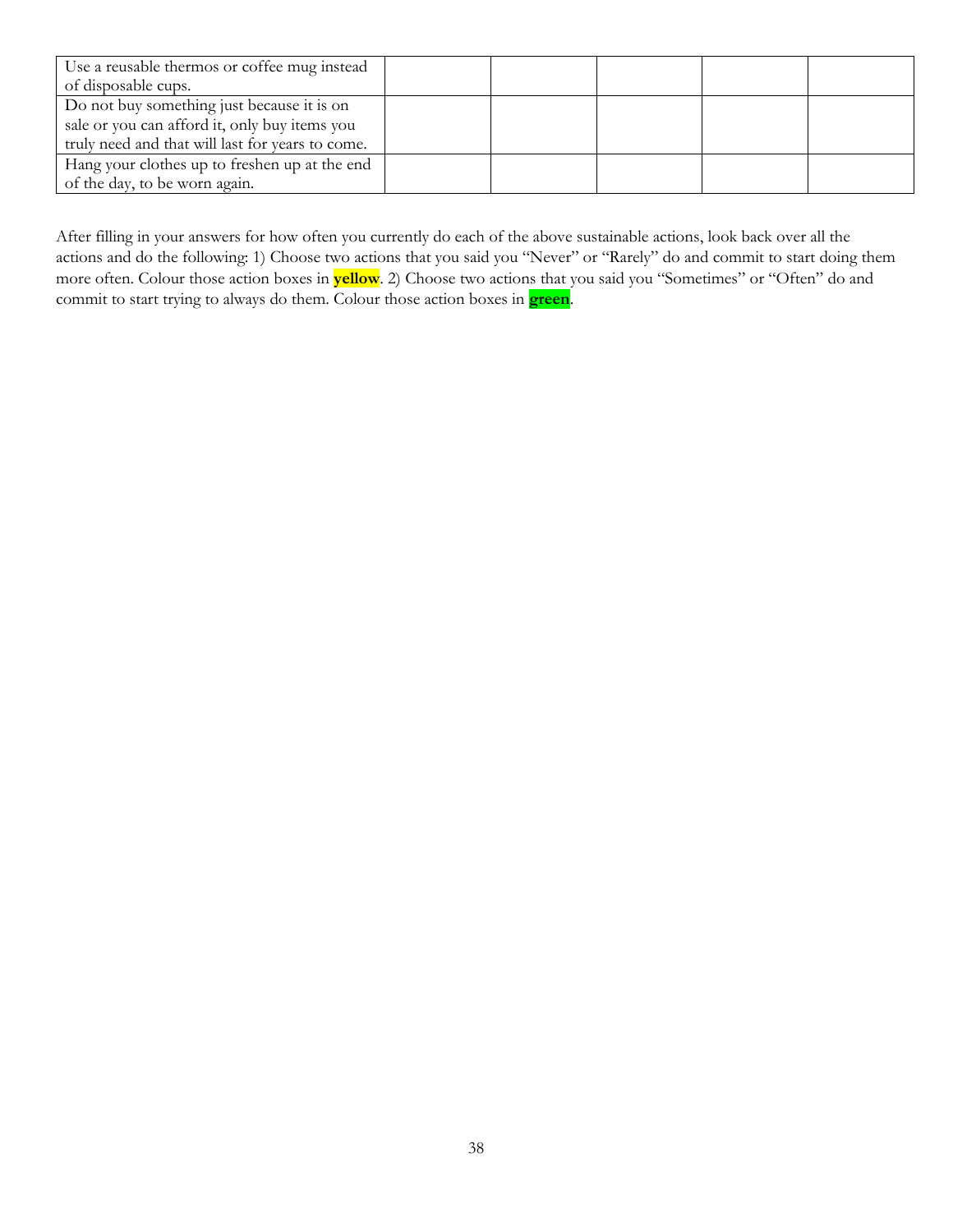# <span id="page-39-0"></span>Appendix C: Simple Things Check In for Adults

| Sustainable Action                                                              | Never | Rarely | Sometimes | (Hten | Always |
|---------------------------------------------------------------------------------|-------|--------|-----------|-------|--------|
| Remember to turn off your lights when not<br>needed, especially during the day. |       |        |           |       |        |
| Turn off the water while you are brushing                                       |       |        |           |       |        |
| your teeth or shaving.                                                          |       |        |           |       |        |
| In the winter, turn down the thermostat and                                     |       |        |           |       |        |
| wear warmer clothes instead.                                                    |       |        |           |       |        |
| In the summer, avoid using air conditioning.                                    |       |        |           |       |        |
| Hang your clothes to dry instead of using the                                   |       |        |           |       |        |
| clothes dryer whenever possible                                                 |       |        |           |       |        |
| Turn down the temperature on your water                                         |       |        |           |       |        |
| heater and/or turn down the temperature                                         |       |        |           |       |        |
| when you take a shower.                                                         |       |        |           |       |        |
| Eat vegetarian or vegan.                                                        |       |        |           |       |        |
| Buy locally sourced food and shop at local                                      |       |        |           |       |        |
| farmers' markets.                                                               |       |        |           |       |        |
| Buy organic food.                                                               |       |        |           |       |        |
| Buy food in bulk.                                                               |       |        |           |       |        |
| Pay attention to packaging when out shopping,                                   |       |        |           |       |        |
| especially at the grocery store, and avoid                                      |       |        |           |       |        |
| single-use plastics. No need to use a plastic                                   |       |        |           |       |        |
| bag for carrots, apples, or other produce!                                      |       |        |           |       |        |
| Plan ahead and bring reusable containers and                                    |       |        |           |       |        |
| bags whenever you go shopping.                                                  |       |        |           |       |        |
| Compost leftover food, yard trimmings, and                                      |       |        |           |       |        |
| organic waste.                                                                  |       |        |           |       |        |
| Cut your shower time by 20% or take one                                         |       |        |           |       |        |
| fewer shower per week.                                                          |       |        |           |       |        |
| Turn off the water in the shower while                                          |       |        |           |       |        |
| shampooing or washing your body.                                                |       |        |           |       |        |
| Minimize use of aerosols. Do not buy it if                                      |       |        |           |       |        |
| halons or CFCs are listed.                                                      |       |        |           |       |        |
| Use non-toxic, environmentally friendly                                         |       |        |           |       |        |
| cleaning products.                                                              |       |        |           |       |        |
| Use reusable cloth napkins, rags, or towels                                     |       |        |           |       |        |
| instead of disposable napkins, paper towels, or                                 |       |        |           |       |        |
| cleaning wipes.                                                                 |       |        |           |       |        |
| Shop at second-hand and thrift stores.                                          |       |        |           |       |        |
| Donate to second-hand and thrift stores.                                        |       |        |           |       |        |
| Walk, bike, rollerblade, skateboard etc to get                                  |       |        |           |       |        |
| around.                                                                         |       |        |           |       |        |
| Use public transportation to get around.                                        |       |        |           |       |        |
| Carpool whenever possible.                                                      |       |        |           |       |        |
| When driving, accelerate and decelerate slowly.                                 |       |        |           |       |        |
| If you own a car, keep your car tuned up and                                    |       |        |           |       |        |
| clean, including making sure your tires are                                     |       |        |           |       |        |
| properly inflated and balanced.                                                 |       |        |           |       |        |
| Get outside everyday, spend time enjoying                                       |       |        |           |       |        |
| nature.                                                                         |       |        |           |       |        |